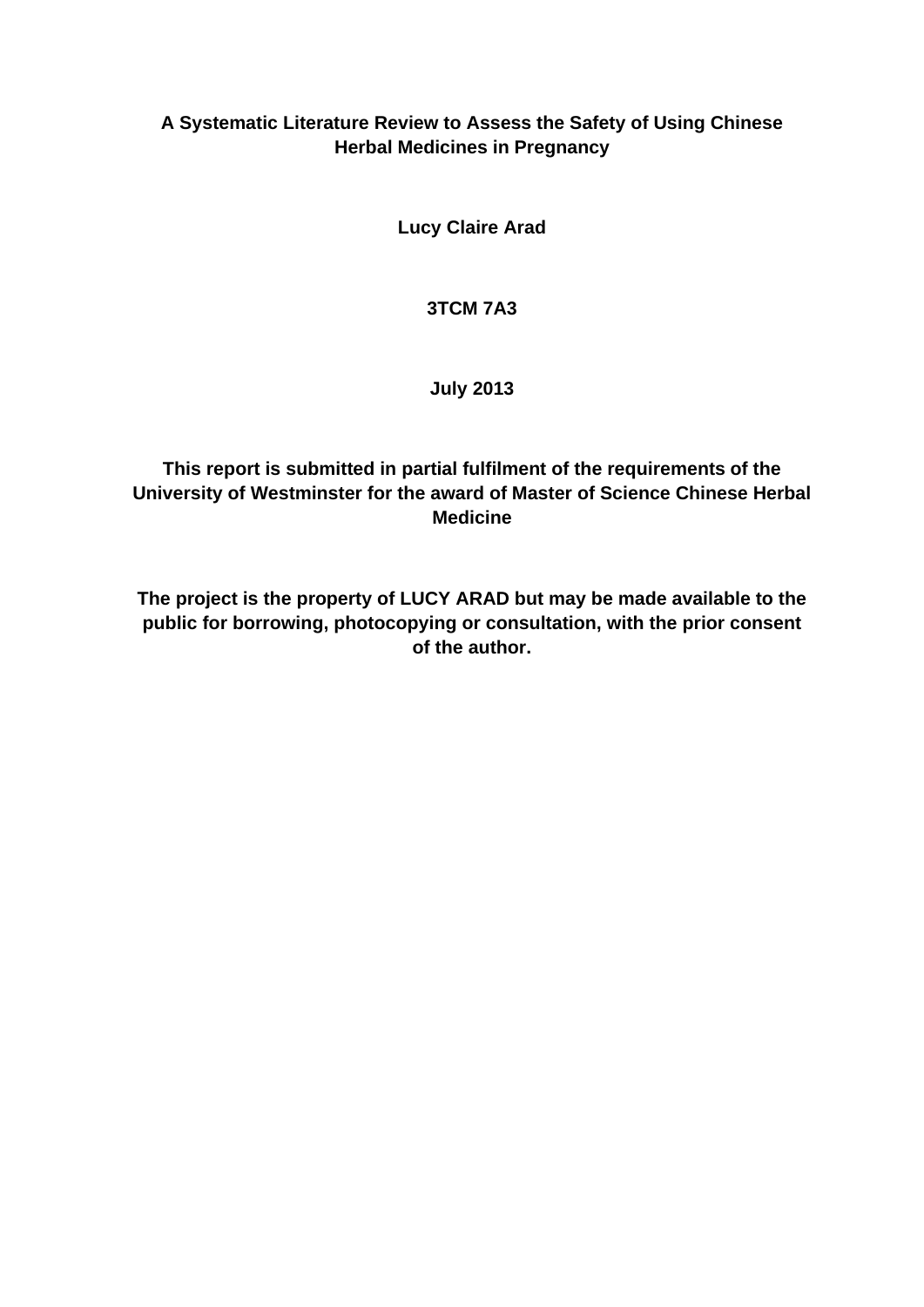# **Index**

**Chapter Chapter Chapter Chapter Chapter Chapter Chapter Chapter Chapter Chapter Chapter Chapter Chapter Chapter** 

| 1 - Background |                                               |                |
|----------------|-----------------------------------------------|----------------|
| 1.1            | <b>Introduction</b>                           | 1              |
| 1.2            | <b>Aims and Objectives</b>                    | $\overline{2}$ |
|                | 2 - Critical Evaluation of Literature         |                |
| 2.1            | <b>Prevalence of Use</b>                      | 3              |
| 2.2            | <b>Herbal Formulae Used in Pregnancy</b>      | 4              |
| 2.3            | <b>Teratogens and Pregnancy</b>               | 4              |
| 2.4            | <b>Chinese Herbs</b>                          | 5              |
|                | 3 - Methodology and Study Design              |                |
| 3.1            | <b>Search Strategy</b>                        | 8              |
| 3.2            | <b>Inclusion Criteria</b>                     | 9              |
|                | 3.3 Exclusion Criteria                        | 9              |
| 3.4            | <b>Limitations</b>                            | 10             |
|                | 4 - Data Analysis and Results                 |                |
| 4.1            | <b>Ethical Considerations</b>                 | 11             |
| 4.2            | <b>Search Details</b>                         | 11             |
| 4.3            | <b>Data Extraction and Quality Assessment</b> | 11             |
|                | 4.31<br><b>Table 1: Case Studies Data</b>     | 13             |
|                | 4.32<br><b>Table 2: Cohort Studies Data</b>   | 15             |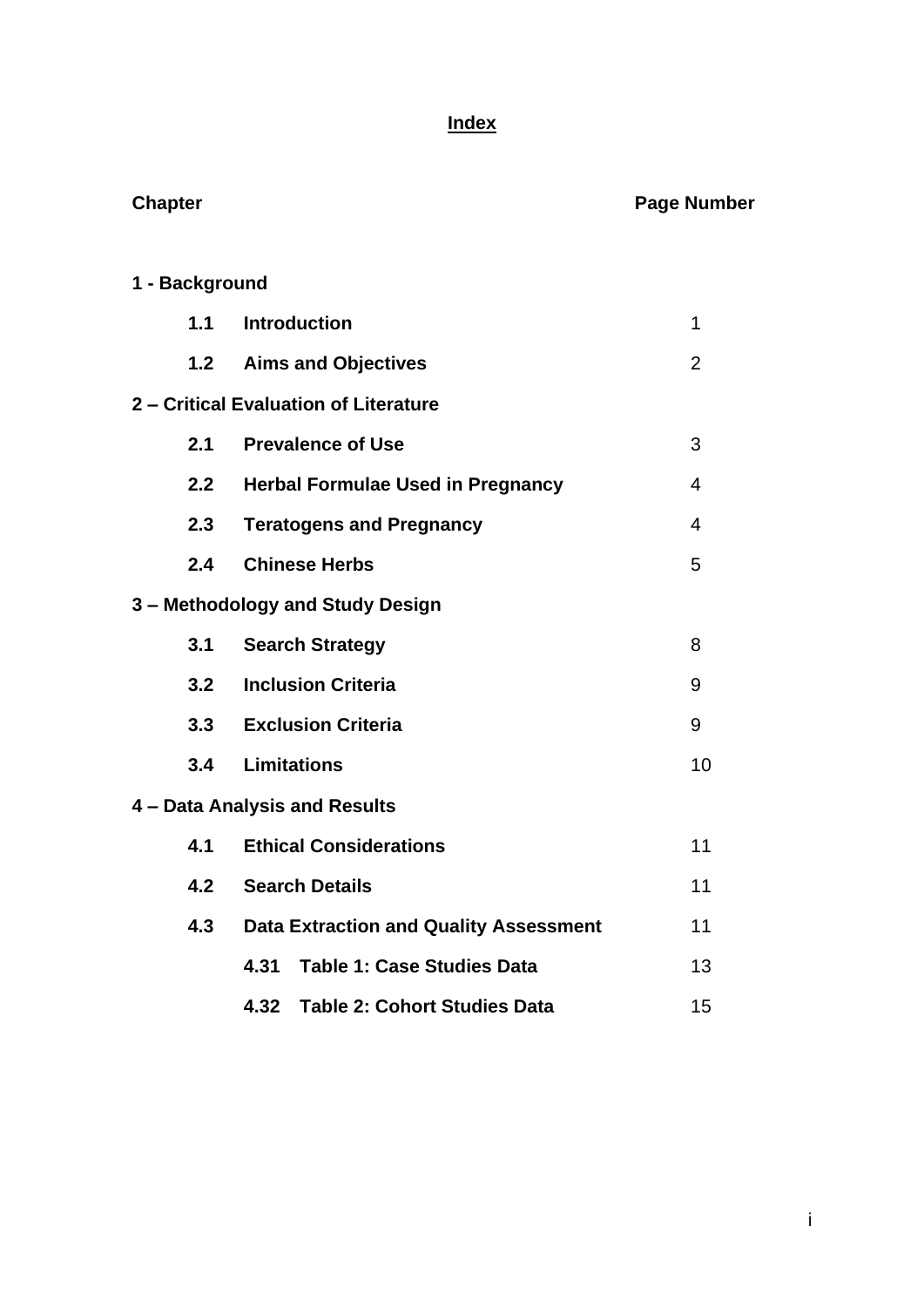# **Chapter Chapter Chapter Chapter Chapter Chapter Chapter Page Number**

# **5 – Discussion**

| 5.1               | <b>Case Studies</b> |                                                                                                                                            |                |  |
|-------------------|---------------------|--------------------------------------------------------------------------------------------------------------------------------------------|----------------|--|
|                   | 5.11                | LiDa Dai Dai Hua Jiao Nang                                                                                                                 | 19             |  |
|                   | 5.12                | Lei Gong Teng                                                                                                                              | 20             |  |
|                   | 5.13                | <b>Herbal Health Tonic</b>                                                                                                                 | 21             |  |
|                   |                     | 5.14 Ci Wu Jia                                                                                                                             | 22             |  |
| 5.2               |                     | <b>Cohort Studies</b>                                                                                                                      | 22             |  |
|                   |                     | 5.21 Leung et al., (2002) - CHM vs.<br><b>Pharmaceutical medicine</b>                                                                      | 23             |  |
|                   | 5.22                | Chuang et al., (2006b) - CHM Use in<br>the First Trimester and<br><b>Congenital Malformations</b>                                          | 24             |  |
|                   | 5.23                | Chuang et al., (2006a) -<br><b>Huang Lian and Foetal Growth</b>                                                                            | 25             |  |
| 5.3               | <b>Objectives</b>   |                                                                                                                                            | 25             |  |
| 6 - Conclusion    |                     |                                                                                                                                            | 26             |  |
| <b>References</b> |                     |                                                                                                                                            | 30             |  |
|                   |                     | Appendix i – Commonly Used Herbs and Formulae<br>in Pregnancy                                                                              | 38             |  |
|                   |                     | Appendix ii – Full Search Details                                                                                                          | 39             |  |
|                   |                     | Appendix iii - Details of Search Inclusions and Exclusions                                                                                 | 40             |  |
|                   |                     | Figure 1 – Flow Chart of Study Selection Process<br>Table 1 – Details of Each Database Search<br><b>Inclusions and Exclusions</b>          | 40<br>41       |  |
|                   |                     | <b>Appendix iv - Assessment Scales</b>                                                                                                     | 44             |  |
|                   | <b>Results</b>      | <b>McHarm Assessment Scale Results</b><br><b>Downs and Black Assessment Scale Results</b><br><b>Fugh-Berman and Ernst Assessment Scale</b> | 44<br>45<br>47 |  |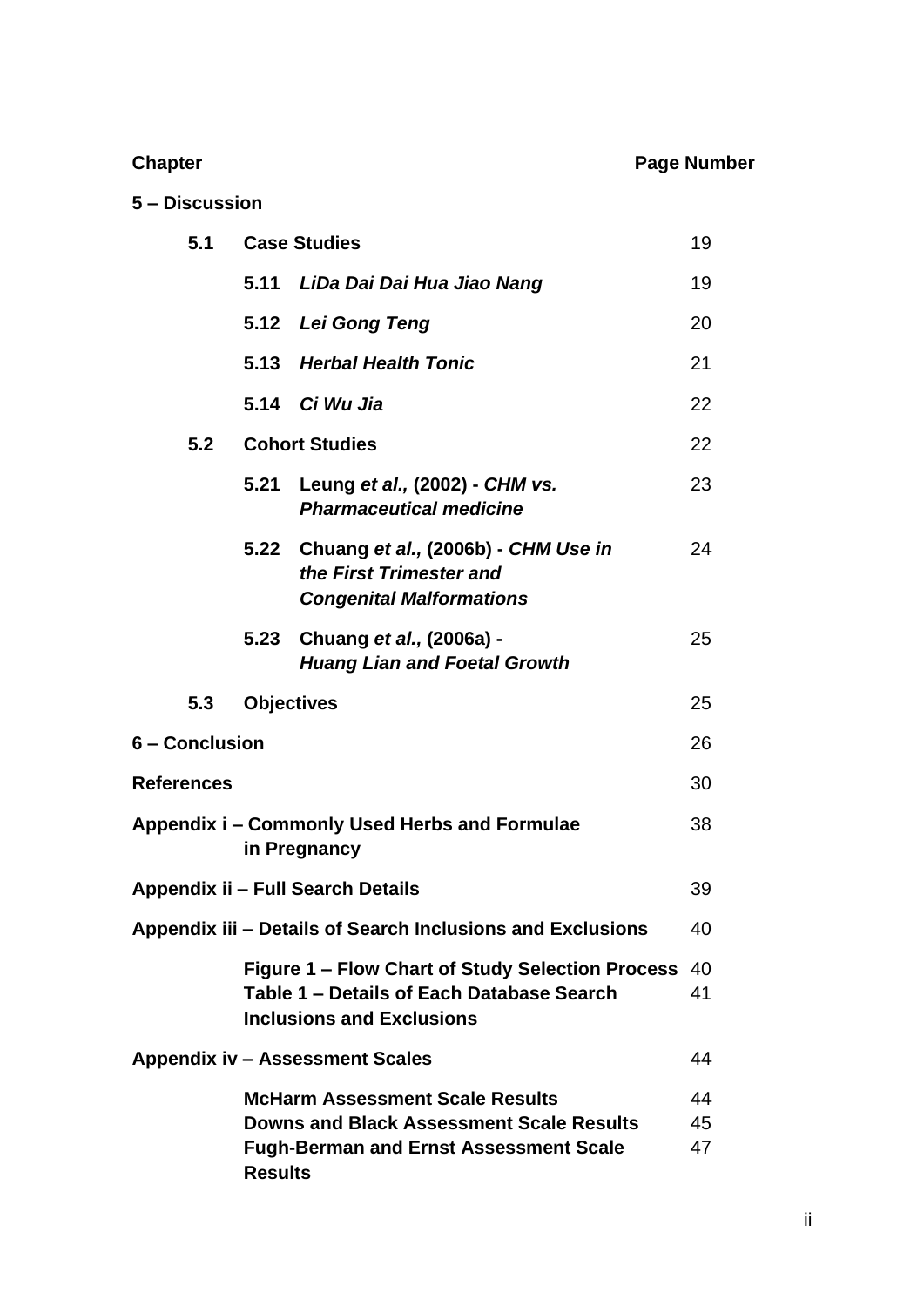# **Glossary of Terms**

- AAs Aristolochic acids
- CAM Complementary and Alternative Medicine
- CHM Chinese herbal medicine
- D&B Downs and Black
- FAS Foetal Alcohol Syndrome
- FBE Fugh-Berman and Ernst
- MeSH Medical Subject Headings
- MH McHarm
- WPP Western pharmaceutical products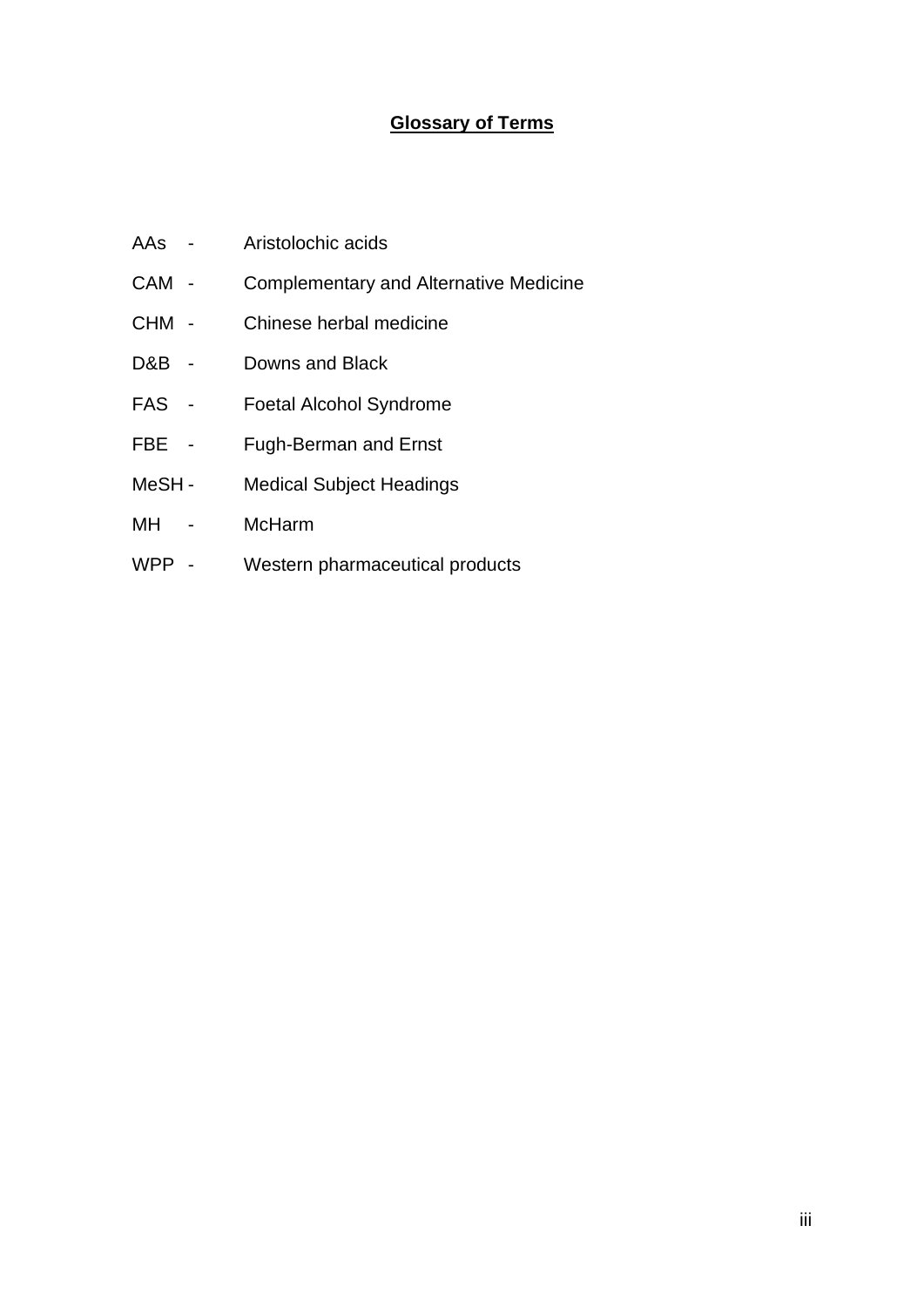#### **Abstract**

**Background:** A systematic literature review was carried out to find out if Chinese herbal medicine (CHM) is safe to use in pregnancy.

**Methods:** The Cochrane database, Pubmed, CINAHL, MEDLINE, AMED and ALT Healthwatch were searched and 123 papers were found, 7 of which met the inclusion criteria. Of these 7, 3 were cohort studies and 4 were case studies.

**Results:** After quality assessment was carried out, 3 of the case studies were not deemed of good enough quality, or did not have good enough evidence to be considered for discussion. Of the remaining papers, there were conflicting results. A cohort study showed that in comparison to Western pharmaceutical medicine, CHM intake in pregnancy did not carry any significant risk of congenital abnormalities. Conversely, in a different cohort study, it was shown that Huang Lian *(Rhizoma coptidis)* and An Tai Yin *(Calm Foetus Drink)* use in pregnancy was associated with congenital malformation of the nervous system, and of the musculoskeletal and connective tissues and eye respectively. Interestingly, in a separate study, Huang Lian intake during pregnancy was not shown to have any adverse effect on birth weight. Ci Wu Jia *(Eutherococcus sentincosus)* was described in a case study to be associated with neonatal androgenisation.

**Conclusion:** This was a small, scoping study used to assess any current information about the teratogenicity of CHM. Due to the lack of information about the safety of CHM in pregnancy, it should be used with caution and only prescribed by qualified practitioners. Until more information is available Huang Lian and An Tai Yin should be avoided during the first trimester of pregnancy, and Ci Wu Jia should be avoided in pregnancy.

iv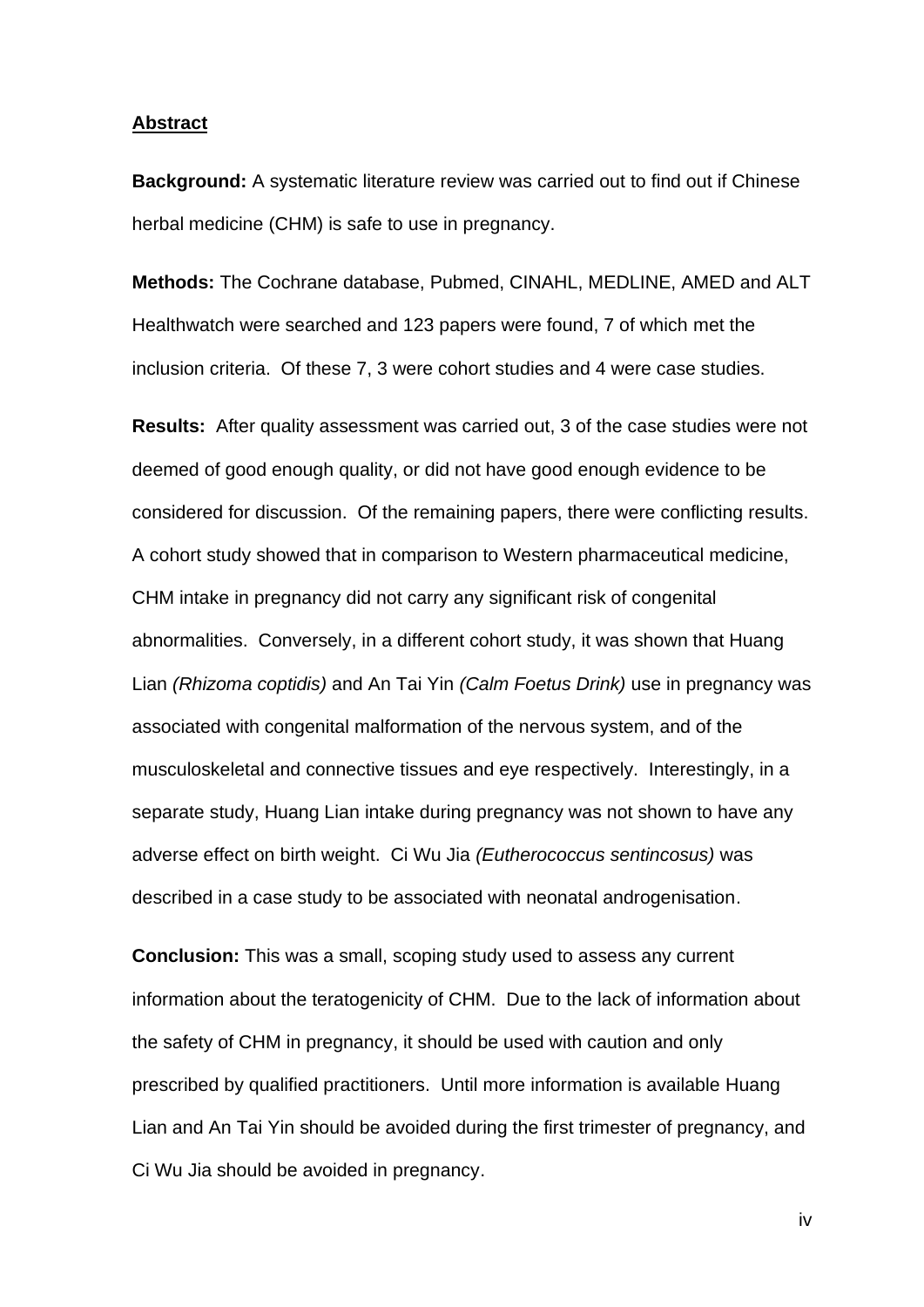#### **Introduction**

The use of complementary and alternative medicine (CAM) in the United Kingdom is about 10% of the population per year and one of the most commonly used therapies is herbal medicine (Thomas and Coleman, 2004). Of those that use CAM, more than half do not tell their general practitioner (Thomas and Coleman, 2004). A cross-sectional survey by Gibson *et al.* (2001) in America showed that almost 10% of pregnant women used herbal supplements during their pregnancy. Dugoua (2010) found that pregnant women used herbal medicine instead of prescription medications because they were worried about the safety of their foetus. However, herbal remedies are not without risk; some herbs have been shown to adversely affect the foetus, pregnancy or labour and others can interact with pharmaceutical medication (Pinn and Pallett, 2002). Therefore, it is of upmost importance to have safety information on any herbal remedies that are prescribed to pregnant women.

At present, safety information on CHMs is very limited and this lack of information about potential toxicity can even encourage its use in disease treatment and prevention (Tian *et al.,* 2009). Many pregnant women do not realise that naturally occurring chemicals in herbal medicines can be toxic and can trigger foetal malformations (Tiran, 2003), and most clinicians have a basic lack of knowledge about the safety of the use of herbal remedies in pregnancy and breast feeding (Seely *et al.,* 2008). To further confound this problem, adverse effects from herbal medicines are rarely reported or recognised (Ernst, 2002a). Moreover, many midwives and complementary therapists are recommending herbal medicines to their pregnant patients (Ernst, 2002a).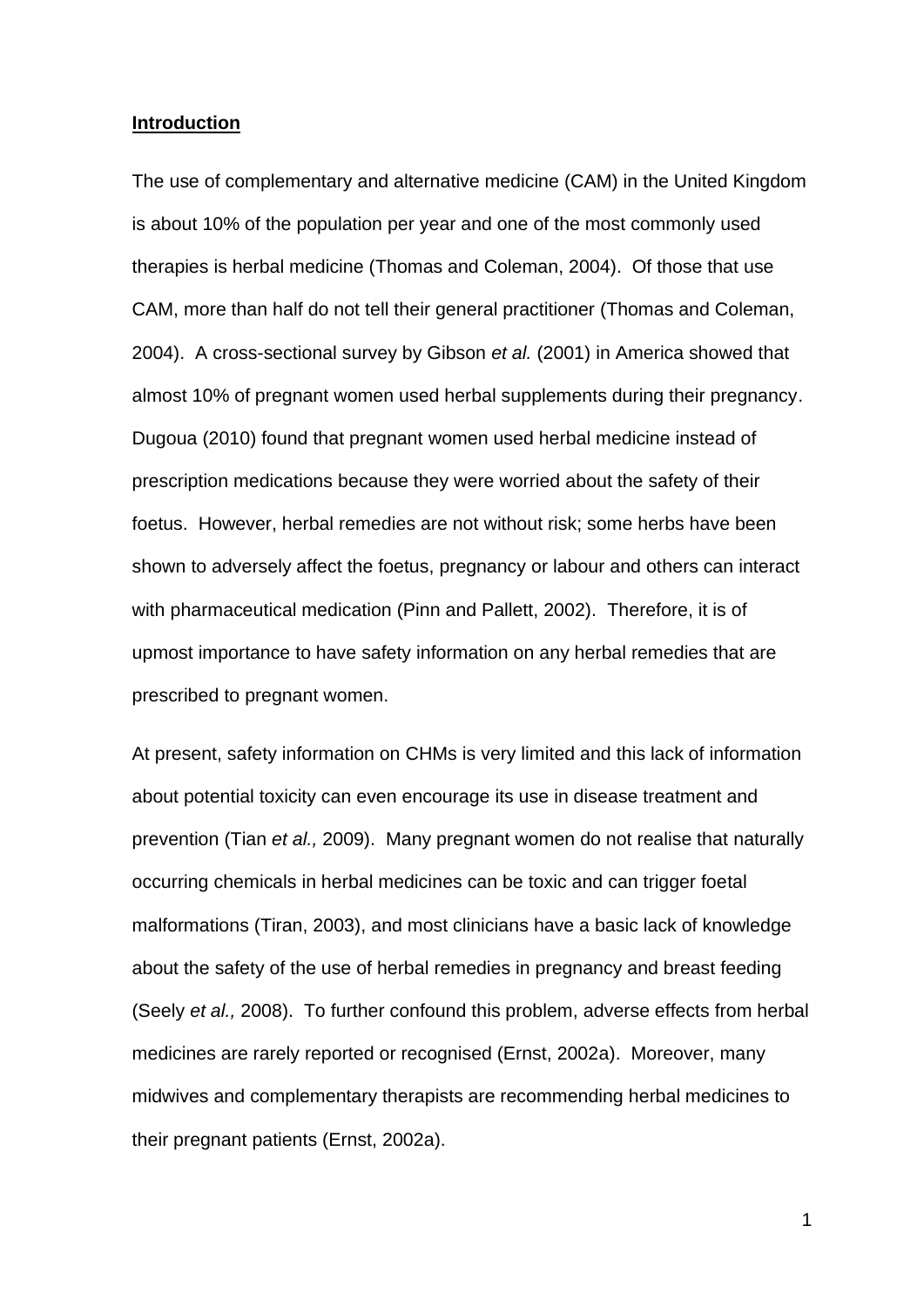Although there have been several studies and systematic reviews looking at the safety of using herbal medicines in pregnancy, there have not been any systematic reviews in English to determine the safety of using CHMs in pregnancy. This was established by searching the Cochrane Pregnancy and Childbirth Group (2013), the Cochrane Database of Systematic Reviews (Cochrane Collaboration, 2013a) and on the Database of Abstracts of Reviews of Effects (Cochrane Collaboration, 2013b) to check for existing, new, upcoming and/or unpublished systematic reviews on the safety of using CHMs in pregnancy. Therefore, this research will be the first of its kind in English. It is in the interest of the author to find out what safety information exists on the use of CHMs in pregnancy as she has a particular interest in treating infertility and pregnancyrelated conditions.

#### **Aims and Objectives**

The aim of this systematic literature review is to evaluate published research to determine the incidence and characteristics of adverse effects associated with using CHMs in pregnancy. There are 4 main objectives within this aim:

- Is there any research which shows serious risks associated with using CHM in pregnancy?
- If so, which herbs or herbal formulas should not be used in pregnancy?
- What other adverse events/side effects are associated with using CHM in pregnancy and are they considered an acceptable risk?
- Is CHM safe to use in pregnancy?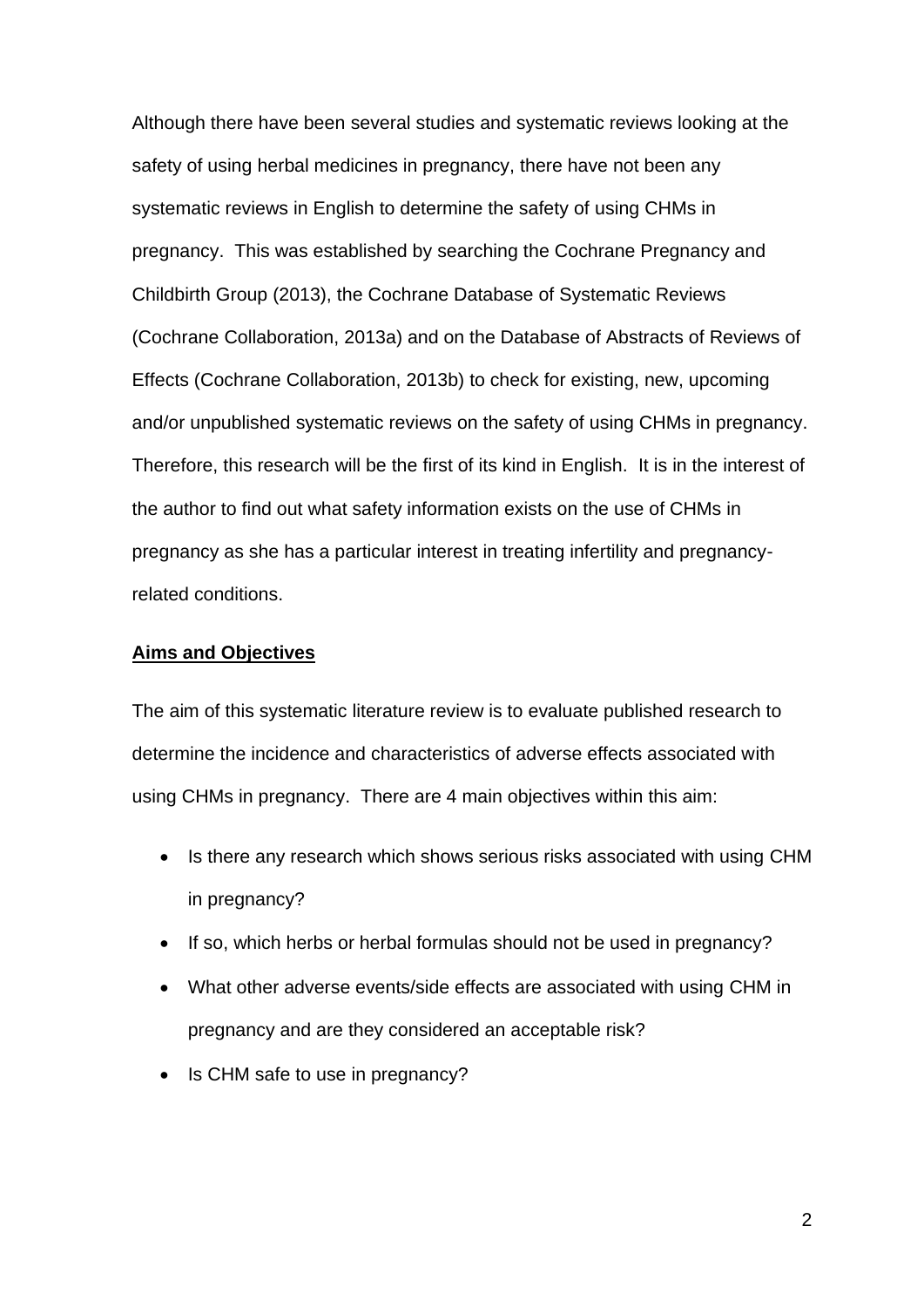#### **Critical Evaluation of Literature**

#### **Prevalence of Use**

In Taiwan, Yeh *et al.* (2009) found that over a fifth of women were shown to be using CHM in pregnancy for problems such as hypertension, nausea and vomiting. Another similar study showed that over one third of the population of Taiwan were using CHM in pregnancy and almost 90% used it in the postpartum period (Chuang *et al.,* 2009a). Thomas and Coleman (2004) found that in 2004, in England, Scotland and Wales, 0.5% of the population used CHM. In 2011, this equates to 280,000 people in England and Wales (Office for National Statistics, 2011).

Yeh *et al.* (2009) and Broussard *et al.* (2010) found that more women used CHMs in their first trimester, which is the most vulnerable time for the rapidly growing embryo (Chung, 2004).However, Nordeng and Havnen (2004) found that herbal drug use increased throughout the pregnancy. Furthermore, according to Dugoua (2010), around 50% of all pregnancies are not planned and because of this many women won't be aware that they are pregnant until week 5 or 6 of gestation. As the first 10 weeks carry the greatest risk of major malformations through teratogenicity, the mother may have already taken substances that are harmful to her embryo before realising she is pregnant (Dugoua, 2010).

Studies from Taiwan have shown that women are most likely to use CHMs in pregnancy if they have threatened abortion (pain, cramping or bleeding), or have a history of miscarriage or stillbirth (Chuang *et al.,* 2005; Chuang *et al.,* 2007).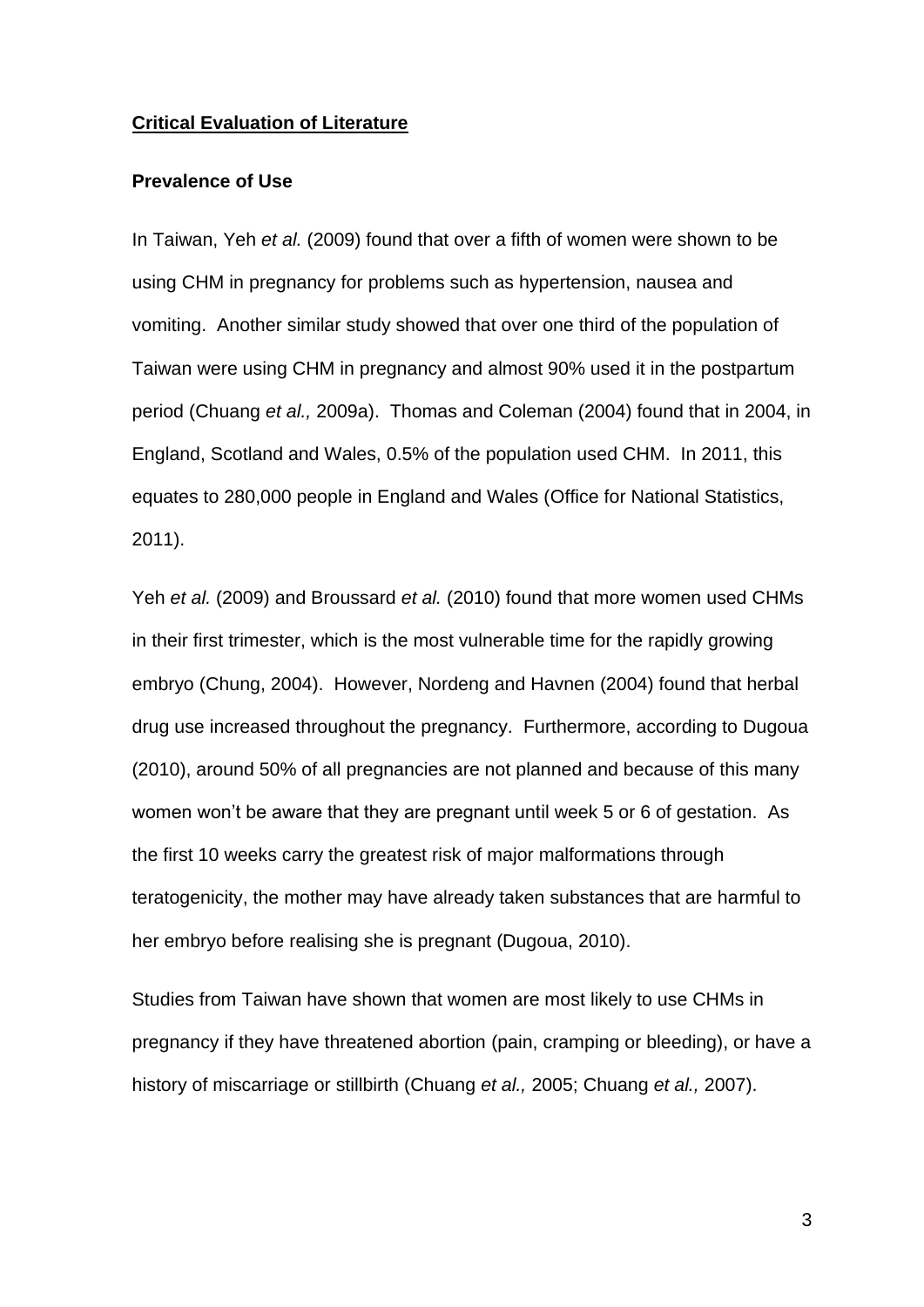However, in Western culture women are more likely to seek herbal treatment for: nausea, labour aid, cervical ripening, respiratory tract infections and depression (Dugoua, 2010).

#### **Herbal Formulae Used in Pregnancy**

According to Chuang et al., (2009a), the most commonly used Chinese herbal formulae in pregnancy are: An Tai Yin *(Calm Foetus Drink)* and Si Wu Tang *(Four Substance Decoction)* (table 1, appendix i shows list of ingredients), whereas, the most commonly used herbs in pregnancy are: Pearl Powder *(Margarita),* Huang Lian *(Rhizoma coptidis)* and Ginseng *(Radix ginseng).* However, this differs slightly from the most 20 commonly used Chinese herbs in pregnancy listed by Wang *et al.,* (2012) as shown in table 2, appendix i.

#### **Teratogens and Pregnancy**

A teratogen is any environmental factor that either causes death of an embryo or foetus, or results in congenital malformations or birth defects (Gilbert-Barness, 2010). These environmental factors are comprised of: certain medications or drugs, exposure to specific chemicals or radiation, genetic factors and maternal diseases or conditions such as diabetes (Chung, 2004, Gilbert-Barness, 2010). Teratogens cause around 7% of congenital malformations, with drugs and medications accounting for less than 1%; whereas 65-75% of causes are unknown and 20-25% are caused by genetic factors (Chung, 2004). The most vulnerable time for exposure is at the time of the most rapid cell division, weeks 5 – 10 of gestation, whereas exposure in the first 2 weeks of development (week 2 – 4 of gestation) will usually result in the death of the embryo rather than in malformation (Chung, 2004). Exposure during the foetal period (week  $10 - 40$  of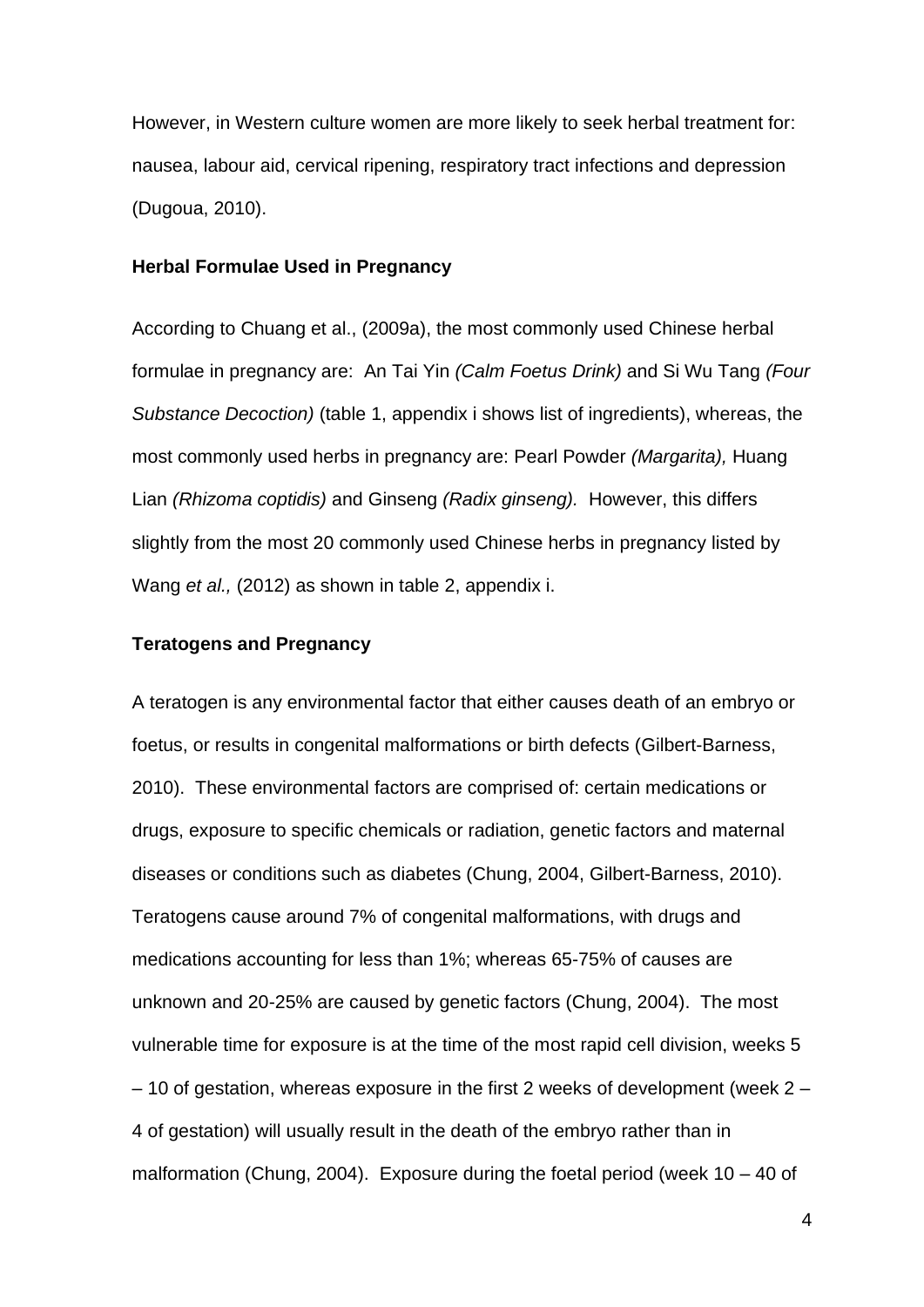gestation) causes more minor structural defects and can restrict foetal growth (Chung, 2004). For this reason, it is strongly recommended that women avoid all types of medication during the first 10 weeks of pregnancy (Chung, 2004).

The thalidomide disaster in the 1960s stands as an example to practitioners of the importance of using extreme caution when prescribing medications in pregnancy. An estimated 20% of all mothers who took thalidomide whilst pregnant delivered infants with 'thalidomide syndrome', characterised by: limb, cardiac and genital defects, and dental and ear anomalies (Chung, 2004, Gilbert-Barness, 2010). The drug was marketed worldwide as extremely safe and was used for common symptoms experienced in early pregnancy (The Thalidomide Trust, 2011).

#### **Chinese Herbs**

Little is known of the teratogenicity of CHMs (Broussard *et al.,* 2010), but their use in pregnancy ranges from 9% - 35% depending on location (Fok, 2001; Nordeng and Havnen, 2004; Chuang *et al.,* 2009a; Yeh *et al.,* 2009). This potential risk is further confounded by the reality that as many as 58% of women do not tell their health care providers that they are taking herbal medicines (Broussard *et al.,*  2010). Furthermore, with around 3.5 million people affected in the United Kingdom by infertility (Human Fertilisation and Embryology Authority, 2011) and the trend towards seeking CAM therapies such as herbal therapy (Thomas and Coleman, 2004), it is very likely that women will be using CHMs in the very early stages of pregnancy before they know that they are pregnant. A recent systematic review involving 1851 women showed that CHM treatment was twice as effective as Western medical fertility treatments for helping women to become pregnant (Ried and Stuart, 2011). This shows the encouraging potential that CHM has in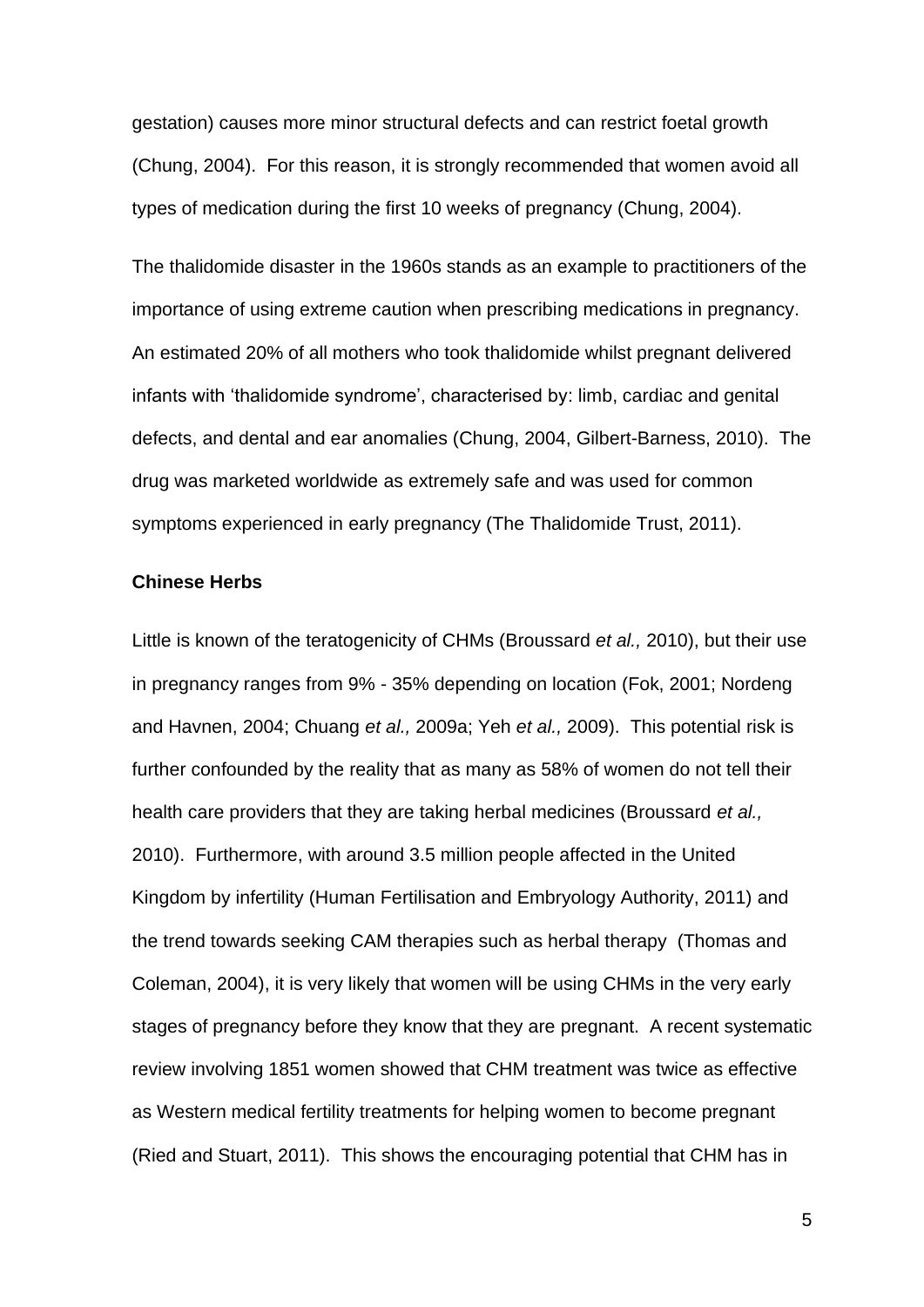the treatment of fertility; however, the risks associated with taking CHMs in the first few weeks of development have not been rigorously and systematically ascertained (Nordeng and Havnen, 2004; Broussard *et al.,* 2010). For example, Broussard *et al.* (2010) found that *Ephedra* (known as Ma Huang in CHM) was used in 0.6% of the first trimester of pregnancies in the United States between 1998 and 2004. In 2004, this herb was taken off the American market because of its adverse affect on the cardiovascular system, which could have implications for foetal risk, but at the time of taking the herb these women would have had no idea of its potential risk to them or their unborn baby (Broussard *et al.,* 2010).

Leung (2006) argues that there is sufficient toxicity information on CHMs and that this information has been accumulated from human studies over the last 3000 years. However, Ernst (2010) contends that just because CHM has been used over a long period of time doesn't render it safe. He points out that adverse affects could be long term and therefore not associated with particular Chinese herbs or formulae. This happened with Chinese herbs containing aristolochic acids (AAs), they were deemed safe until the 1993 Belgium case whereby over 100 women treated with pharmaceutical medication and a Chinese herb containing AAs developed kidney failure (Wu *et al.,* 2007; Jordan *et al.,* 2010). This example of doctors' misuse of CHMs actually brought to light the previously unknown dangers of AAs and the delayed reaction that can occur with their ingestion (Wu *et al.,* 2007).

There are some key differences between modern pharmaceutical medicine and CHM shown in the table below, and these have a great impact on how toxicity is measured and understood.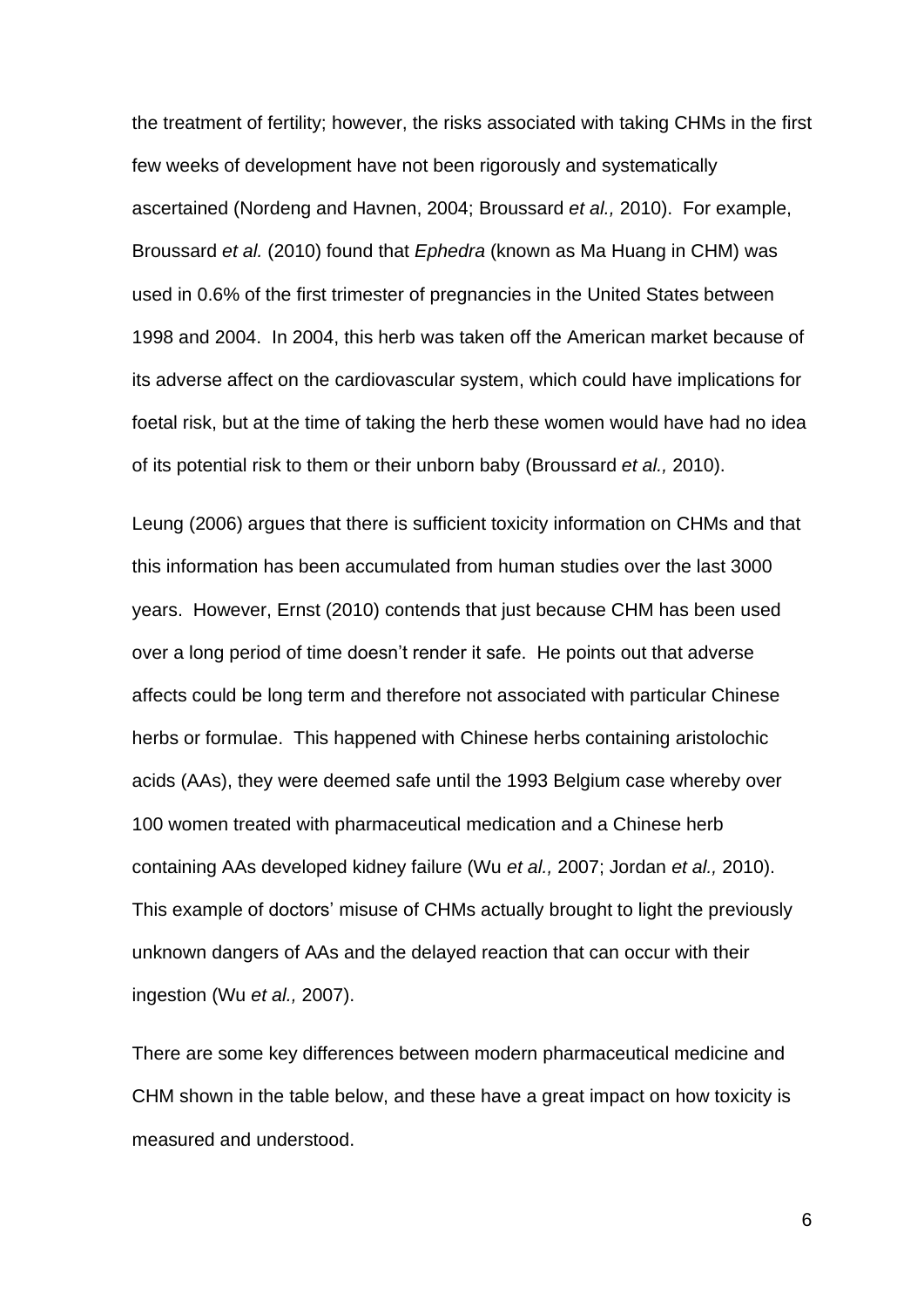| <b>Pharmaceutical Medicines</b>     | <b>Chinese Herbal Medicines</b>        |
|-------------------------------------|----------------------------------------|
| Mostly uses one drug for a specific | Uses decoctions of herbs often to      |
| use                                 | treat many different complaints at     |
|                                     | once                                   |
| Tested for toxicity in animals, and | Traditionally only tested for toxicity |
| then on humans                      | in humans                              |
| Individual mechanisms of actions of | Collective data over thousands of      |
| chemicals properly understood       | years informs the user of the toxicity |
|                                     | of herbs and formulae                  |
| Mostly have less than 75 years of   | Have around 3000 years of human        |
| human use                           | use                                    |
| Information readily available in    | Only a fraction of the safety data     |
| English                             | has been translated into English       |
|                                     | $\mu$ $\Omega$                         |

(Leung, 2006)

One of the biggest issues facing the identification of toxicity of CHMs is the fact that the modern scientific methods used usually rely on isolating certain chemical constituents within one herb (Leung, 2006). This is impractical for CHM as multiple herbs are used in each decoction (Leung, 2006; Lan *et al.,* 2011). Lan *et al.* (2011) propose a system of using a metabolomics approach to understand the pharmacokinetics of herbal formulae and the complexity of the interactions between herbs within a formula. This is important because combinations of herbs can diminish each other's reactions, or lead to harmful interactions or unforeseen toxicity (Zhu, 2006). However, at present, modern, scientific data on the toxicity of Chinese herbs and formulae is limited (Ernst, 2010) which may indicate that mostly the teratogenicity of an herb or formula is unknown.

With the increasing use of CHMs, the growing number of women using them for fertility treatment, and the potential benefit that CHM can have on an individual's health and fertility prospects, it is important to know that the herbs we are using are safe. This systematic literature review aims to evaluate what we know about the safe use of CHMs in pregnancy, in order to allow practitioners and pregnant women alike to make safer, more informed decisions about treatment.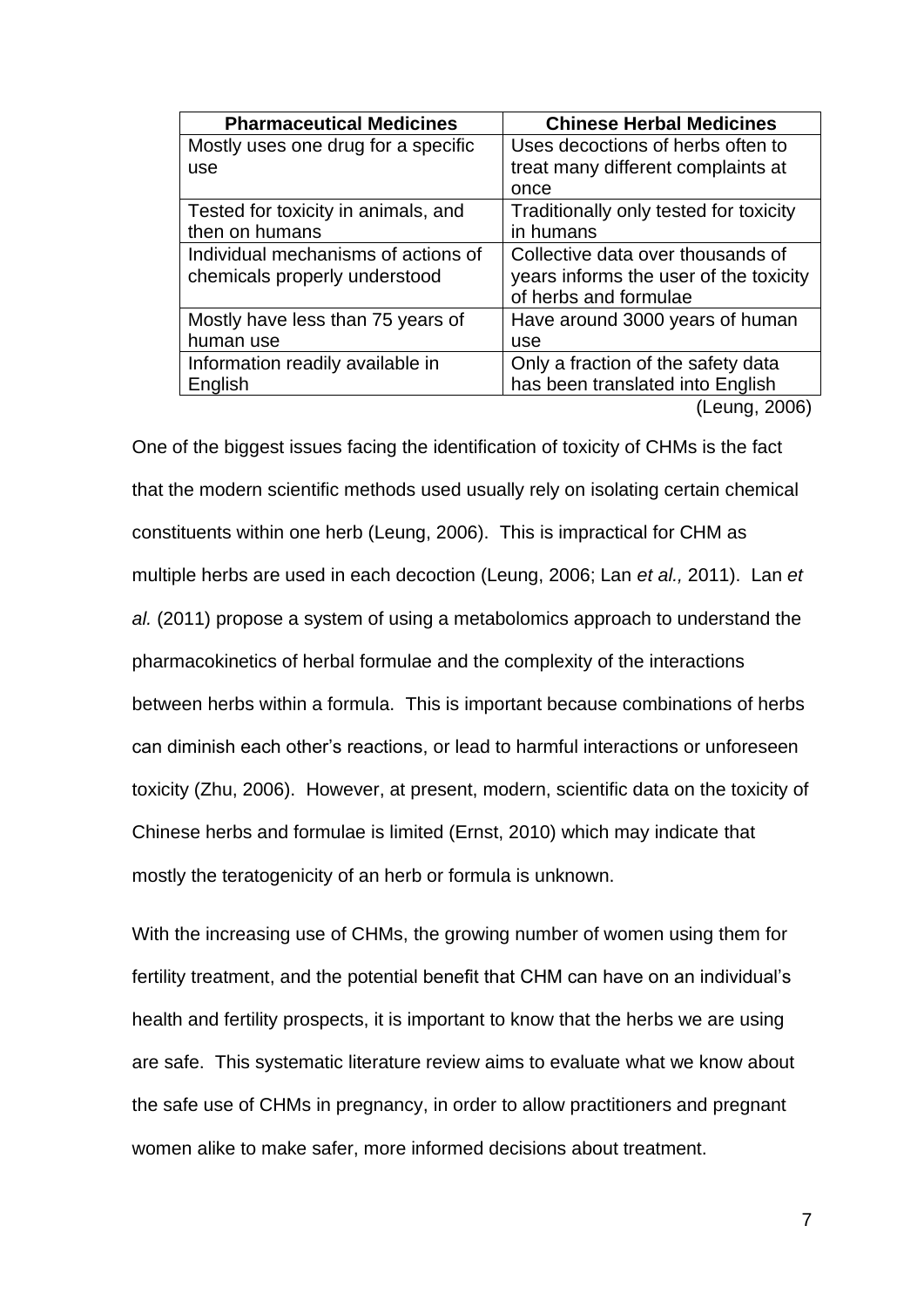# **Methodology and Study Design**

# **Search Strategy**

As recommended by the Centre for Reviews and Dissemination (2008), relevant medical subject headings (MeSH) should be assigned for each database searched. These are shown in full in appendix ii. The following databases were searched from inception to February 2013:

- CINAHL
- Cochrane library
- MEDLINE
- Pubmed
- ALT Healthwatch
- AMED

The literature search was carried out using the following terms (with relevant MeSH headings):

safety OR adverse effects OR embryotoxity OR teratogens OR teratogenicity AND

pregnancy OR pregnancy complications AND

Chinese herb\* OR Chinese herbal medicine

This search strategy was developed using the population, intervention,

comparator and outcomes method (Centre for Reviews and Dissemination, 2008).

As recommended by White and Schmidt (2005), reference lists of included papers

were searched and relevant documents were included in the review.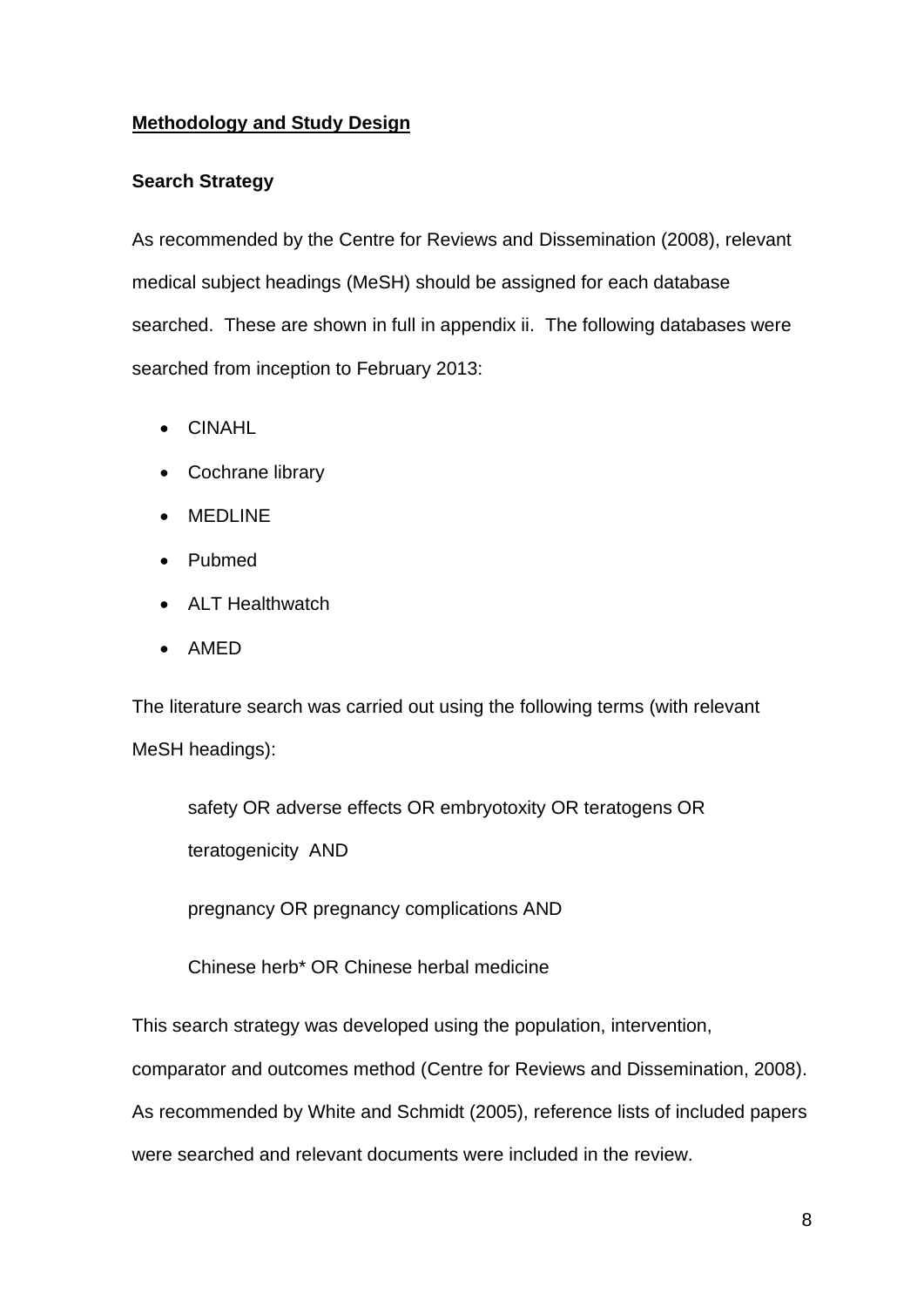#### **Inclusion Criteria**

Primary research that reports adverse events associated with the use of Chinese herbal medicine in pregnancy, and to any medical problems suffered during pregnancy will be included. Although it is best to include research in all languages (White and Schmidt, 2005), it is beyond the scope of this project to include published literature in any language other than English. All literature published before February 2013 in peer reviewed journals will be evaluated to gain a full understanding of any safety implications. As data on safety can be found in different types of studies, it is important to include a range of relevant types (Pilkington and Boshnakova 2011). Therefore, the following studies will be included: randomised controlled trials, controlled trials, quasi-experimental studies, and observational studies - case–control, case reports and cohort studies.

#### **Exclusion Criteria**

Primary research relating to the safety of using Chinese herbal medicine in conditions other than those in pregnancy will be excluded. Epidemiological studies will not be included because they measure how often diseases occur and why (British Medical Journal, 2013). Herbs that are not used in CHM will not be reviewed, as the focus of this review is specifically about CHMs. Furthermore, animal studies evaluating the safety of CHMs in pregnancy will be excluded for the following reasons. The Food and Drug Administration (2004, p9) discuss the inability of animal trials to '...assess and predict product safety...' and this is further shown in the alarming statistics that 92% of drugs that are deemed safe for testing in humans never make it to the market. Of those that do, over half have to be withdrawn or relabelled due to lethal or serious side effects in humans (Food and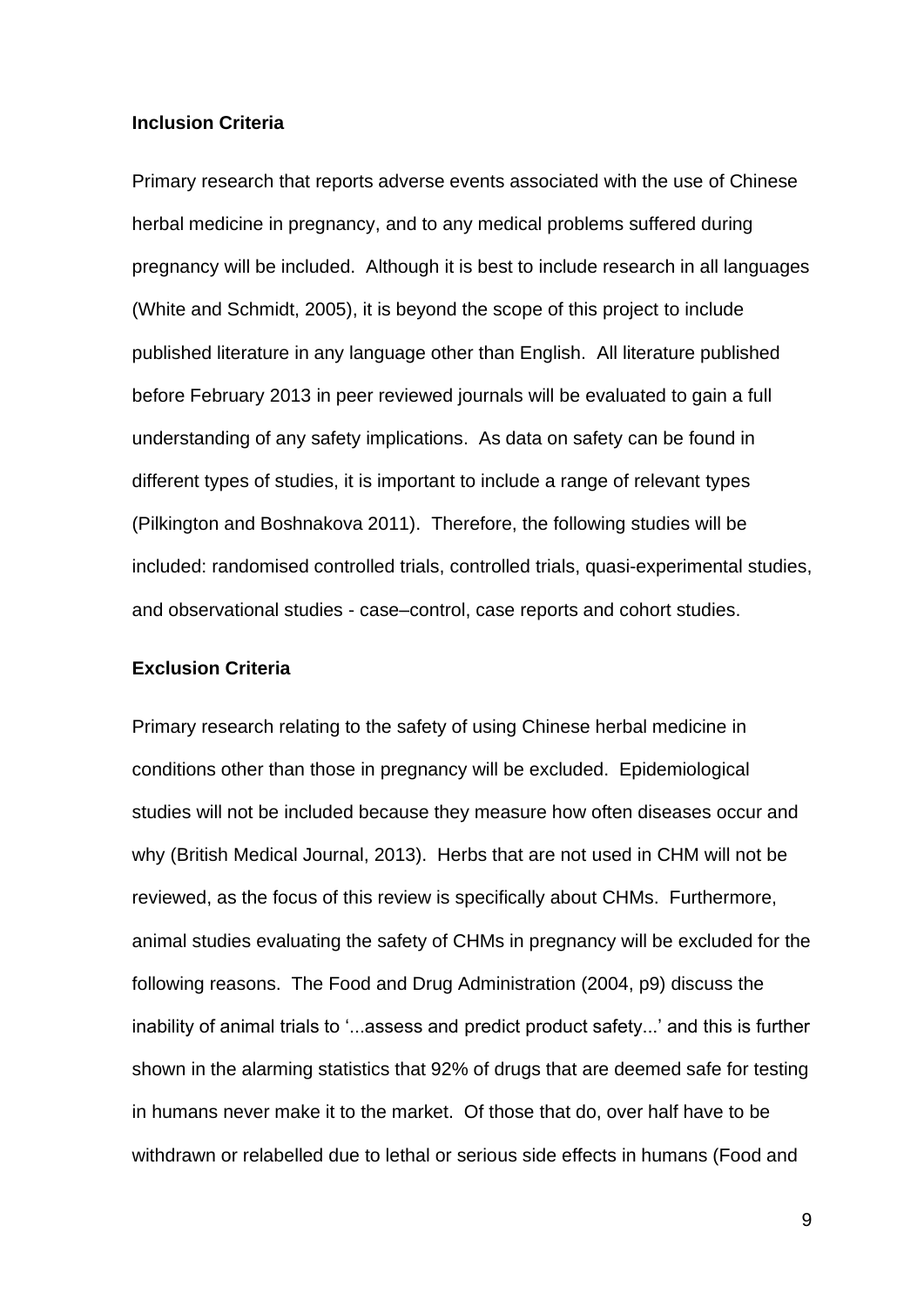Drug Administration, 1990). Archibald and Clotworthy (2007) describe the track record of animal testing to predict drug safety as 'abysmal'. Perel *et al.,* (2007) found that animal experiments were as effective at predicting human response to a drug as flipping a coin. Therefore, if the safety of CHMs were established in animal models, this would not necessarily be a good indication that they would be safe to use in humans. As pregnancy is such a delicate human state of being and the repercussions of incorrect treatment are potentially serious, as with congenital malformations or miscarriage, animal models should not be relied on for safety assurance. Moreover, Goodyear (2006, p677) points out, 'Relative lack of severe toxicity in animal models should never be construed as a guarantee of safety in man, as the story of thalidomide taught us.'

#### **Limitations**

Due to limited resources and time constraints there are certain limitations with this review. Firstly, it is not possible to search books or conference proceedings, or to hand search relevant journals. This will lead to an element of publication bias due to the restriction of only searching for published literature in peer reviewed journals (Centre for Reviews and Dissemination, 2008). Secondly, as Chinese herbal medicine is practised so widely in countries such as China, Taiwan and Japan, it is likely that there are a number of studies about this subject that have not been published in English. Therefore, this will lead to a strong language bias. This will be in part overcome by showing all the Chinese language studies excluded in appendix iii. Thirdly, it is best practice to have at least 2 authors carrying out the review, to increase reliability of the decisions made to include/exclude papers (Centre for Reviews and Dissemination, 2008).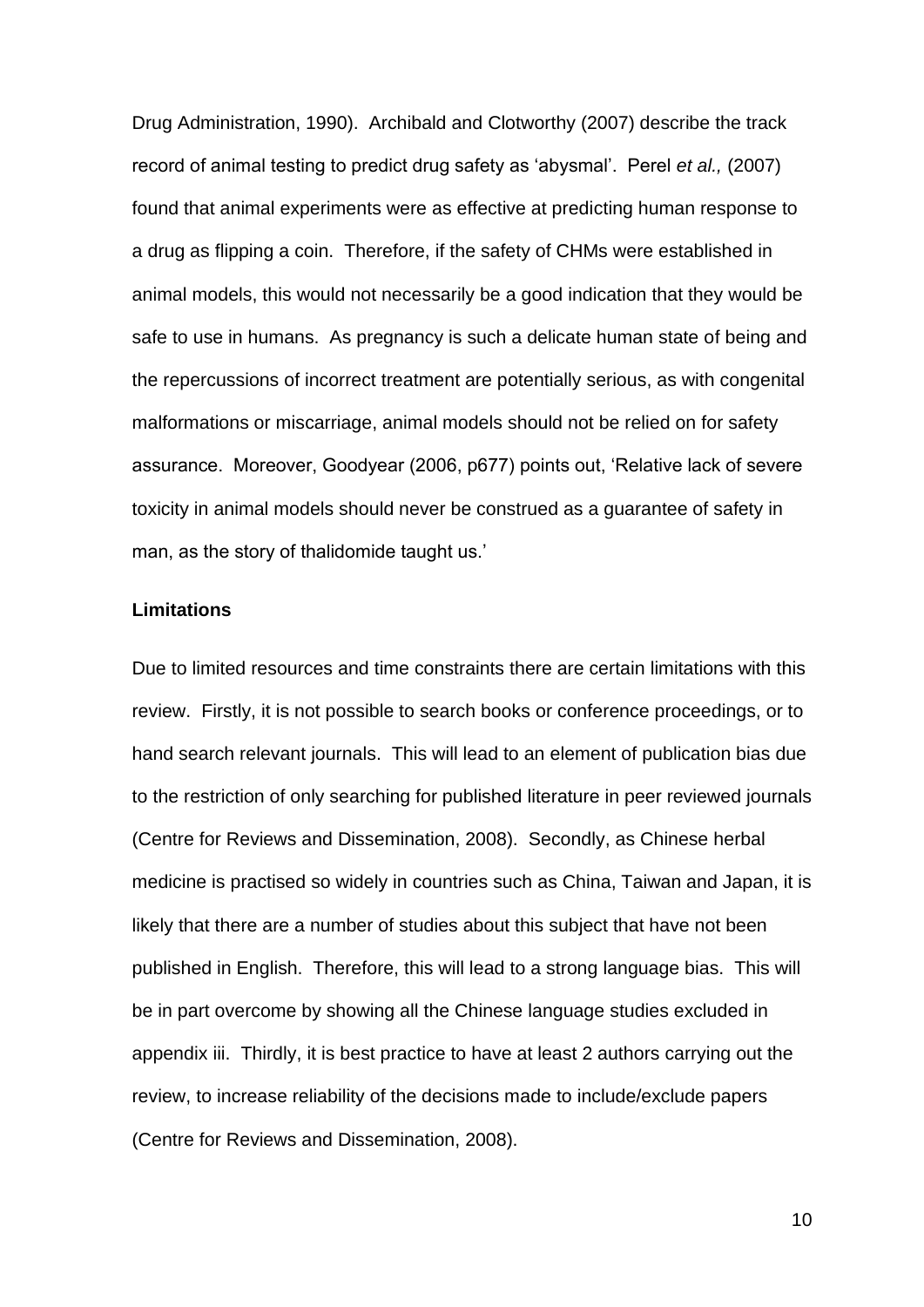#### **Data Analysis and Results**

In this study statistical meta-analysis of the findings will not be possible as not all of the studies will be randomised controlled trials, therefore, a narrative synthesis of the data will be undertaken. This will be carried out using a systematic approach to the synthesis process by using the Narrative Synthesis in Systematic Reviews guidelines (Popay *et al.,* 2006).

#### **Ethical Considerations**

There are no ethical considerations for this systematic review.

#### **Search Details**

Figure 1 in appendix iii shows the details of the systematic search process as well as the details of the excluded papers.

#### **Data Extraction and Quality Assessment**

The data from the seven studies is displayed in tables 1 and 2 below. A data extraction form was designed using recommendations from the Centre for Reviews and Dissemination (2008). The McHarm (MH) scale was used to assess the studies because it has been designed specifically to evaluate adverse events and the potential for error or bias when reporting and assessing them (Cochrane Bias Methods Group, 2013). It is used mostly as a checklist rather than using the final number as an indication of quality. Despite the value of this scale, the Downs and Black (D&B) (1998) scale was highly recommended by Saunders *et al.,*  (2003) after they had thoroughly appraised 18 instruments used to assess the quality of non-randomized studies. Furthermore, they recommended using the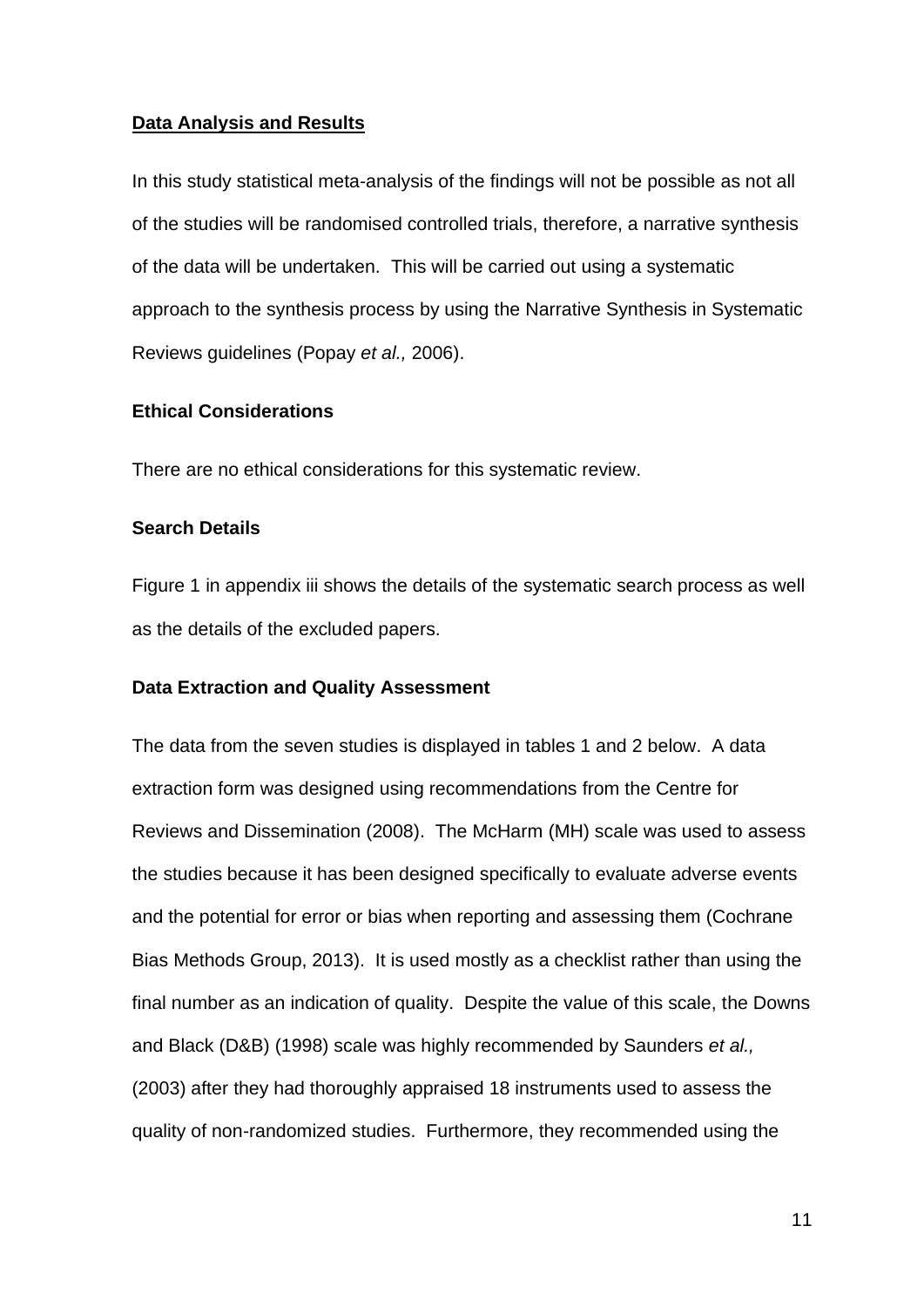scale as a checklist. For this reason, both scales were used to assess the cohort studies and were used as checklists for indication of quality, validity and reliability.

The case studies and data extraction were assessed and handled differently, because of the nature of how they are reported. For this reason, data extraction was based on a form designed by Ernst (2002b) and the Fugh-Berman and Ernst (FBE) (2001) scale was used, alongside the MH scale to assess quality, validity and reliability. The former scale is interpreted by using the final number as an indication of the likelihood of the adverse event being caused by the intervention. Full details of the assessments are in appendix iv.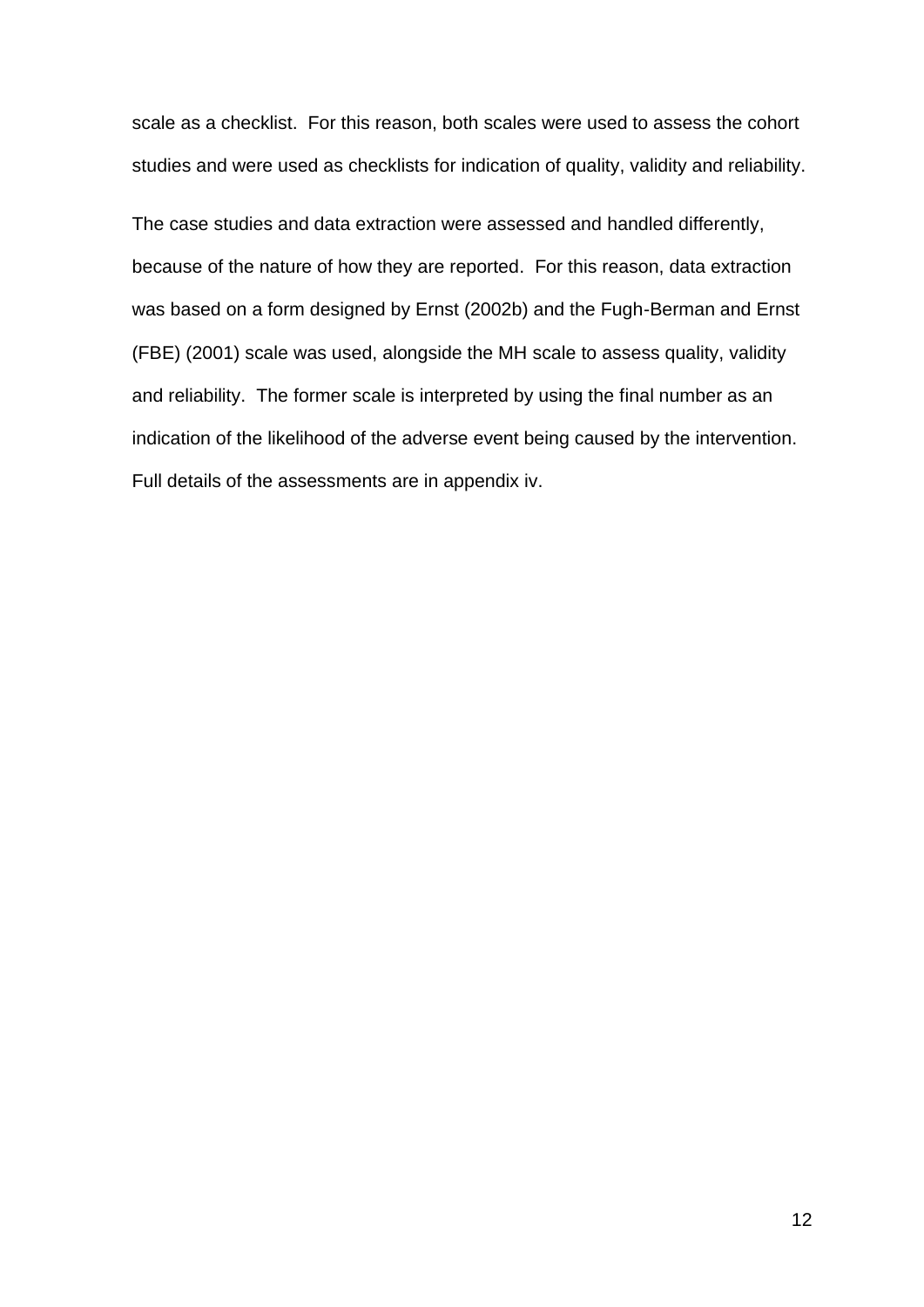|                                |                              |                                                                                           | . vasc otaales                                                                                                    |                                                                                      | <b>Patient Information</b>                                          |  |  |
|--------------------------------|------------------------------|-------------------------------------------------------------------------------------------|-------------------------------------------------------------------------------------------------------------------|--------------------------------------------------------------------------------------|---------------------------------------------------------------------|--|--|
| <b>Record</b><br><b>Number</b> | <b>Authors</b>               | <b>Article Title</b>                                                                      | <b>Study Design; Country;</b><br><b>Setting</b>                                                                   | <b>Mother</b>                                                                        | Baby/Embryo                                                         |  |  |
|                                |                              |                                                                                           |                                                                                                                   | 28 years old: gravida<br>1, parity 0, BMI 25                                         | Born at 38 weeks.<br>Healthy at birth and at 8<br>month check up    |  |  |
| Pub <sub>3</sub>               | Cayan et al.,<br>2009        | Use of Chinese Herbal Medicine<br>'Meizintanc' in Pregnancy: Report<br>of Three Cases     | Case studies; Turkey; Antenatal<br>hospital visit patients;                                                       | 25 years old: gravida<br>1, parity 0, abortus 0,<br><b>BMI 30</b>                    | Study is unclear as to<br>exact age of embryo at<br>missed abortion |  |  |
|                                |                              |                                                                                           |                                                                                                                   | 29 years old: gravida<br>3, parity 2, abortus 0,<br><b>BMI 22</b>                    | Study is unclear as to<br>exact age of embryo at<br>missed abortion |  |  |
| <b>Pub 10</b>                  | Takei et al.,<br>1997        | Meningoencephalocele Associated<br>with Tripterygium wilfordii<br>Treatment               | Case Study; Japan; Showa<br>University Fujigaoka Hospital<br>Departments of Neurosurgery<br>and Pediatric Surgery | Study is unclear as to<br>mother's age. She<br>suffered with<br>rheumatoid arthritis | Born at 38 weeks.                                                   |  |  |
| <b>Pub 11</b>                  | Pradeepkumar<br>et al., 1996 | Is 'Herbal Health Tonic' Safe in<br>Pregnancy; Fetal Alcohol<br><b>Syndrome Revisited</b> | Case Study; Singapore;<br>Department of Neonatology 3<br>year follow up visit                                     | 29 years old: Chinese,<br>gravida 2, parity 2                                        | Born at 41 weeks by<br>caesarean section                            |  |  |
| <b>Pub 13</b>                  | Koren et al.,<br>1990        | Maternal Ginseng Use Associated<br>with Neonatal Androgenization                          | Case Study; Canada; Hospital<br>for Sick Children                                                                 | 30 years old: gravida<br>3, parity 2                                                 | Born at full term                                                   |  |  |

# **Table 1: Case Studies Data**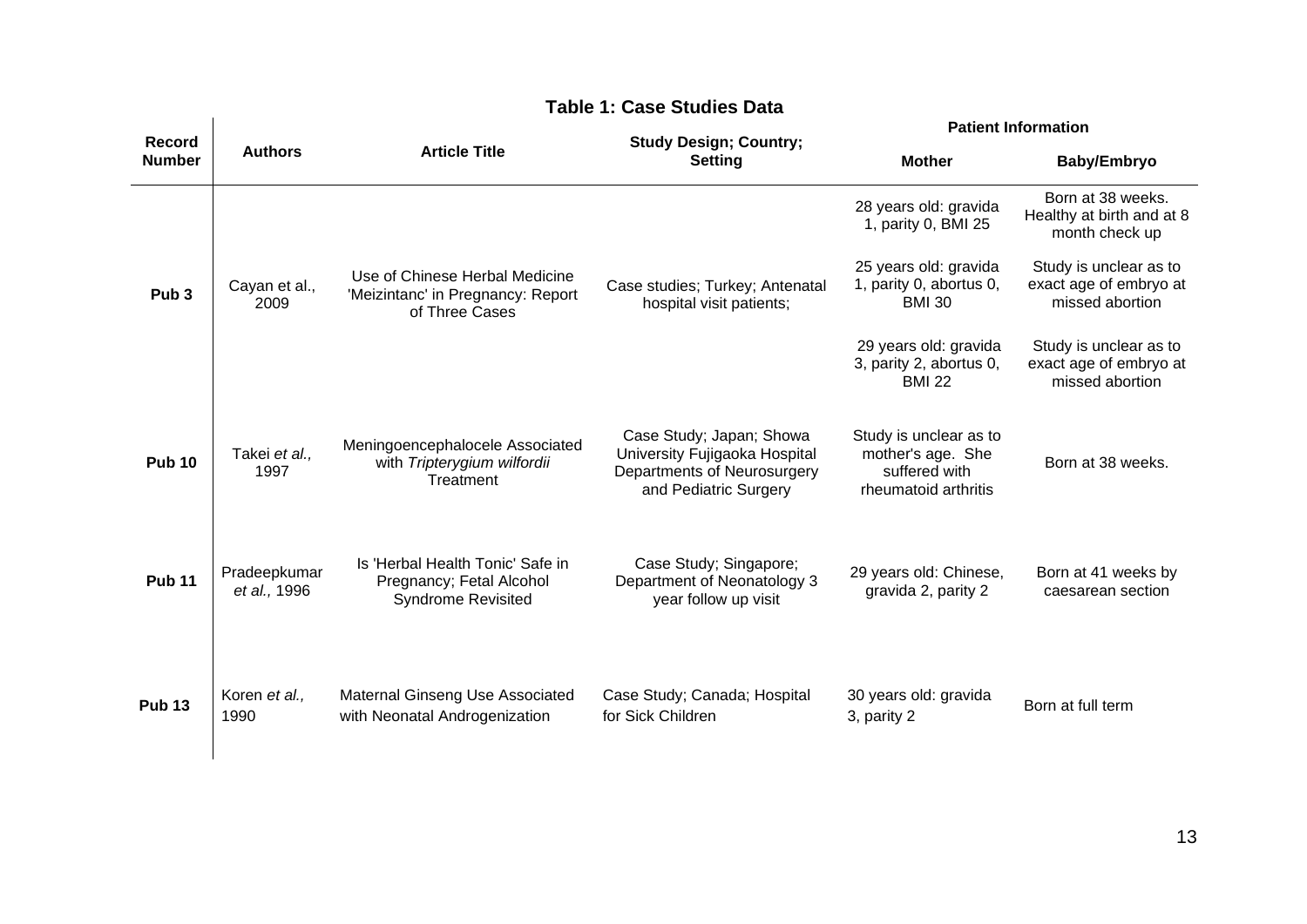|  | Table 1 (continued) - Case Studies Data and Scoring |  |
|--|-----------------------------------------------------|--|
|--|-----------------------------------------------------|--|

| <b>Record</b><br><b>Number</b> | <b>Herbal</b><br><b>Medicine</b><br><b>Ingested By</b><br><b>Mother; Daily</b><br><b>Dosage</b> | <b>Timing and</b><br><b>Time Period</b><br><b>Medication Was</b><br><b>Taken</b>       | Other<br>Intervent-<br>ions Used | <b>Adverse Event</b>                                       | <b>Diagnosed By</b>                              | <b>Diagnostic</b><br>Method(s)                                                                            | <b>Fugh-Berman</b><br>& Ernst Score                                         | Mc-<br>Harm<br><b>Score</b> |
|--------------------------------|-------------------------------------------------------------------------------------------------|----------------------------------------------------------------------------------------|----------------------------------|------------------------------------------------------------|--------------------------------------------------|-----------------------------------------------------------------------------------------------------------|-----------------------------------------------------------------------------|-----------------------------|
|                                | LiDa Dai Dai<br>Hua Jiao Nang;<br>350 <sub>mg</sub>                                             | 3 months, up to<br>7th week of<br>gestation                                            | Not Stated                       | none                                                       | Unknown -<br>presumed doctors<br>at the hospital | none                                                                                                      |                                                                             |                             |
| Pub <sub>3</sub>               | LiDa Dai Dai<br>Hua Jiao Nang;<br>350 <sub>mg</sub>                                             | 5 months, up to<br>6th week of<br>gestation                                            | <b>Not Stated</b>                | Miscarriage                                                | Unknown -<br>presumed doctors<br>at the hospital | Ultrasonographic<br>examination and<br>blood tests - serum<br><b>B HCG levels</b>                         | $4 =$ Adverse<br>event possibly<br>caused by the<br>herbs                   | $\overline{7}$              |
|                                | LiDa Dai Dai<br>Hua Jiao Nang;<br>350 <sub>mg</sub>                                             | 6 months, up to<br>7th week of<br>gestation                                            | <b>Not Stated</b>                | Miscarriage                                                | Unknown -<br>presumed doctors<br>at the hospital | Ultrasonographic<br>examination and<br>blood tests - serum<br><b>B HCG levels</b>                         |                                                                             |                             |
| <b>Pub 10</b>                  | Lei Gong Teng;<br>unknown                                                                       | Early in<br>pregnancy' - 8th<br>week of gestation                                      | <b>Not Stated</b>                | Occipital<br>meningoencepha-<br>locele                     | Unknown -<br>presumed doctors<br>at the hospital | Observation,<br>roentgenogram and<br><b>MRI</b>                                                           | $3 =$ Unable to<br>evaluate if herbs<br>caused the<br>adverse event         | 8                           |
| <b>Pub 11</b>                  | <b>Herbal Health</b><br>Tonic; 2<br>ounces                                                      | First 2 months of<br>gestation                                                         | None                             | Fetal alcohol<br>syndrome, or<br>foetal alcohol<br>effects | Unknown-<br>presumed doctors<br>at the hospital  | Observation:<br>dysmorphic<br>features, growth,<br>motor and mental<br>milestones at 3<br>year follow up  | $7 =$ Adverse<br>event possibly<br>caused by the<br>herbs                   | 9                           |
| <b>Pub 13</b>                  | Ci Wu Jia<br>(Eutherococ-<br>cus<br>sentincosus);<br>1300 <sub>mg</sub>                         | 1.5 years,<br>throughout entire<br>pregnancy and<br>during 2 weeks<br>of breastfeeding | None                             | Neonatal<br>Androgenization                                | Medical doctors at<br>the hospital               | Observation:<br>inappropriate hair<br>growth, enlarged<br>testes. Various<br>serum<br>concentration tests | $8 =$ Adverse<br>event was likely<br>to have been<br>caused by the<br>herbs | 10                          |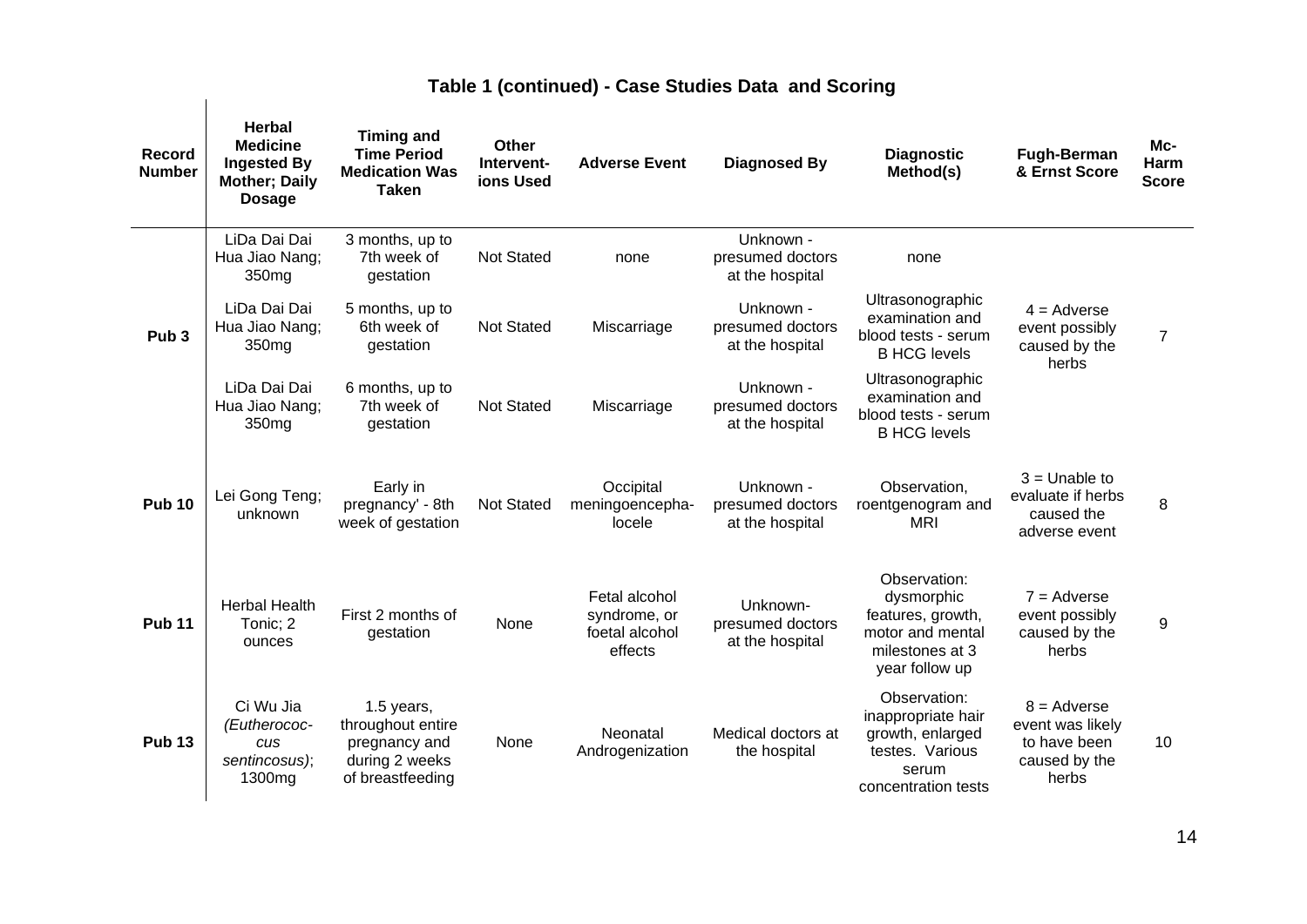# **Table 2 - Cohort Studies Data**

| <b>Record</b><br><b>Number</b> | <b>Authors</b>          | <b>Article Title</b>                                                                                                                                                | <b>Study Design; Country;</b><br><b>Setting and Time Period</b>                                                                                                                      | <b>Study</b><br><b>Inclusion and</b><br><b>Exclusion</b><br><b>Criteria</b>     | <b>Recruitment</b><br><b>Procedures Used:</b><br>details of<br>randomisation/blinding                                                                         |
|--------------------------------|-------------------------|---------------------------------------------------------------------------------------------------------------------------------------------------------------------|--------------------------------------------------------------------------------------------------------------------------------------------------------------------------------------|---------------------------------------------------------------------------------|---------------------------------------------------------------------------------------------------------------------------------------------------------------|
| MED <sub>2</sub>               | Leung et al.,<br>2002   | Are Herbal Medicinal<br>Products Less Teratogenic<br>than Western<br><b>Pharmaceutical Products?</b>                                                                | Retrospective; Hong Kong;<br>antenatal hospital visit<br>patients; Jan 1995 - Dec<br>2001                                                                                            | Included:<br>Pregnant<br>women who had<br>taken CHMs or<br>Western<br>medicines | Women taking both<br><b>CHM and Western</b><br>pharmaceutical products<br>(WPPs) were assigned<br>to whichever group they<br>were most worried about          |
| MED <sub>7</sub>               | Chuang et<br>al., 2006b | <b>Herbal Medicines Used</b><br>During the First Trimester<br>and Major Congenital<br>Malformations: An Analysis<br>of Data from a Pregnancy<br><b>Cohort Study</b> | <b>Cross Sectional Analysis of</b><br>Cohort Study; Taiwan;<br>prenatal hospital visit patients<br>at Taipei Municipal Maternal<br>and Child Hospital;<br>September 1984 - June 1987 | Included:<br>Pregnant<br>women $> 26$<br>weeks gestation                        | Around 80% of all<br>women coming to the<br>hospital were included in<br>the study                                                                            |
| PUB <sub>8</sub>               | Chuang et<br>al., 2006a | Use of Coptidis Rhizoma<br>and Foetal Growth: A<br>Follow-Up Study of 9895<br>Pregnancies                                                                           | Cohort Study; Taiwan;<br>antenatal hospital visit Taipei<br>Municipal Maternal and Child<br>Hospital; 1995-1987                                                                      | Included: Every<br>pregnant<br>woman with 26<br>or more weeks<br>gestation      | Women were assigned<br>to 5 groups: no herbal<br>medicine use, only used<br>Huang Lian (2 groups),<br>used other herbs, used<br>Huang Lian and other<br>herbs |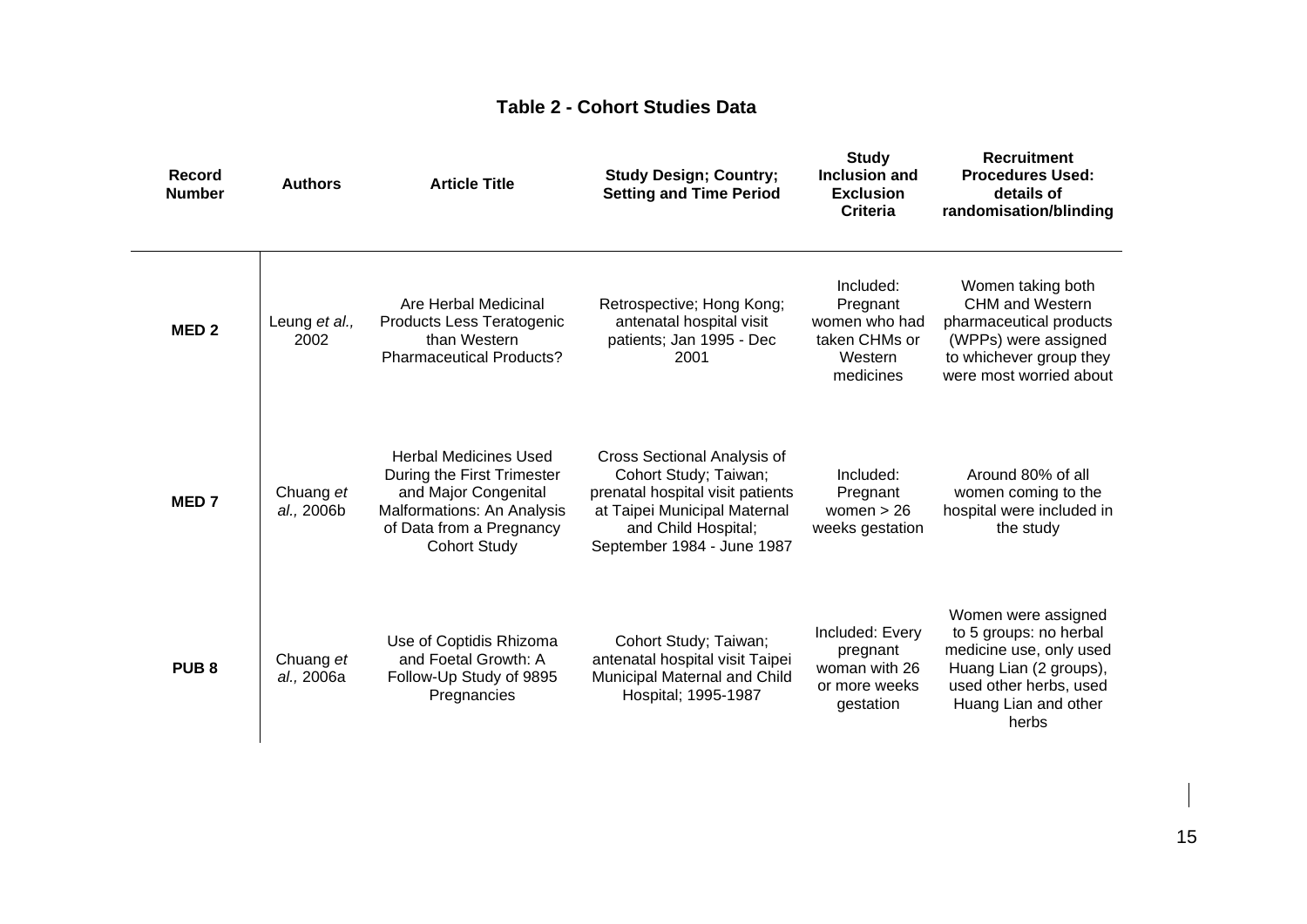# **Table 2 (continued) - Cohort Studies Data**

| Record<br><b>Number</b> | No of<br><b>Participants</b>                    | Age                                                   | <b>Chinese Herbs or Formulae Used</b>                                                                                                                                                                                                                                                                                                                                                                                                                                                                                                                                                                                                                                                                                                                                                                                                                                                                                                                                                                                                                                                  |  |  |
|-------------------------|-------------------------------------------------|-------------------------------------------------------|----------------------------------------------------------------------------------------------------------------------------------------------------------------------------------------------------------------------------------------------------------------------------------------------------------------------------------------------------------------------------------------------------------------------------------------------------------------------------------------------------------------------------------------------------------------------------------------------------------------------------------------------------------------------------------------------------------------------------------------------------------------------------------------------------------------------------------------------------------------------------------------------------------------------------------------------------------------------------------------------------------------------------------------------------------------------------------------|--|--|
|                         |                                                 |                                                       |                                                                                                                                                                                                                                                                                                                                                                                                                                                                                                                                                                                                                                                                                                                                                                                                                                                                                                                                                                                                                                                                                        |  |  |
| MED <sub>2</sub>        | <b>Total: 433</b><br><b>CHM: 61</b><br>WPP: 372 | CHM: $30.5 \pm$<br><b>WPP: 30</b><br>5.1<br>± 4.8     | Various unknown and known: Xuan Shen (Radix scrophulariae), Zhi Shi (Fructus aurantii immaturus),<br>Tian Hua Fen (Radix trichosanthis), Da Zao (Fructus ziziphi), Hou Po (Cortex magnoliae officinalis),<br>Sheng Di Huang (Radix rehmanniae), Yu Li Ren (Semen pruni), Zhi Mu (Rhizome anemarrhenae), Gan<br>Cao (Radix glycyrrhizae), Ji Nei Jin (Endothelium corneum gigeriae galli), Mai Men Dong (Radix<br>ophipogonis), Huang Qi (Radix astragali seu hedysari), Chai Hu (Radix bupleuri), Huang Qin (Radix<br>scutellariae).                                                                                                                                                                                                                                                                                                                                                                                                                                                                                                                                                   |  |  |
| MED <sub>7</sub>        | 14, 551                                         | Majority of<br>parents were<br>20-34 years old        | Herbs: Huang Lian (Rhizoma coptidis recens); Ren Shen (Radix ginseng);<br>Formulae: An Tai Yin (Bai Shao (Paeonia radix), Dang Gui (Angelica sinesnsis), Chuang Xiong<br>(Ligusticum rhizoma), Tu Si Zi (Cuscuta semen), Chuan Bei Mu (Fritillaria bulbus), Huang Qi (Astragalus<br>radix), Hou Pu (Magnolia cortex), Ai Ye (Artemisia folium), Sheng Jiang (Zingiber officinale), Zhi Ke<br>(Citrus aurantium fructus), Gan Cao (Glycyrrhiza radix), Qiang Huo (Notopterygium radix)); Ba Zhen<br>Tang (Ren Shen, Fu Ling (Sclerotium poriae cocos), Bai Zhu (Rhizomaatractylodis macrocephalae), Zhi<br>Gan Cao (Radix glycyrrhizae uralensis) Shu Di Huang (Radix rehmanniae glutinosae praeparata), Dang<br>Gui (Radix angelicae sinensis), Bai Shao Yao (Radix paeoniae lactiflorae), Chuan Xiong, Sheng Jiang<br>(Rhizoma zingiberis officinalis recens), Da Zao (Fructus Jujubae)); Si Wu Tang (Dang Gui, Chuan Xiong,<br>Bai Shao Yao, Shu Di Huang); Dang Gui Shao Yao San (Dang Gui, Bai Shao Yao, Fu Ling, Bai Zhu,<br>Chuan Xiong, Ze Xie (Rhizoma alismatis orientalis)). |  |  |
| PUB <sub>8</sub>        | 9895                                            | Mostly 20-34<br>years old.<br>Exact ages not<br>given | Huang Lian (Coptidis Rhizoma) NB: Other herbs were used but those women who used herbs other than<br>Huang Lian were not included in the study.                                                                                                                                                                                                                                                                                                                                                                                                                                                                                                                                                                                                                                                                                                                                                                                                                                                                                                                                        |  |  |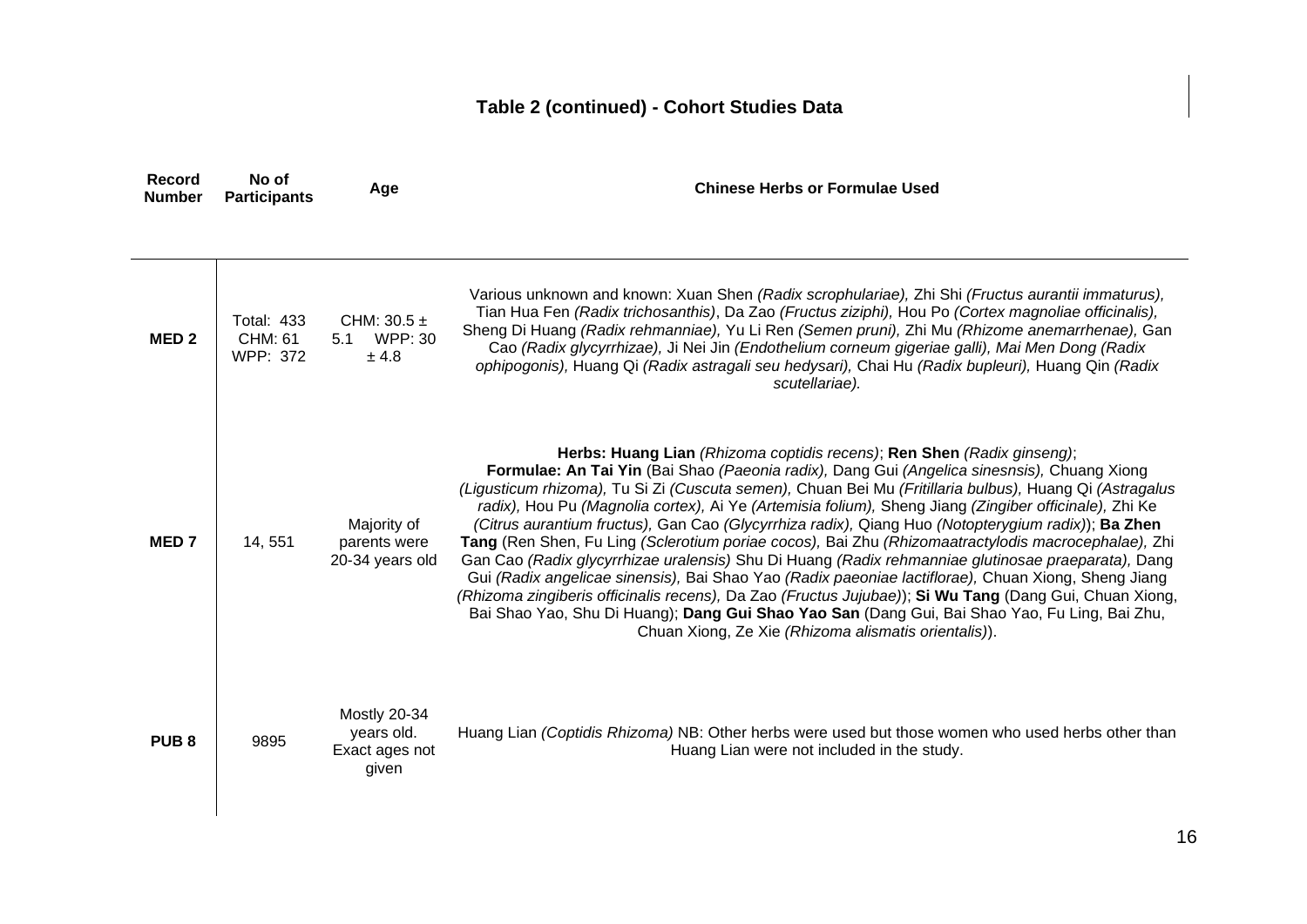# **Table 2 (continued) - Cohort Studies Data**

| Record<br><b>Number</b> | Other<br><b>Interventions</b><br><b>Used</b>              | Dosages; Length of<br>Treatment;<br><b>Gestation Age When</b><br><b>Taking Medication</b>                                             | <b>Statistical</b><br><b>Techniques</b><br><b>Used</b>                                                | <b>Safety Issues/Adverse Events</b>                                                                                                                                                                                                                           | <b>Length of Follow Up</b>                                                                                               |
|-------------------------|-----------------------------------------------------------|---------------------------------------------------------------------------------------------------------------------------------------|-------------------------------------------------------------------------------------------------------|---------------------------------------------------------------------------------------------------------------------------------------------------------------------------------------------------------------------------------------------------------------|--------------------------------------------------------------------------------------------------------------------------|
| MED <sub>2</sub>        | <b>WPPs</b>                                               | Dosages unknown.<br>Mean duration of use:<br>CHM - 11 days WPP<br>- 48 days. Mean<br>gestation age: CHM -<br>5 weeks WPP - 3<br>weeks | <b>SPSS 10.1</b><br>Student's t-test<br>and Chi-square<br>test                                        | CHM: 1 - Megacystitis and umbilical<br>cord cyst, 1 - Body stalk anomaly.<br>WPP: 3 - Cleft lip and palate                                                                                                                                                    | n/a                                                                                                                      |
| MED <sub>7</sub>        | WPPs and<br>supplements                                   | Dosages unknown;<br>length of treatment<br>unknown; First<br>trimester                                                                | <b>SPSS 11.0</b>                                                                                      | Increased risk of congenital<br>malformation of the nervous system<br>and possibly with external genital<br>organs with Huang Lian. Increased<br>risk of congenital malformations of<br>the musculoskeletal and connective<br>tissues and eye with An Tai Yin | To live birth. National Health<br>Insurance data searched to<br>2000 and national death<br>register searched up to 2003. |
| PUB <sub>8</sub>        | Unspecified<br>WPPs, and<br>other types of<br><b>CHMs</b> | Most commonly 0.3-<br>0.5g daily; any<br>duration; any<br>gestation age                                                               | <b>SPSS 11.0</b><br>Multiple logistic<br>regressions and<br>multiple linear<br>regression<br>analysis | None reported. A non-significant<br>decreased birth weight was recorded<br>in users of Huang Lian                                                                                                                                                             | Followed up to time of birth                                                                                             |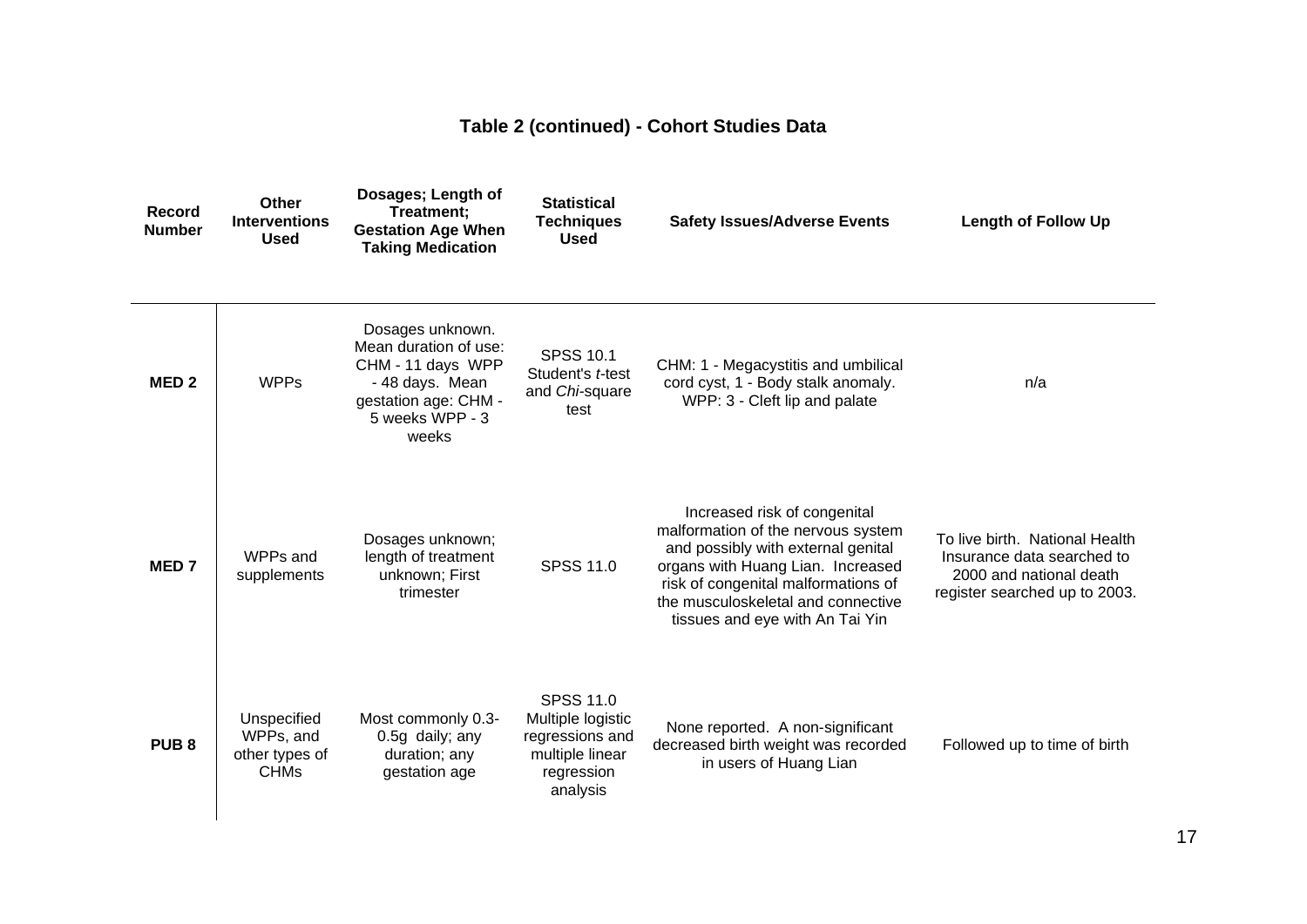| <b>Record Number</b> | <b>Number of</b><br><b>Participants</b><br><b>Enrolled</b> | Number of<br><b>Participants</b><br>Included in<br><b>Analysis</b> | <b>Number of Withdrawals;</b><br><b>Exclusions; Lost to</b><br><b>Follow Up</b>                                                                                                                                      | <b>Quality Score - Downs</b><br>and Black: Quality;<br><b>External Validity; Internal</b><br><b>Validity Bias; Internal</b><br><b>Validity Confounding;</b><br><b>Power = Total Score</b> | <b>McHarm</b><br><b>Score</b> |
|----------------------|------------------------------------------------------------|--------------------------------------------------------------------|----------------------------------------------------------------------------------------------------------------------------------------------------------------------------------------------------------------------|-------------------------------------------------------------------------------------------------------------------------------------------------------------------------------------------|-------------------------------|
| MED <sub>2</sub>     | 433                                                        | 433                                                                | n/a                                                                                                                                                                                                                  | $9; 3; 5; 2; 0 = 19/32$                                                                                                                                                                   | 10                            |
| MED <sub>7</sub>     | unclear                                                    | 14551                                                              | 16% of births were not at<br>the hospital, so were not<br>followed up. However, as<br>National health insurance<br>data and national death<br>register were searched, an<br>extra 55 additional cases<br>were found. | 10; 3; 5; 3; $0 = 21/32$                                                                                                                                                                  | 12                            |

# **Table 2 (continued) - Cohort Studies Data and Scoring**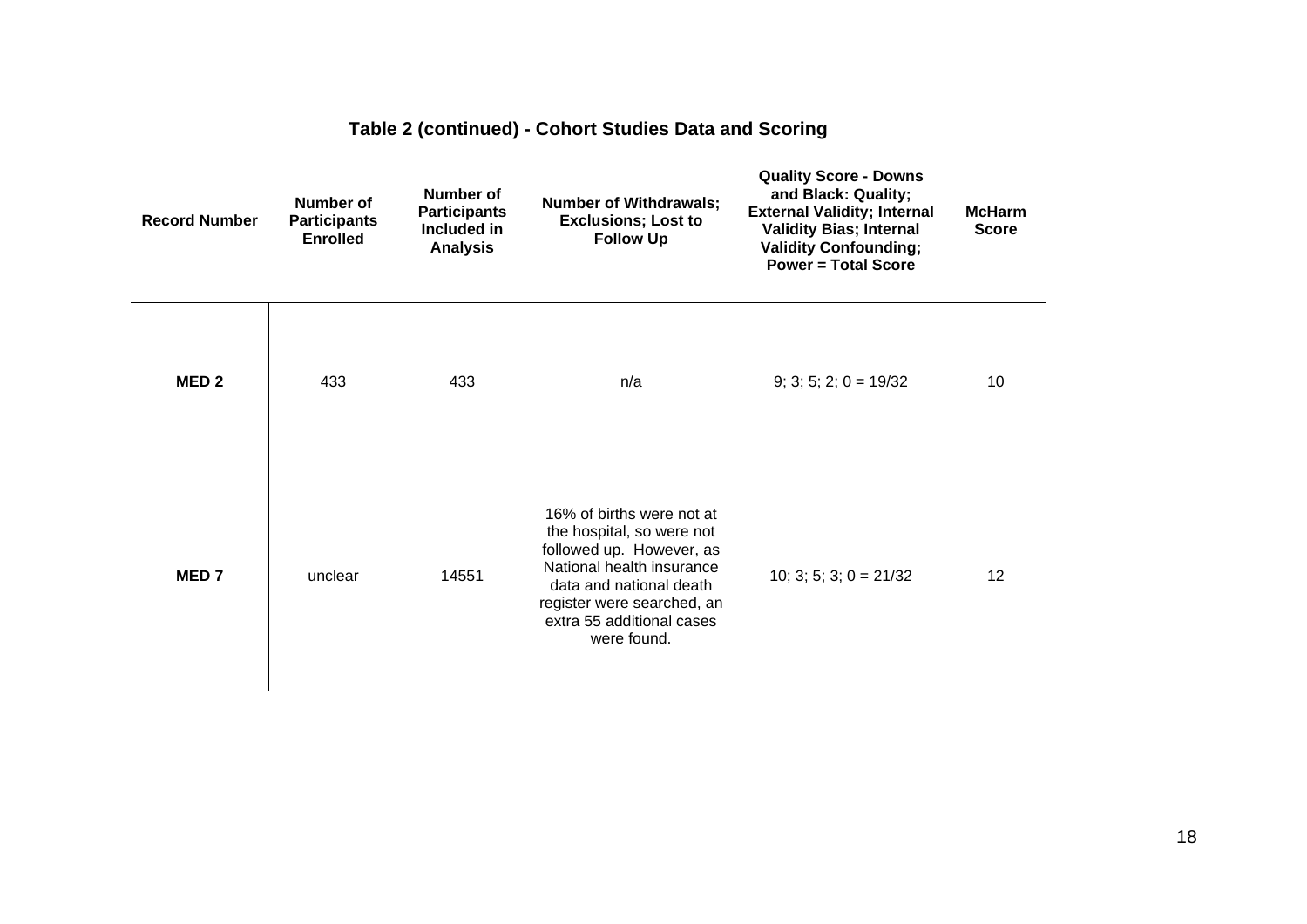| PUB <sub>8</sub> | 9895 | 9895 (1565<br>specifically for<br>Huang Lian<br>use) | no loss to follow up due to<br>checking the national birth<br>registration data | $11; 3; 5; 4; 5 = 28/32$ | 12 |
|------------------|------|------------------------------------------------------|---------------------------------------------------------------------------------|--------------------------|----|
|                  |      |                                                      |                                                                                 |                          |    |

 $\overline{\phantom{a}}$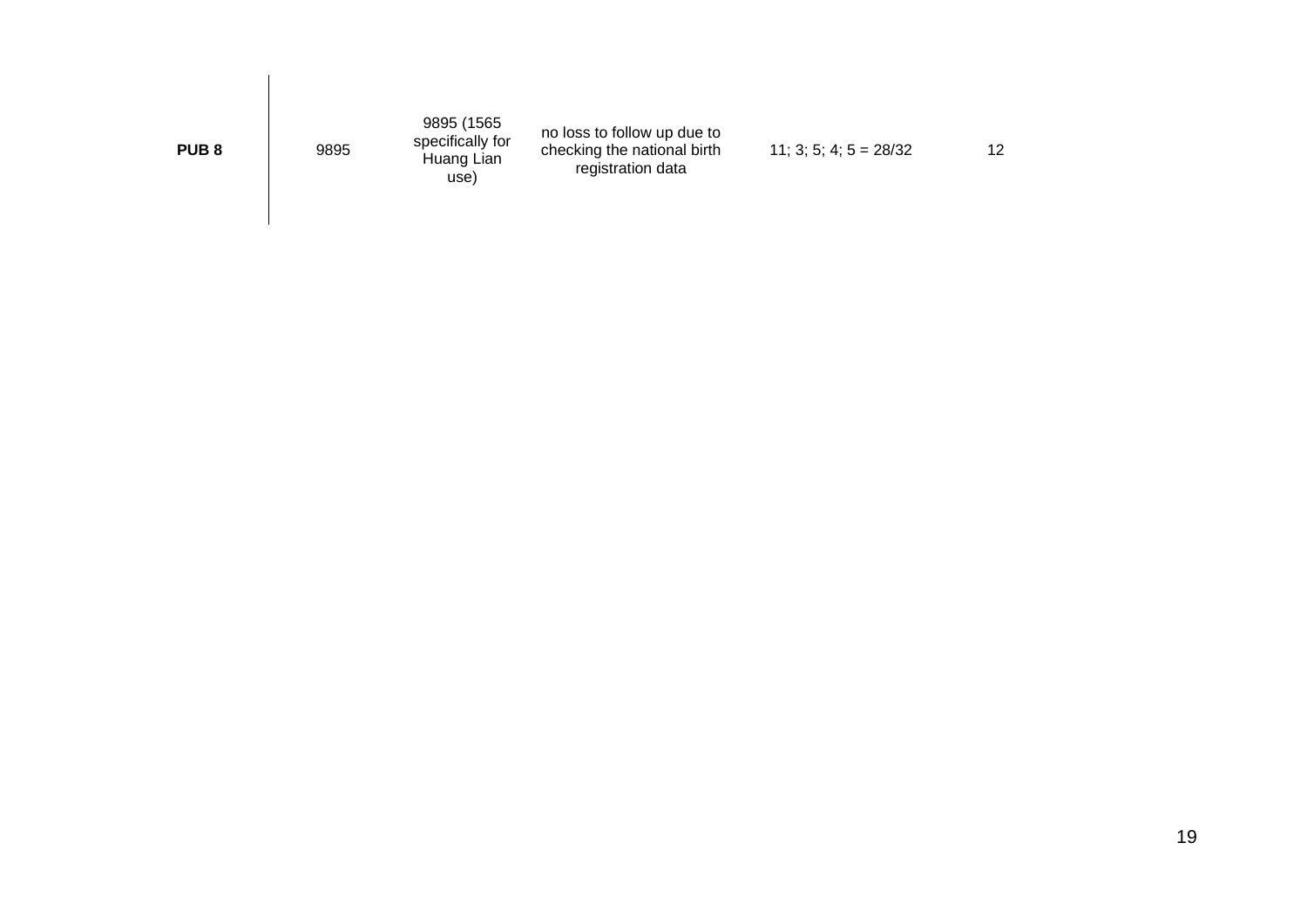#### **Discussion**

### **Case Studies**

The data from the case studies, displayed in Table 1, shows the variety of the cases discussed. The case studies are reported from Turkey, Japan, Singapore and Canada, they involve pregnant women from 25-30 years old (and one unknown age), all taking different CHMs apart from one case which discusses 3 women taking the same CHM. All babies were born within a normal range 38-41 weeks, apart from 2 that miscarried at an earlier stage. The timing of ingestion of CHMs varied from: before conception into early pregnancy and the first trimester to throughout the entire pregnancy and postpartum. Some cases were well reported whereas others were quite poorly reported as discussed below.

#### *LiDa Dai Dai Hua Jiao Nang 'Meizintanc'*

Three cases were discussed in this report of pregnant women ingesting 'Meizintanc' at various stages of their pregnancies. The woman who had taken the formula for the least amount of time was the only one who delivered a healthy baby. The other two women miscarried at earlier stages of their pregnancies. This was a patent CHM remedy, with unknown ingredients used for weight loss. It was recalled by both the Australian and Canadian governments as it was considered unsafe for use due to the levels of sibutramine, a prescription only western medication that was found within the remedy (Department of Health and Ageing, 2007 and Government of Canada, 2008). According to the Government of Canada (2008), 'Use of sibutramine may cause headaches, increased heart rate and blood pressure, chest pain and stroke.' This was not mentioned in the case report. There was no record of who diagnosed these women, at what point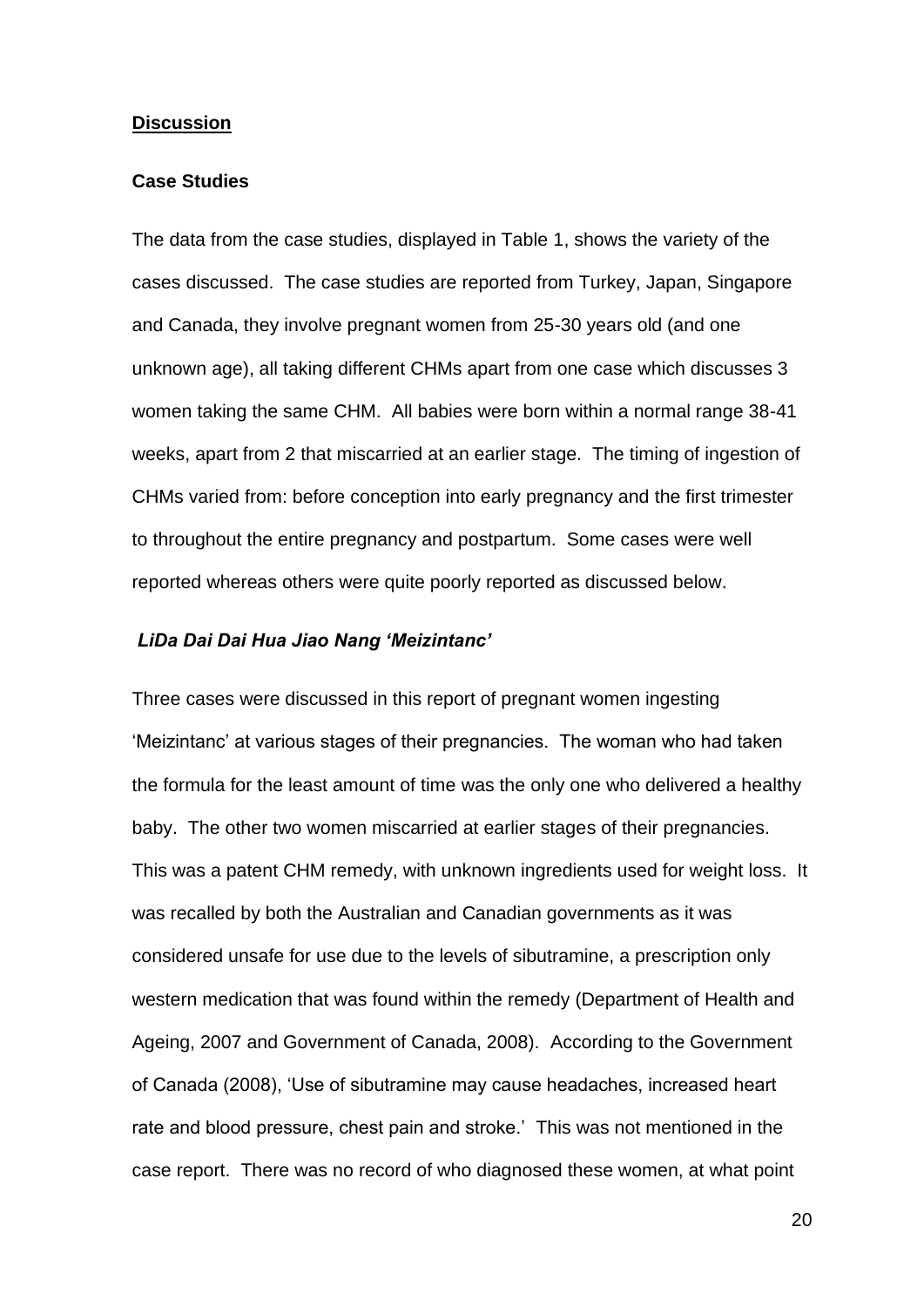they miscarried, if they were taking any other medications or if other explanations were investigated. As the chance of miscarriage is around 25% in pregnancy, more likely in the first trimester and is often of unknown cause (American Pregnancy Association, 2011), it is very difficult to link these miscarriages to the patent formula. The FBE scale showed that there was a low possibility that the adverse event was caused by the herbs and the MH scale showed that less than 50% of the criteria were met. Furthermore, as the patent formula was not tested for sibutramine, until proven otherwise, this case cannot be considered as evidence of harm from ingestion of CHMs in pregnancy, as there is a strong likelihood that the formula was contaminated with pharmaceutical medication.

#### *Lei Gong Teng (Tripterygium wilfordii)*

This case was also poorly reported. A woman of unknown age and medical history gave birth at 38 weeks to a baby boy with a meningoencephalocele. She took Lei Gong Teng from what was described as 'early in pregnancy' to the 8<sup>th</sup> week of gestation. There wasn't adequate information about other medications or relevant medical history, other than the mother having rheumatoid arthritis, which was her reason for taking the medication. No alternative explanations were investigated and it was unclear who diagnosed the baby's condition and what their background was. However, Lei Gong Teng is known for its toxicity (Tao and Lipsky, 2000), which would suggest that it should not be taken in pregnancy.

Meningoencephalocele is a neural tube defect and most neural tube defects can be prevented by adequate folic acid intake before and during pregnancy (National Institute of Child Health and Human Development, 2013). Despite there being so many factors that affect the likelihood of congenital abnormalities, such as: socio-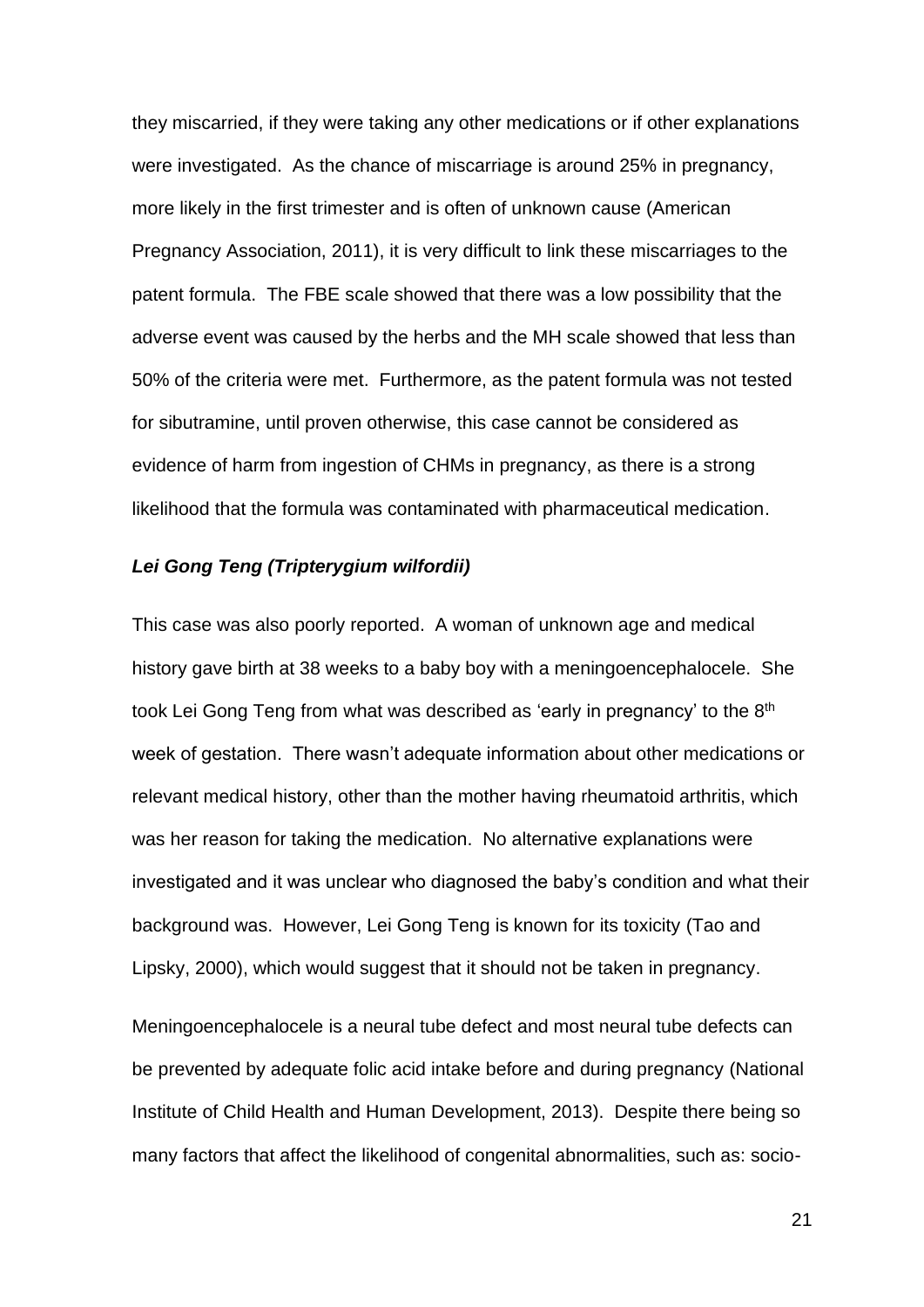economic, genetic and environmental factors as well as maternal infections and nutritional state, around 50% of all congenital abnormalities are from unknown causes (World Health Organisation, 2012). Without knowing the age and nutritional, environmental and genetic status of the mother, it is a very tenuous link between Lei Gong Teng and the meningoencephalocele. Furthermore, this is shown in the FBE score, which defined the case as unable to evaluate if the CHM was the cause of the adverse event.

#### *Herbal Health Tonic*

This case involved a woman who took 2 ounces (59ml) of an 'herbal health tonic' daily, in the first 2 months of gestation. She had a caesarean section at 41 weeks and gave birth to a baby with suspected foetal alcohol syndrome (FAS). At a 3 year follow up visit, FAS or foetal alcohol effects was the most likely cause of the child's dysmorphic features and delayed: speech, language, motor and mental skills. Standard checklists and scales were used to test for the syndrome, but it was unclear exactly who carried out these tests and what their medical background was. On the FBE scale, it scored quite high, suggesting that the adverse event could have been caused by the tonic. It must be taken into account that the suspected FAS would have been caused by the alcohol content of the tonic (as FAS can only be caused by alcohol), rather than any of the herbs contained within it. Furthermore, it was unclear exactly which herbs constitued the tonic. Therefore, although there is a reasonable link between the ingestion of the tonic in early pregnancy and FAS, there is no association of adverse effects with CHM that are discussed or implied.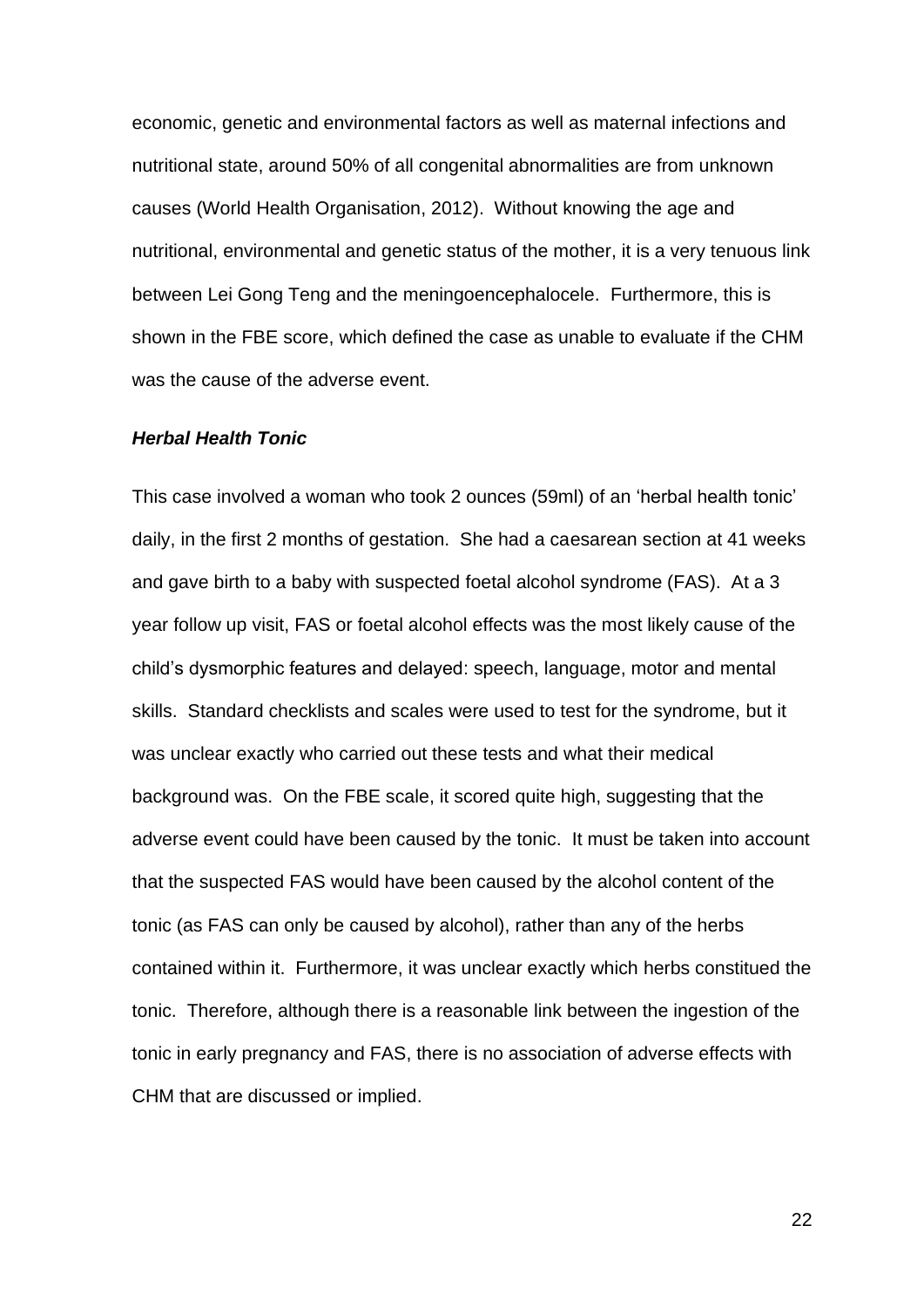#### *Ci Wu Jia (Eutherococcus sentincosus)*

A 30 year old woman took Ci Wu Jia for 1½ years, before pregnancy, during her whole gestation and for 2 weeks of breast feeding. Her baby boy was born at full term and was diagnosed with neonatal androgenisation by medical doctors at the hospital. The mother also experienced increased hair growth. When the baby ceased to be given Ci Wu Jia (via breast milk), his excess hair fell out, suggesting a probable link. Other causes of neonatal androgenisation are thought to be: genetic, spontaneous mutation or adrenal tumour (New Zealand Dermatological Society Incorporated, 2013). There was no information about the mother's medical history and whether there would be any genetic link to this type of disorder. However, despite this, there have only ever been 50 reported cases worldwide that were due to genetic links or spontaneous mutations (New Zealand Dermatological Society Incorporated, 2013). Adrenal tumour was tested for in this case and ruled out. According to the FBE scale, the Ci Wu Jia was likely to have been the cause of this disorder. This case had the highest MH score, showing that the level of reporting was more comprehensive. Although it is impossible to make an indisputable link between Ci Wu Jia intake and neonatal androgenisation, there is a strong likelihood that this Chinese herb was the cause of the adverse event.

### **Cohort Studies**

The data from the cohort studies is shown in table 2. It shows 3 studies that all scored well on the D&B scale (19-28/32) and the MH scale (10-12/15). They all analysed large groups of participants (433 – 14,551) and used statistical analysis to interpret the results. According to the D&B scale, they were all of high external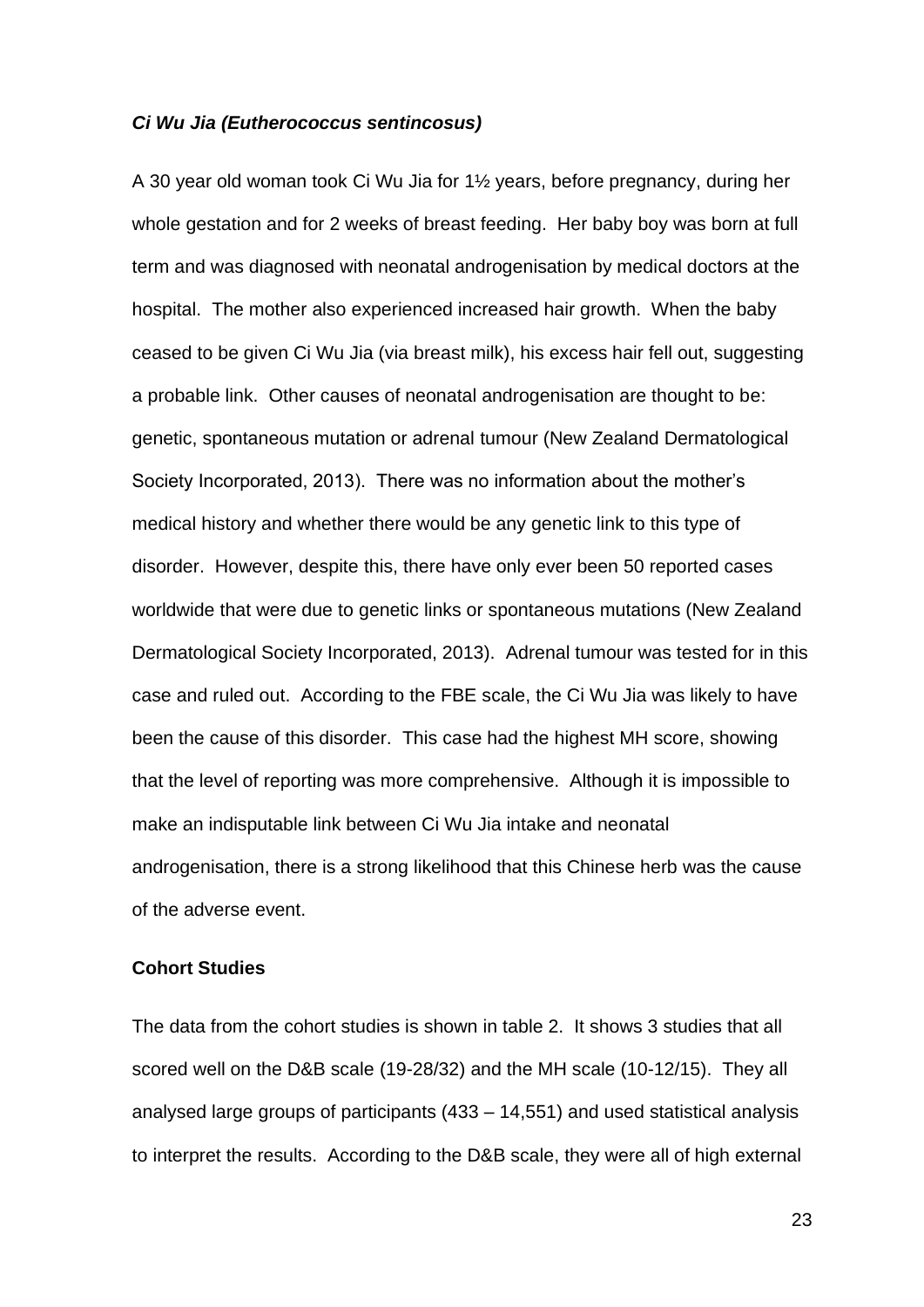validity whereas internal validity, or risk of bias, was compromised by lack of blinding and randomisation. The studies will be discussed individually below.

#### *Leung et al., (2002) – CHM vs. Pharmaceutical medicine*

The authors wanted to find out if CHMs were less teratogenic than Western pharmaceutical products (WPPs). They analysed 433 women from a hospital in Hong Kong who took a wide variety of CHMs of unknown dosages. Although there were a higher percentage of congenital anomalies in the CHM group, there was no significant difference between CHM and WPP. There are several points to consider. Firstly, they didn't carry out adequate adjustments for confounding in the analyses which would affect the internal validity of the study, putting it at greater risk of bias (Downs and Black, 1998). Secondly, the women taking the CHMs were of lower socioeconomic status than those taking WPP, and this is associated with a higher number of congenital abnormalities (Vrijheid *et al.,* 2000). Thirdly, herbal medicine use is often under reported (Thomas and Coleman, 2004), so it is possible that the women in the WPP group were also taking CHMs. Furthermore, the women in the study who took both WPP and CHM were not put in a separate group for dual medication types, they were instead assigned to either group depending on which type of medicine (WPP or CHM) they were most concerned about taking. It is unclear how many women were taking both products, which makes it difficult to make any kind of clear comparison between the two types of medicine. Nevertheless, it does appear that this has not had an impact on the final results, as of the 5 women who had babies with congenital abnormalities, all of them took either CHM or WPP, not a combination of the two.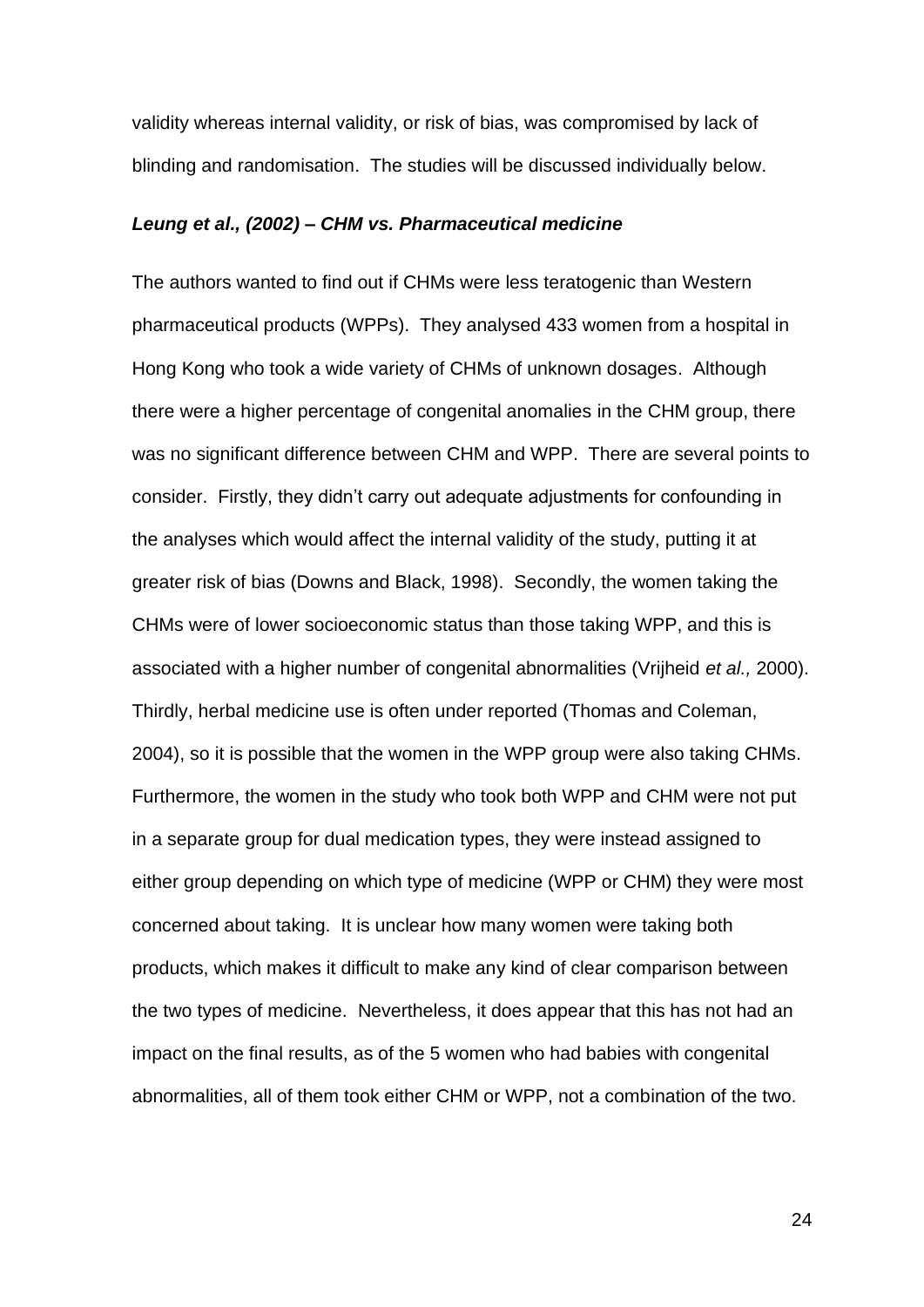# *Chuang et al, (2006b) – CHM Use in the First Trimester and Congenital Malformations*

The authors of this study looked at 14,551 women, their use of CHMs in the first trimester of pregnancy and whether or not this increased the risk of congenital abnormalities. The study was carried out in the Taipei Municipal Maternal and Child Hospital in Taiwan. A wide variety of CHMs were taken, but the dosages and duration of ingestion were unknown. They found that Huang Lian was associated with an increased risk of congenital malformation of the nervous system and possibly with the external genital organs. An Tai Yin was associated with an increased risk of congenital malformations of the musculoskeletal and connective tissues, and the eye. They found no risks associated with Ren Shen *(Radix Ginseng)*, Si Wu Tang *(Four Substance Decoction)*, or Dang Gui Shao Yao San *(Angelica and Peony Powder)*.

There are a few points to take into consideration. Firstly, the authors found that 95% and 40% of the women who used Huang Lian and An Tai Yin respectively, bought it from either their family or from a shop. It is possible therefore, to assume that most of these women did not have a proper consultation or diagnosis from a trained professional. This type of self-prescribing could potentially have dangerous consequences as untrained professionals would most likely be unaware of any safety implications of CHMs.

Secondly, as the CHMs were bought and prescribed from a variety of sources, it is unknown if there was any contamination of the CHMs with western pharmaceuticals, heavy metals, or incorrect herb substitutions, which makes it difficult to be certain about the apparent teratogenicity of Huang Lian or An Tai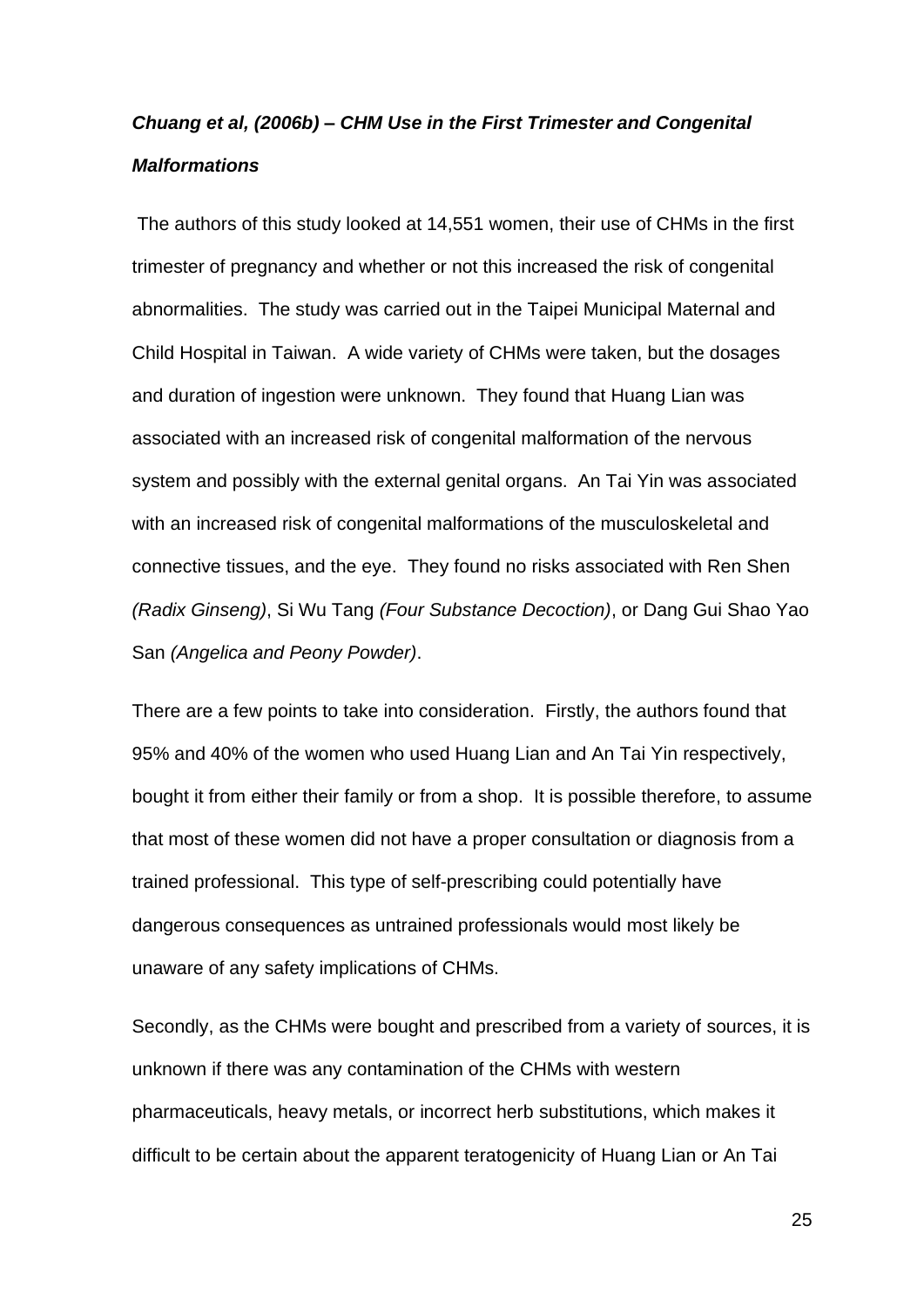Yin. Overall, the study was very well reported and designed. However, the authors didn't state the exact number of women in the study who took CHMs, only a percentage. There was a small number lost to follow up but this was partially covered by searching national registers of health insurance and death, which found an extra 55 cases for analysis.

#### *Chuang et al, (2006a) – Huang Lian and Foetal Growth*

This study analysed 9895 women in Taiwan and looked at the impact of Huang Lian on foetal growth and birth weight. The most common dosage was 0.3-0.5g daily taken at various stages of gestation. There was no significant adverse effect on foetal growth or birth weight. However, there was a non-significant decreased birth weight and 'small for gestational age' associated with Huang Lian use of more than 56 times, suggesting that a higher cumulative intake could pose a possible risk. This study was very well reported and scored the highest on both the D&B scale - 28/32 and the MH scale - 12/15. It was the only study to detect a clinically important effect with the probability of the difference being due to chance being less than 5%. There was no loss to follow up as data about the newborns was retrieved from the national birth register. Other than lack of blinding and randomisation, this study can be considered of high validity (Downs and Black, 1998).

#### **Objectives**

From these studies the main objectives can now be answered:

• **Is there any research which shows serious risks associated with using CHM in pregnancy?** Yes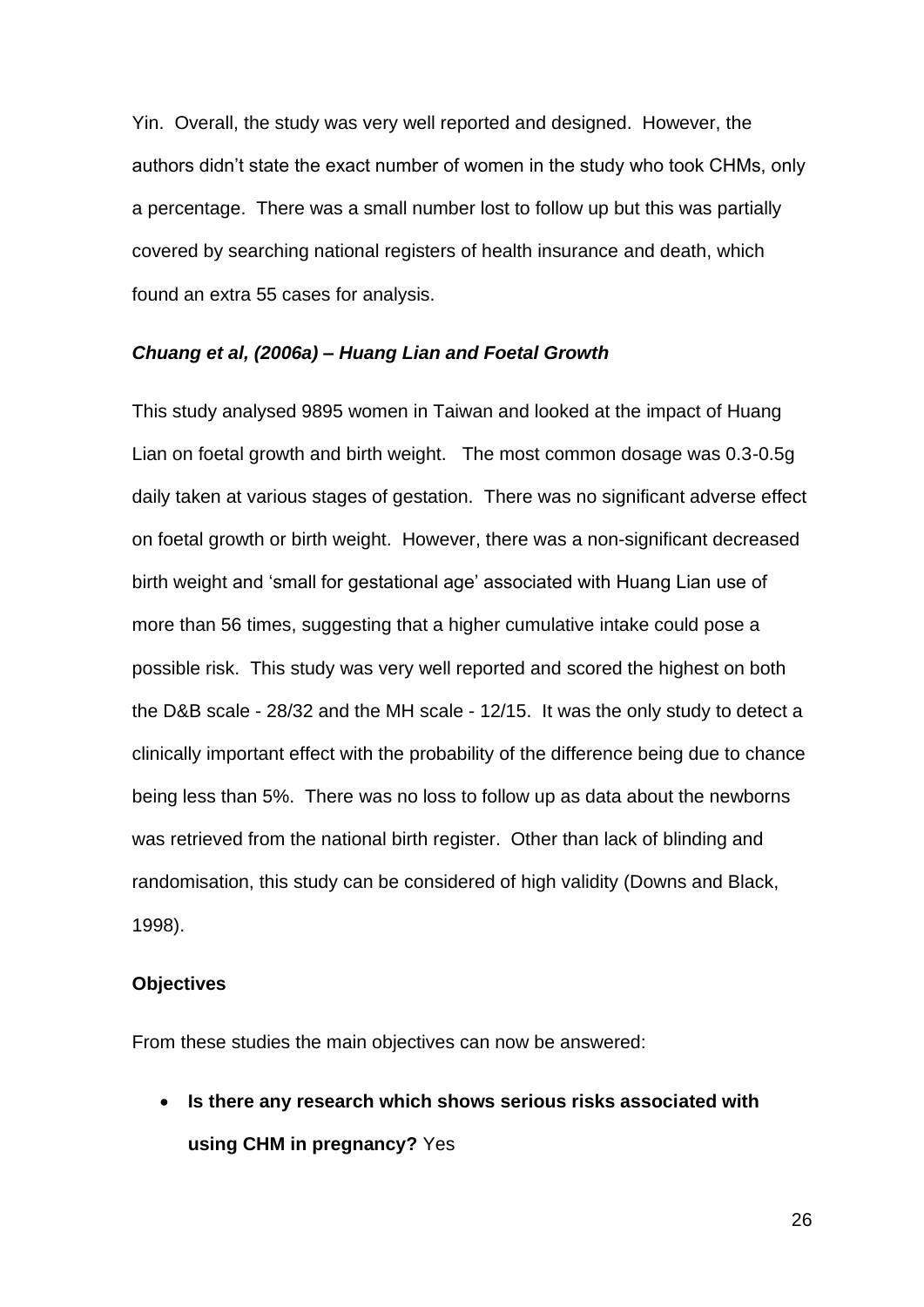- **If so, which herbs or herbal formulas should not be used in pregnancy?** Huang Lian and An Tai Yin in the first trimester, and Ci Wu Jia should be avoided completely until further information is obtained.
- **What other adverse events/side effects are associated with using CHM in pregnancy and are they considered an acceptable risk?** No other adverse events were recorded other than the serious ones associated with the above mentioned formulae and Chinese herb.
- **Is CHM safe to use in pregnancy?** Caution should be used with all untested CHMs until further research proves them to be safe. Ren Shen, Si Wu Tang and Dang Gui Shao Yao San have been shown to be safe for use in pregnancy.

### **Conclusion**

The cases of LiDa Dai Dai Hua Jiao Nang, Lei Gong Teng and Herbal Health Tonic cannot be used as reliable information about the safety of CHM in pregnancy. In the former case, the patent medication is widely known to be contaminated with pharmaceutical drugs that are potentially life threatening (Department of Health and Ageing, 2007 and Government of Canada, 2008). Contamination was not tested for which means that meaningful conclusions cannot be drawn from this case. Furthermore, missed miscarriages are often of unknown cause, and are more common in the first trimester (American Pregnancy Association, 2011).

With the case of Lei Gong Teng, there are many possible causes for meningoencephalocele, none of which were even discussed by the authors, or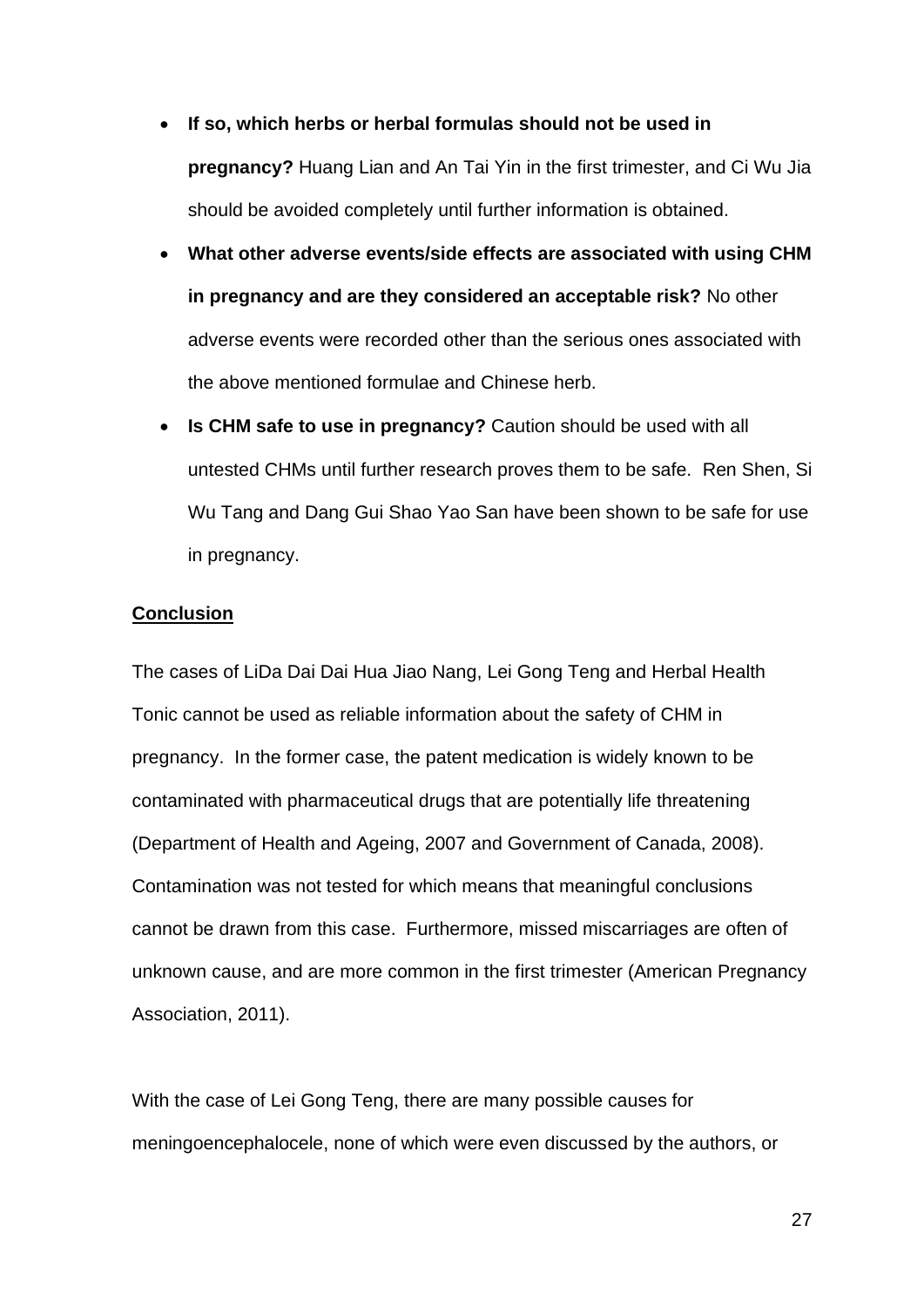ruled out. Interestingly, a well known cause of this congenital abnormality is lack of folic acid intake, both before and during pregnancy (World Health Organisation, 2012). As we have no knowledge of the nutritional status of the mother, it is reasonable to speculate that this could have been the cause of the abnormality. Furthermore, as drugs and medications account for less than 1% of teratogens (Chung, 2004), it is almost impossible to implicate Lei Gong Teng as the cause without further information. Moreover, the case didn't score a high enough FBE score to show any possibility of a link between the herb and the adverse reaction.

The Herbal Health Tonic was likely to be the cause of the FAS, however it was not CHM that was to blame, it was the alcohol content of the product. Therefore, this does not give any new or further information about CHM and adverse effects in pregnancy. For these reasons, the first 3 case studies cannot be considered as evidence of adverse reactions as the link between the CHM and the adverse event is too tenuous or non-existent. However, despite this, it would be advisable and common sense for women to avoid slimming medications, excessive alcohol intake and CHMs with known toxicity during pregnancy and if they are trying to conceive.

It is highly likely that Ci Wu Jia intake during pregnancy can cause neonatal androgenisation. As this information has been derived from single case study, the likelihood of pregnant women taking Ci Wu Jia to experience this adverse reaction is unknown. It could be a rare or a common occurrence. Therefore, until further research has been carried out, it would be advisable to avoid this remedy in pregnancy.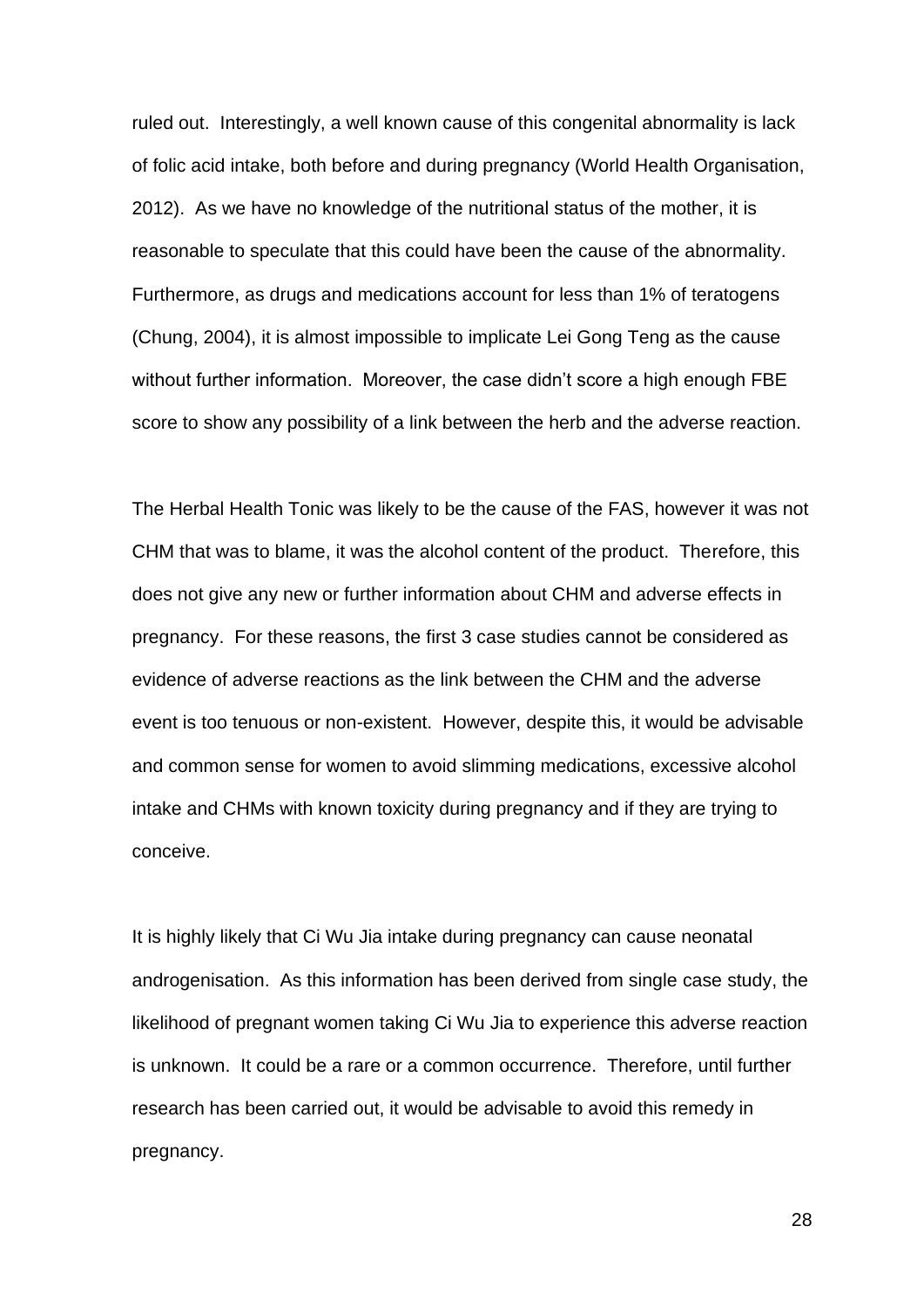According to Leung *et al.,* (2002) there is no significant increase in risk of congenital abnormalities with women taking CHMs or WPP. Conversely, Chuang *et al.,* (2006b) found an increased risk of malformation of the nervous system, and possibly the external genital organs, in babies whose mothers had taken Huang Lian. An Tai Yin intake was also associated with congenital malformations of the musculoskeletal and connective tissues, and of the eye. Interestingly, there was no associated risk of congenital abnormalities with Ren Shen, Si Wu Tang or Dang Gui Shao Yao San ingestion in pregnancy. Furthermore, Chuang *et al*., (2006a) found that there was no significant adverse effect on foetal growth or birth weight in women taking Huang Lian in pregnancy. However, there was a nonsignificant decreased birth weight and 'small for gestational age' associated with Huang Lian use of more than 56 times, suggesting that a higher cumulative intake could pose a possible risk. Therefore, it can be concluded that until further research has been carried out, pregnant women should avoid Huang Lian and An Tai Yin in the first trimester, and avoid Ci Wu Jia in all stages of pregnancy. They should also be advised to seek professional advice before taking any type of medication and be urged not to self-prescribe. CHM is not without risk and until more is known about the safety of it in pregnancy, great care should be taken.

As discussed previously, toxicity testing for pharmaceutical medicine relies on isolating one chemical component and testing that for safety (Leung, 2006). This is not possible with CHM because the majority of usage is with decoctions, and not only is this a mixture of herbs, each with their own active component/s, but as they are cooked together, the interactions that occur are complex (Zhu, 2006). This complex interaction often reduces the toxicity of certain herbs and is often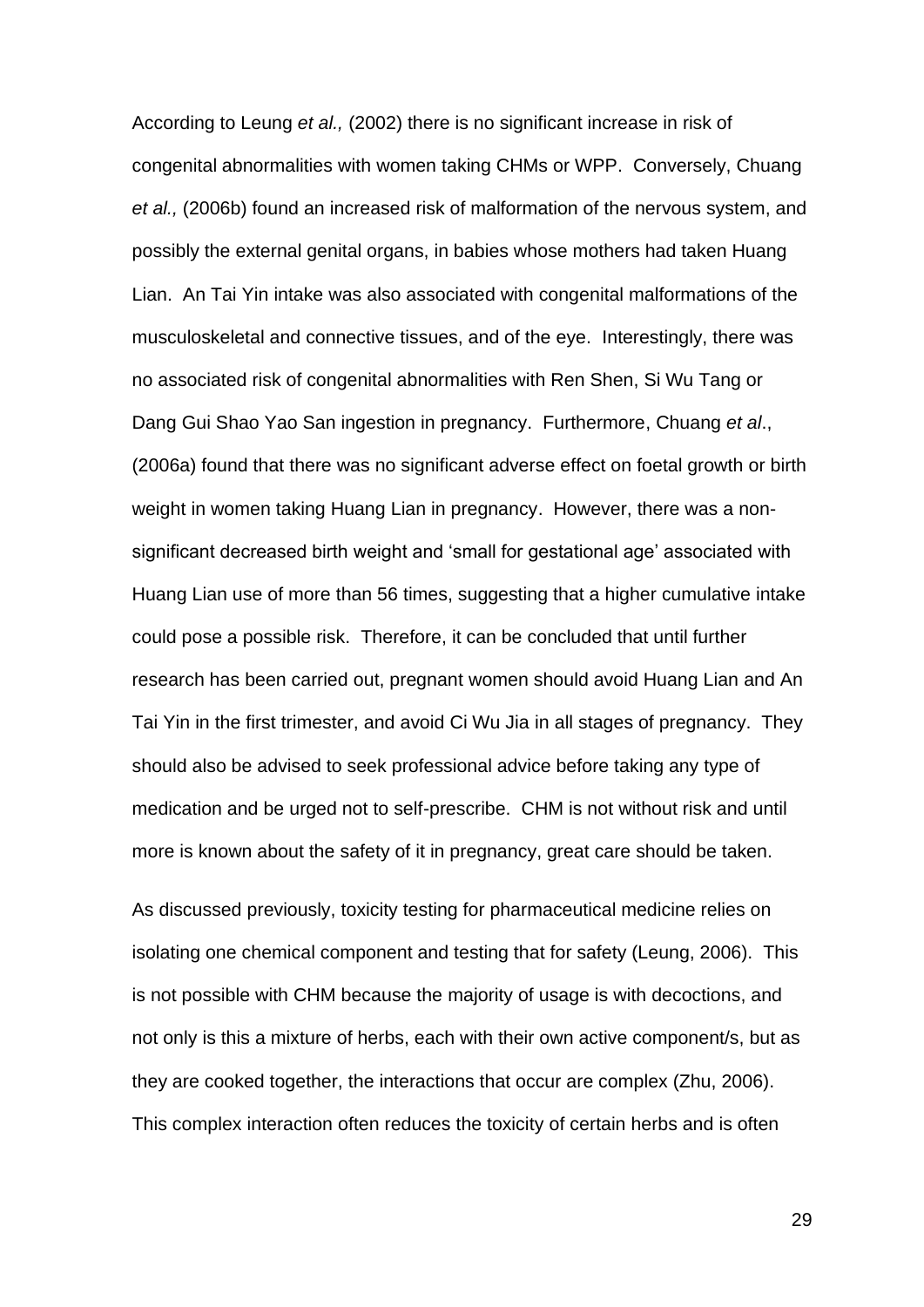intended to have that function (Lan *et al.,* 2011). Therefore, even if one herb is tested and proven teratogenic, when cooked in a decoction it may be safe.

In CHM practice, individual decoctions are often given to patients, therefore it is impossible to test CHMs in the same way that western pharmaceutical medicine is tested. There are a vast number of possible herbal combinations and dosages, further confounded by different preparation methods. Although the research outlined in this review is very informative, as it represents such a small amount of the available CHMs, no firm conclusions can be drawn as to whether or not CHM is safe to use in pregnancy. Therefore, it should only be prescribed with great caution and care, by qualified practitioners. Nevertheless, as argued by Leung (2006) it must not be ignored that there is 3000 years of clinical evidence of the safety and efficacy of CHM, and by utilising this information, practitioners can make informed decisions about which herbs can be safely prescribed in pregnancy.

**Words: 7608**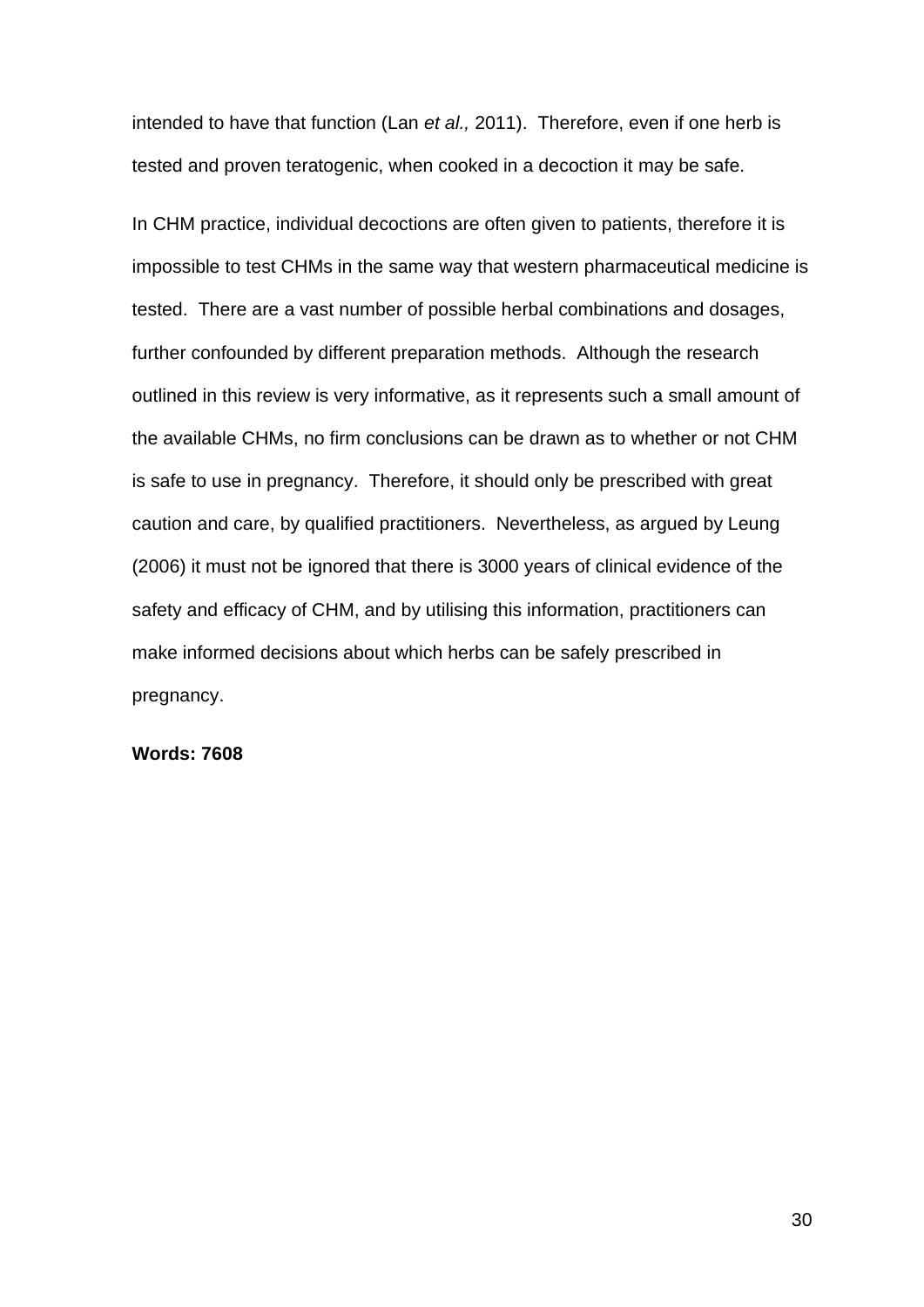# **References**

American Pregnancy Association, (2011). *Miscarriage.* [online] Irving: American Pregnancy Association. Available from:

<http://americanpregnancy.org/pregnancycomplications/miscarriage.html> [Accessed 16 March 2013].

Archibald, K. and Clotworthy, M., (2007). Comment on 'The Ethics of Animal Research' by Festing and Wilkinson. *European Molecular Biology Organization*. **8**  (9), 794-796. [online] Available from:

<http://www.ncbi.nlm.nih.gov/pmc/articles/PMC1973962/#b3> [Accessed 1 March 2013].

British Medical Journal, (2013). *What is Epidemiology?* [online] BMJ Publishing Group Ltd. Available from: <http://www.bmj.com/about-bmj/resourcesreaders/publications/epidemiology-uninitiated/1-what-epidemiology> [Accessed 14 February 2013].

Broussard, C.S., Louik, C., Honein, M.A., Mitchell, A.A., National Birth Defects Prevention Study, (2010). Herbal Use Before and During Pregnancy. *American Journal of Obstetrics and Gynecology*. May **202** (5), 443.e1-443.e6. [online] Available from: Science Direct

<http://www.sciencedirect.com/science/article/pii/S0002937809020031> [Accessed 9 January 2013].

Cayan, F., Dilek, U., Akbay, E., Gen, R., Dilek, S., (2009). Use of Chinese Herbal Medicine 'Meizintanc' in Pregnancy: Report of Three Cases. *Journal of Obstetrics and Gynaecology Research.* Aug **35** (4), 801-3. [online] Available from: <http://www.ncbi.nlm.nih.gov/pubmed/19751347> [Accessed 14 February 2013].

Centre for Reviews and Dissemination, (2008). *Systematic Reviews: CRD's Guidance for Undertaking Reviews in Health Care.* [online] York: York Publishing Services Ltd. Available from:

<http://www.york.ac.uk/inst/crd/pdf/Systematic\_Reviews.pdf> [Accessed 30 November 2012].

Chan, L.Y., Chiu, P.Y., Lau, T.K., (2003). An In-Vitro Study of Ginsenoside Rb1- Induced Teratogenicity Using a Whole Rat Embryo Culture Model. *Human Reproduction.* **18** (10), 2166-2168. [online] Available from: <http://humrep.oxfordjournals.org/content/18/10/2166.full.pdf+html> [Accessed 15 February 2013].

Chuang, C.H., Lai, J.N., Wang, J.D., Chang, P.J., Chen, P.C. (2005). Prevalence and Related Factors of Chinese Herbal Medicine Use in Pregnant Women of Taipei, 1985-1987. *Taiwan Journal of Public Health.* **24** (4), 335-347. [online] Available from: <http://ntur.lib.ntu.edu.tw/bitstream/246246/161081/1/> [Accessed 2 January 2013].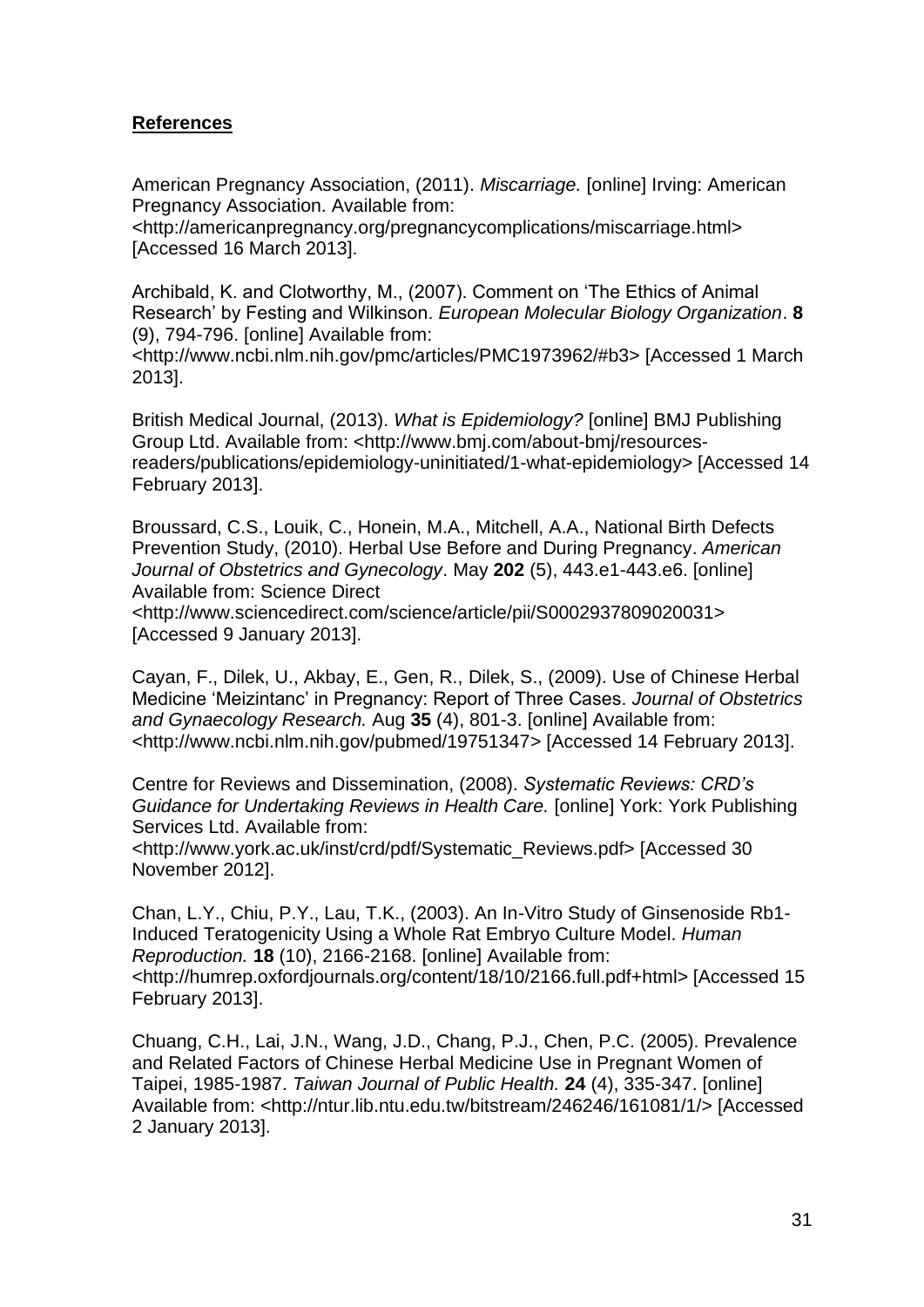Chuang, C.H., Lai, J.N., Wang, J.D., Chang, P.J., Chen, P.C., (2006a). Use of Coptidis Rhizoma and Foetal Growth: A Follow-Up Study of 9895 Pregnancies. *Pharmacoepidemiology and Drug Safety.* **15**, 185-192. [online] Available from: Wiley Online Library < onlinelibrary.wiley.com/doi/10.1002/pds.1170/pdf> [Accessed 9 January 2013].

Chuang, C.H., Doyle, P., Wang, J.D., Chang, P.J., Lai, J.N., Chen, P.C., (2006b). Herbal Medicines Used During the First Trimester and Major Congenital Malformations: An Analysis of Data from a Pregnancy Cohort Study. *Drug Safety.*  **29** (6), 537-48. [online] Available from: PubMed <http://www.ncbi.nlm.nih.gov/pubmed/16752935> [Accessed 14 February 2013].

Chuang, C.H., Hsieh, W.S., Guo, Y.L., Tsai, Y.J., Chang, P.J., Lin, S.J., Chen, P.C. (2007). Chinese Herbal Medicines Used in Pregnancy: A Population-Based Survey in Taiwan. *Pharmacoepidemiology and Drug Safety.* 16, 464-468. [online] Available from: Wiley Online Library

<http://onlinelibrary.wiley.com/doi/10.1002/pds.1332/pdf> [Accessed 5 January, 2013].

Chuang, C.H., Chang, P.J., Hsieh, W.S., Tsai, Y.J., Lin, S.J., Chen, P.C., (2009a). Chinese Herbal Medicine Use in Taiwan during Pregnancy and the Postpartum Period: A Population-Based Cohort Study. *International Journal of Nursing Studies.* **46,** 787-795. [online] Available from:

<http://ntur.lib.ntu.edu.tw/bitstream/246246/161150/1/28.pdf> [Accessed 3 January 2013].

Chung, W., (2004). *Teratogens and Their Effects.* [online] New York: Colombia University. Available from:

<http://www.columbia.edu/itc/hs/medical/humandev/2004/Chpt23-Teratogens.pdf> [Accessed 9 January 2013].

Cochrane Bias Methods Group, (2013). *McMaster Quality Assessment Scale of Harms (McHarm) for Primary Studies.* [online] London: The Cochrane Collaboration. Available from:

<http://bmg.cochrane.org/sites/bmg.cochrane.org/files/uploads/McHarm%20for%2 0Primary%20Studies.pdf> [Accessed 8 January 2013].

Cochrane Collaboration (2013a). *Cochrane Database of Systematic Reviews.*  [online] London: The Cochrane Collaboration. Wiley Online Library. Available from: <http://onlinelibrary.wiley.com/cochranelibrary/search> [Accessed 13 January 2013].

Cochrane Collaboration (2013b). *Database of Abstracts of Reviews of Effects.* [online] London: The Cochrane Collaboration. Wiley Online Library. Available from: <http://onlinelibrary.wiley.com/book/10.1002/14651858/topics> [Accessed 13 January 2013].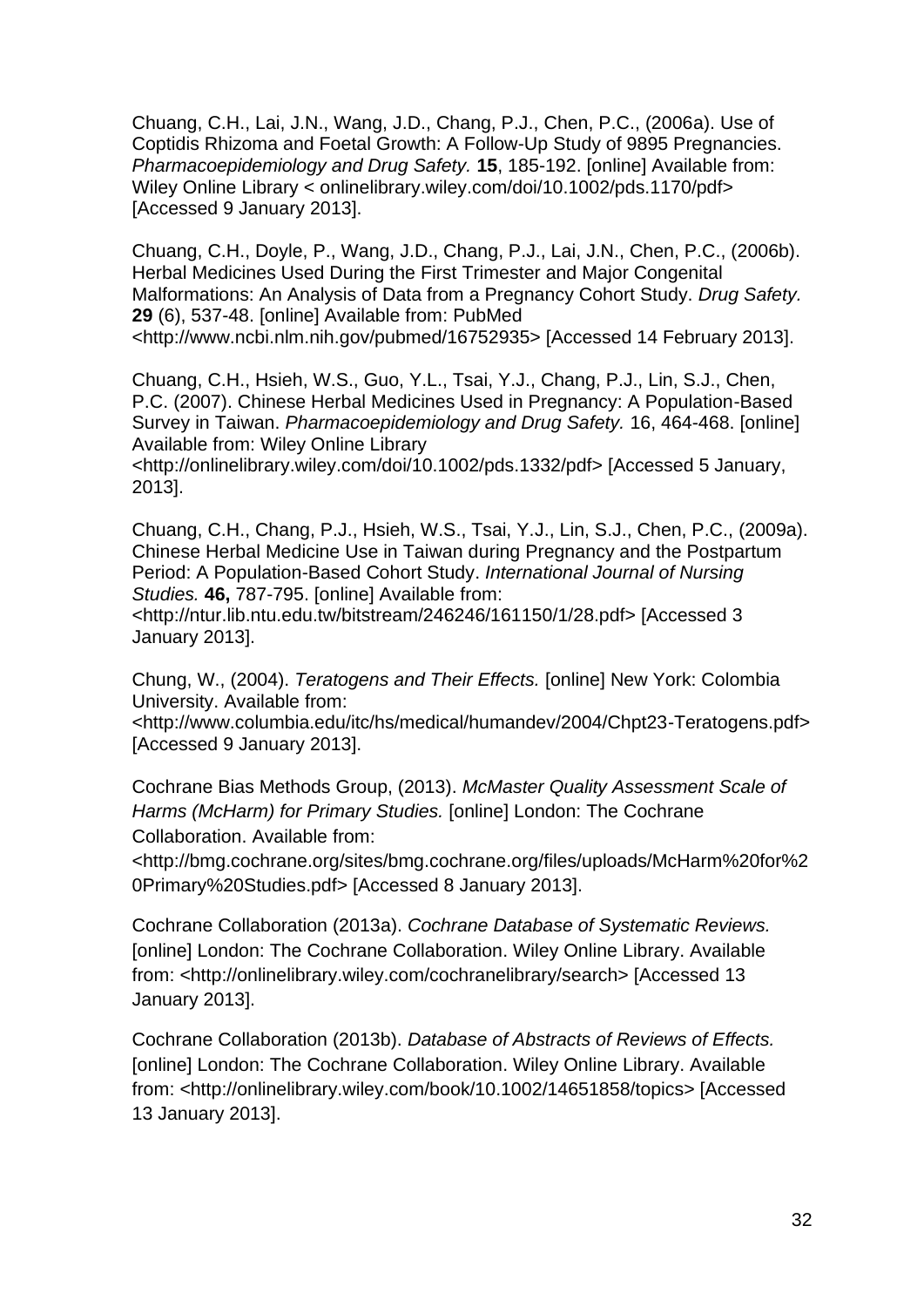Cochrane Pregnancy and Childbirth Group, (2013). *About the Cochrane Collaboration (Cochrane Review Groups (CRGs))*. [online] John Wiley & Sons, Ltd. Available from:

<http://onlinelibrary.wiley.com/o/cochrane/clabout/articles/PREG/sect0-meta.html> [Accessed 13 January 2013].

Department of Health and Ageing, (2007). *Physio Care Lida Dai Dai Hua Jiao Nang Slimming Capsules.* [online] Australia: Australian Government. Available from: <http://www.tga.gov.au/safety/recalls-medicine-lida-071029.htm> [Accessed 16 March 2013].

Downs, S.H. and Black, N., (1998). The Feasibility of Creating a Checklist for the Assessment of the Methodological Quality Both of Randomised and non-Randomised Studies of Health Care Interventions. *Journal of Epidemiology and Community Health.* **52** (6), 377-84. [online] Available from: PubMed <http://www.ncbi.nlm.nih.gov/pubmed/9764259> [Accessed 3 March 2013].

Dugoua, J.J., (2010). Herbal Medicines and Pregnancy. *Journal of Population Therapeutics and Clinical Pharmacology.* **17** (3), 370-378. [online] Available from: <www.cjcp.ca/jptcp10067\_e370-e378\_jjduguoa-r170028*>* [Accessed 3 January 2013].

Ernst, E., (2002a). Herbal Medicinal Products During Pregnancy: Are They Safe? *International Journal of Obstetrics and Gynaecology.* **109,** 227-235. [online] Available from: Wiley Online Library

<http://onlinelibrary.wiley.com/doi/10.1111/j.1471-0528.2002.t01-1-01009.x/pdf> [Accessed 30 December 2012].

Ernst, E., (2002b). Manipulation of the Cervical Spine: A Systematic Review of Case Reports of Serious Adverse Events, 1995-2001. *The Medical Journal of Australia.* **176** (8), 376-380. [online] Available from:

<https://www.mja.com.au/journal/2002/176/8/manipulation-cervical-spinesystematic-review-case-reports-serious-adverse-events> [Accessed 8 March 2013].

Ernst, E., (2010). Chinese Herbal Medicines for Consumers in the West. *Focus on Alternative and Complementary Therapies.* **10** (2), 94-97. [online] Available from: Wiley Online Library

<http://onlinelibrary.wiley.com/doi/10.1211/fact.10.2.0004/full> [Accessed 9 January 2013].

Fok, T.F., (2001). Neonatal Jaundice – Traditional Chinese Medicine Approach. *Journal of Perinatology.* **21,** 98-100. [online] Available from: Nature. <http://www.nature.com/jp/journal/v21/n1s/abs/7210643a.html> [Accessed 3 January 2013].

Food and Drug Administration, (1990). *FDA Drug Review: Postapproval Risks 1976-1985.* [online] Maryland: U.S. Department of Health and Human Services. Available from: <http://161.203.16.4/d24t8/141456.pdf> [Accessed 1 March 2013].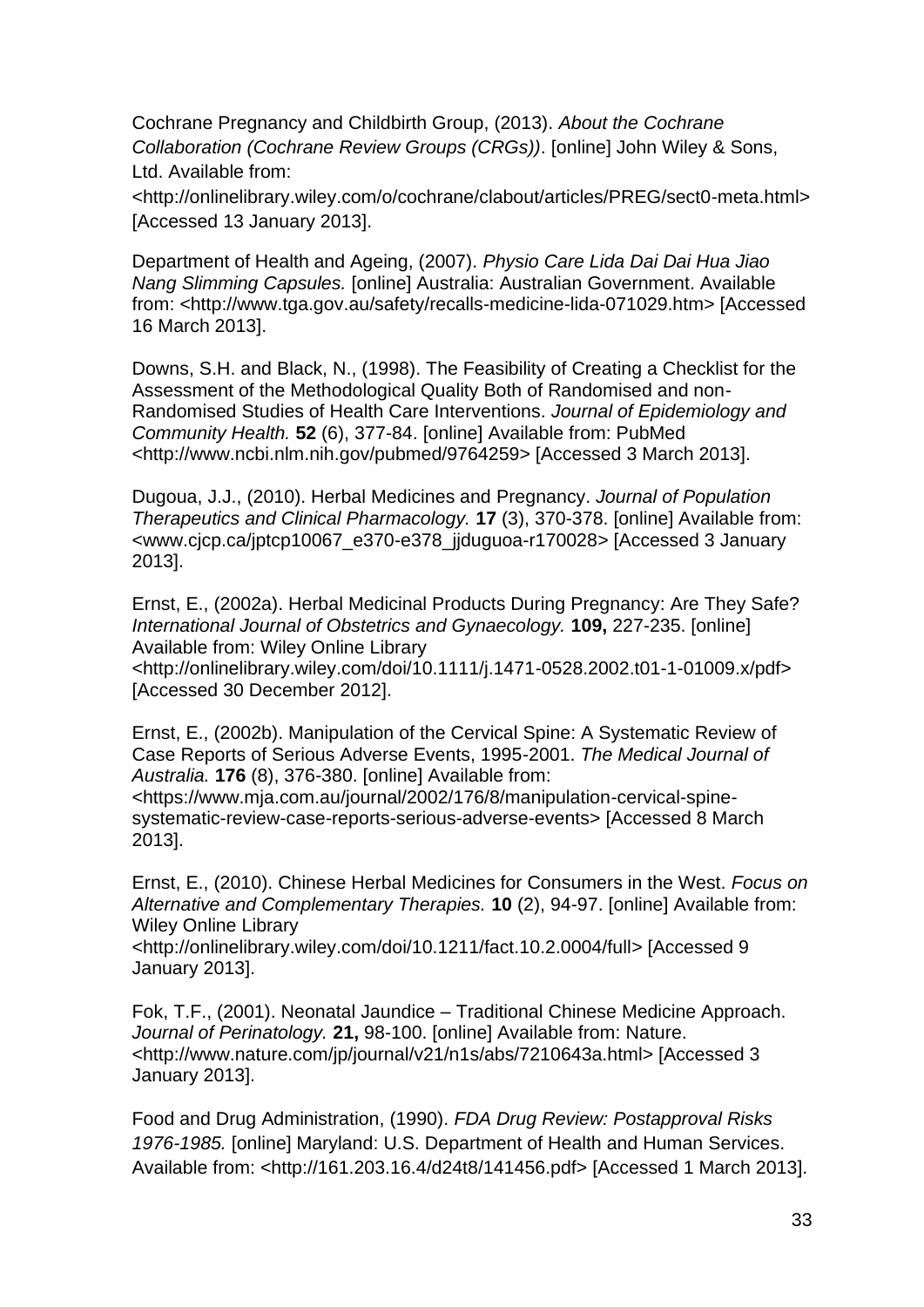Food and Drug Administration, (2004). *Challenge and Opportunity on the Critical Path to New Medical Products.* [online] Maryland: U.S. Department of Health and Human Services. Available from:

<http://www.fda.gov/downloads/ScienceResearch/SpecialTopics/CriticalPathInitiati ve/CriticalPathOpportunitiesReports/ucm113411.pdf > [Accessed 1 March 2013].

Fugh-Berman, A. and Ernst, E., (2001). Herb-Drug Interactions: Review and Assessment of Report Reliability. *British Journal of Clinical Pharmacology.* **52** (5), 587-95. [online] Available from: PubMed

<http://www.ncbi.nlm.nih.gov/pubmed/11736868> [Accessed 4 February 2013].

Gibson, P.S., Powrie, R., Star, J., (2001). Herbal and Alternative Medicine Use During Pregnancy: A Cross-Sectional Survey. *Obstetrics and Gynecology.* **97** (4), 44-45. [online] Available from: Science Direct <http://www.sciencedirect.com/science/article/pii/S0029784401012509> [Accessed 30 December 2012].

Gilbert-Barness, E., (2010). Review: Teratogenic Causes of Malformations. *Annals of Clinical and Laboratory Science.* **40** (2), 99-113. [online] Available from: <http://www.annclinlabsci.org/content/40/2/99.full.pdf> [Accessed 9 January 2013].

Government of Canada, (2008). *Archived – Physio Care Lida Dai Dai Hua Jiao Nang Slimming Capsules.* [online] Canada: Health Canada. Available from: <http://www.healthycanadians.gc.ca/recall-alert-rappel-avis/hc-sc/2008/13952aeng.php> [Accessed 16 March 2013].

Human Fertilisation and Embryology Authority, (2011). *Quick Facts About Fertility.* [online] London: Human Fertilisation and Embryology Authority. Available from: <http://www.hfea.gov.uk/infertility-facts.html> [Accessed 9 January 2013].

Jordan, S.A., Cunningham, D.G., Marles, R.J., (2010). Assessment of Herbal Medicinal Products: Challenges, and Opportunities to Increase Knowledge Base for Safety Assessment. *Toxicology and Applied Pharmacology.* 243 (2), 198-216. [online] Available from: Science Direct

<http://www.sciencedirect.com/science/article/pii/S0041008X09005055> [Accessed 12 November 2012].

Koren, G., Randor, S., Martin, S., Danneman, D., (1990). Maternal Ginseng Use Associated with Neonatal Androgenization. *The Journal of the American Medical Association.* Dec **264** (22) 2866. [online] Available from: PubMed <http://www.ncbi.nlm.nih.gov/pubmed/2232076> [Accessed 14 February 2013].

Lan, K., Xie, G., Jia, W., (2011) Towards Polypharmacokinetics: Pharmacokinetics of Multi-Component Drugs and Herbal Medicines Using A Metabolomics Approach. *Evidence-Based Complementary and Alternative Medicine.* **2013,** 1-12. [online] Available from:

<http://www.hindawi.com/journals/ecam/2013/819147/cta/> [Accessed 2 January 2013].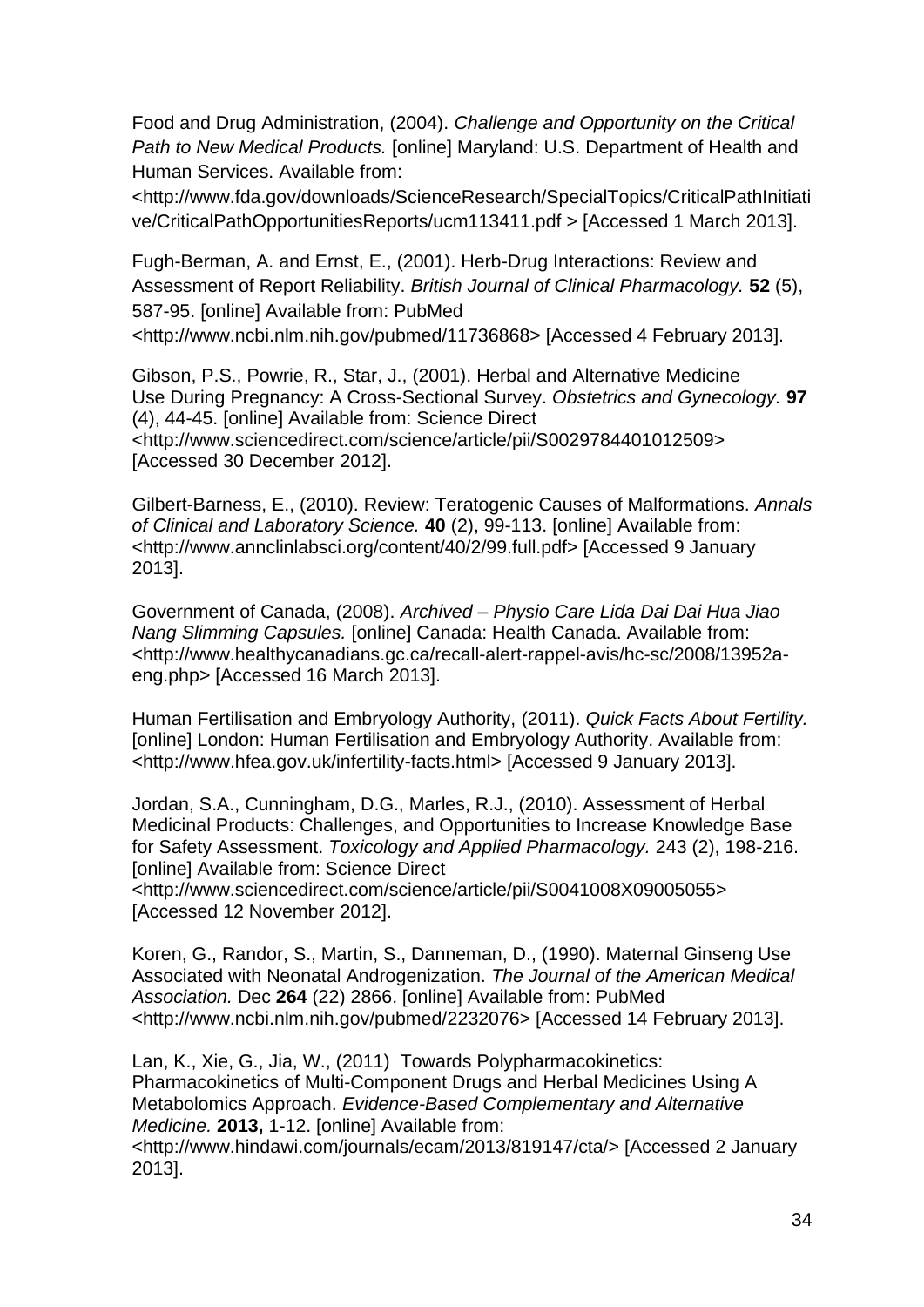Leung, A.Y., (2006). Traditional Toxicity Documentation of Chinese Materia Medica- An Overview. *Toxicologic Pathology.* June **34** (4), 319-326. [online] Available from: Sage Journals

<http://tpx.sagepub.com/content/34/4/319.full.pdf+html> [Accessed 9 January 2013].

Leung, K.Y., Lee, Y.P., Chan, H.Y., Lee, C.P., Tang, H.Y., (2002). Are Herbal Medicinal Products Less Teratogenic than Western Pharmaceutical Products? *Acta Pharmacologica Sinica.* Dec **23** (12), 1169-72. [online] Available from PubMed < http://www.ncbi.nlm.nih.gov/pubmed/12466056> [Accessed 14 February 2013].

Loke, Y.K., Price, D., Herxheimer, A., (2007). Systematic Reviews of Adverse Effects: Framework for a Structured Approach. *Biomed Central Medical Research Methodology.* **7** (32). [online] Available from:

<http://www.biomedcentral.com/1471-2288/7/32> [Accessed on 3 February 2013].

National Institute of Child Health and Human Development, (2013). *Neural Tube Defects.* [online] Maryland: Medline Plus. Available from: <http://www.nlm.nih.gov/medlineplus/neuraltubedefects.html> [Accessed 16 March 2013].

New Zealand Dermatological Society Incorporated, (2013). *Hypertrichosis.* [online] Palmerston: DermNet NZ. Available from: <http://dermnetnz.org/hair-nailssweat/hypertrichosis.html> [Accessed 16 March 2013].

Nordeng, H. and Havnen, G.C., (2004). Use of Herbal Drugs in Pregnancy: A Survey Among 400 Norwegian Women. *Pharmacoepidemiology and Drug Safety.*  **13,** 371-380. [online] Available from: Wiley Online Library <onlinelibrary.wiley.com/doi/10.1002/pds.945/pdf> [Accessed 9 January 2013].

Office for National Statistics, (2011). *Statistical Bulleting: 2011 Census: Key Statistics for England and Wales, March 2011.* [online] Newport: Office for National Statistics. Available from: < http://www.ons.gov.uk/ons/rel/census/2011 census/key-statistics-for-local-authorities-in-england-and-wales/stb-2011-censuskey-statistics-for-england-and-wales.html> [Accessed 3 January 2013].

Perel, P., Roberts, I., Sena, E., Wheble, P., Briscoe, C., Sandercock, P., Macleod, M., Mignini, L.E., Jayaram, P., Khan, K.S., (2007). Comparison of Treatment Effects Between Animal Experiments and Clinical Trials: Systematic Review. *British Medical Journal.* January **334** (7586), 197. [online] Available from: <http://www.ncbi.nlm.nih.gov/pubmed/17175568/> [Accessed 1 March 2013].

Pilkington, K. and Boshnakova, A., (2011). Complementary Medicine and Safety: A Systematic Investigation of Design and Reporting of Systematic Reviews. *Complementary Therapies in Medicine.* **20** (1-2), 73-82. [online] Available from: Science Direct

<http://www.sciencedirect.com/science/article/pii/S0965229911001385> [Accessed 20 January 2013].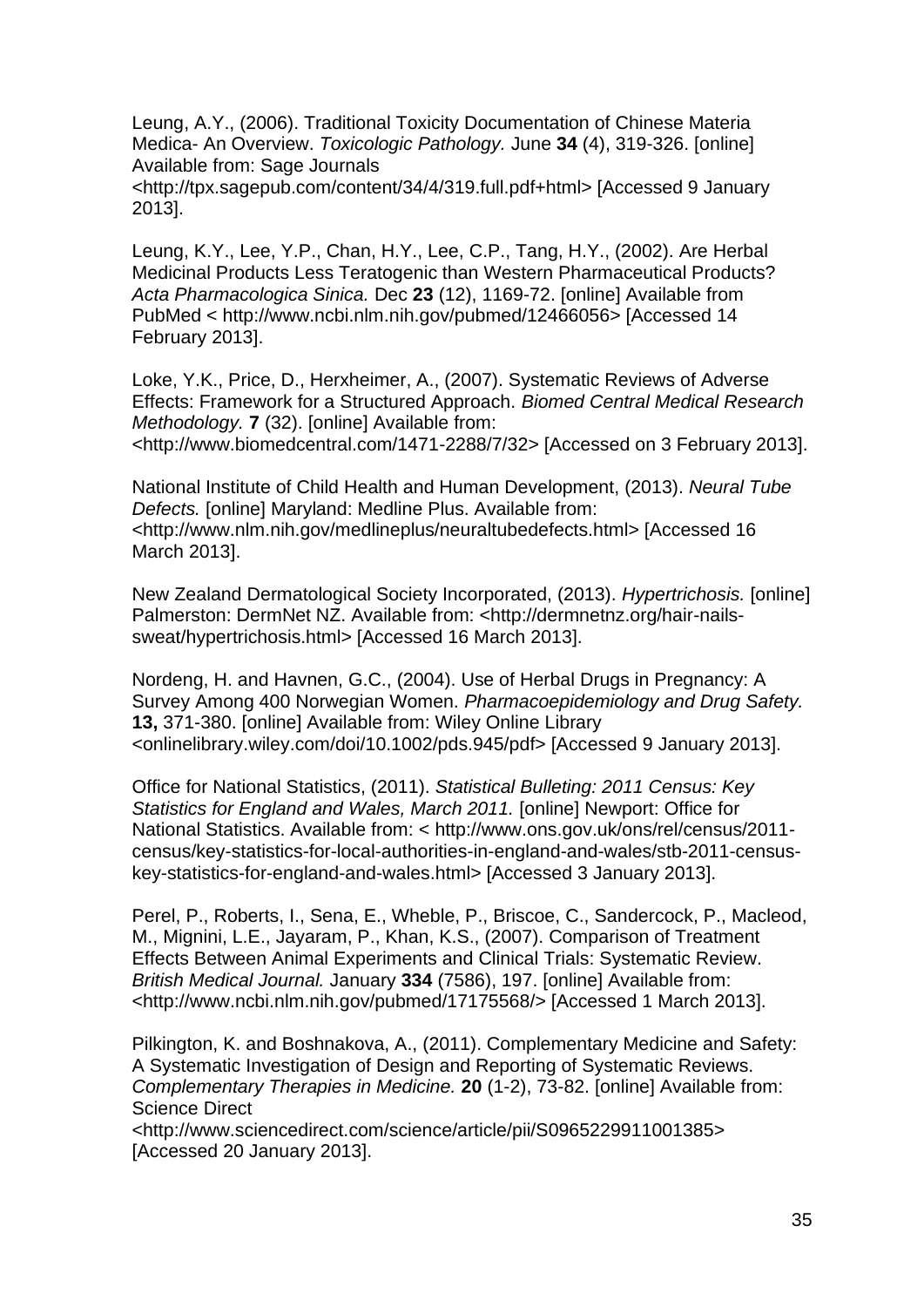Pinn, G. and Pallett, L., (2002). Herbal Medicine in Pregnancy. *Complementary Therapies in Nursing and Midwifery.* **8,** 77-80. [online] Available from: <http://www.sciencedirect.com/science/article/pii/S1353611701906201#> [Accessed 3 January 2013].

Popay, J., Roberts, H., Sowden, A., Petticrew, M., Arai, L., Rodgers, M., Britten, N., Roen, K., Duffy, S., (2006). *Guidance on the Conduct of Narrative Synthesis in Systematic Reviews: A Product from the ESRC Methods Programme.* [online] Lancaster: Lancaster University. Available from: <http://www.lancs.ac.uk/shm/research/nssr/research.htm> [Accessed 20

December 2013].

Pradeepkumar, V.K., Tan, W.K., Ivy, N.G., (1996). Is 'Herbal Health Tonic' Safe in Pregnancy; Fetal Alcohol Syndrome Revisited. *The Australian and New Zealand Journal of Obstetrics and Gynaecology.* **36** (4), 420-3. [online] Available from: PubMed < http://www.ncbi.nlm.nih.gov/pubmed/9006825> [Accessed 14 February, 2013].

Ried, K. and Stuart, K., (2011). Efficacy of Traditional Chinese Herbal Medicine in the Management of Female Infertility: A Systematic Review. *Complementary Therapies in Medicine.* **19,** 319-331. [online] Available from: Science Direct <http://www.sciencedirect.com/science/article/pii/S0965229911001294> [Accessed 9 January 2013].

Saunders, L.D., Soomro, G.M., Buckingham, J., Jamtvedt, G., Raina, P., (2003). Assessing the Methodological Quality of Nonrandomized Intervention Studies. *Western Journal of Nursing Research.* **25** (2), 223-37. [online] Available from: PubMed <http://www.ncbi.nlm.nih.gov/pubmed/12666645> [Accessed 3 March 2013].

Seeley, D., Dugoua, J.J., Perri, D., Mills, E., Koren, G., (2008). Safety and Efficacy of *Panax Ginseng* During Pregnancy and Lactation. *Canadian Journal of Clinical Pharmacology.* **15** (1), 87-94. [online] Available from: <www.cjcp.ca/cjcp07034reviewf\_e87-e94-r101696*>* [Accessed 3 January 2013].

Takei, A., Nagashima, G., Suzuki, R., Hokaku, H., Takahashi, M., Miyo, T., Asai, J., Sanada, Y., Fujimoto, T., (1997). Meningoencephalocele Associated with *Tripterygium Wilfordii* Treatment. *Pediatric Neurosurgery.* July **27** (1), 45-8. [online] Available from Pubmed < http://www.ncbi.nlm.nih.gov/pubmed/9486836> [Accessed 14 February 2013].

Tao, X. and Lipsky, P.E., (2000) The Chinese Anti-Inflammatory and Immunosuppressive Herbal Remedy *Tripterygium Wilfordii* Hook F. *Rheumatic Disease Clinics of North America.* **26** (1) 29-50. [online] Available from: <http://www.sciencedirect.com/science/article/pii/S0889857X05701186> [Accessed 16 March 2013].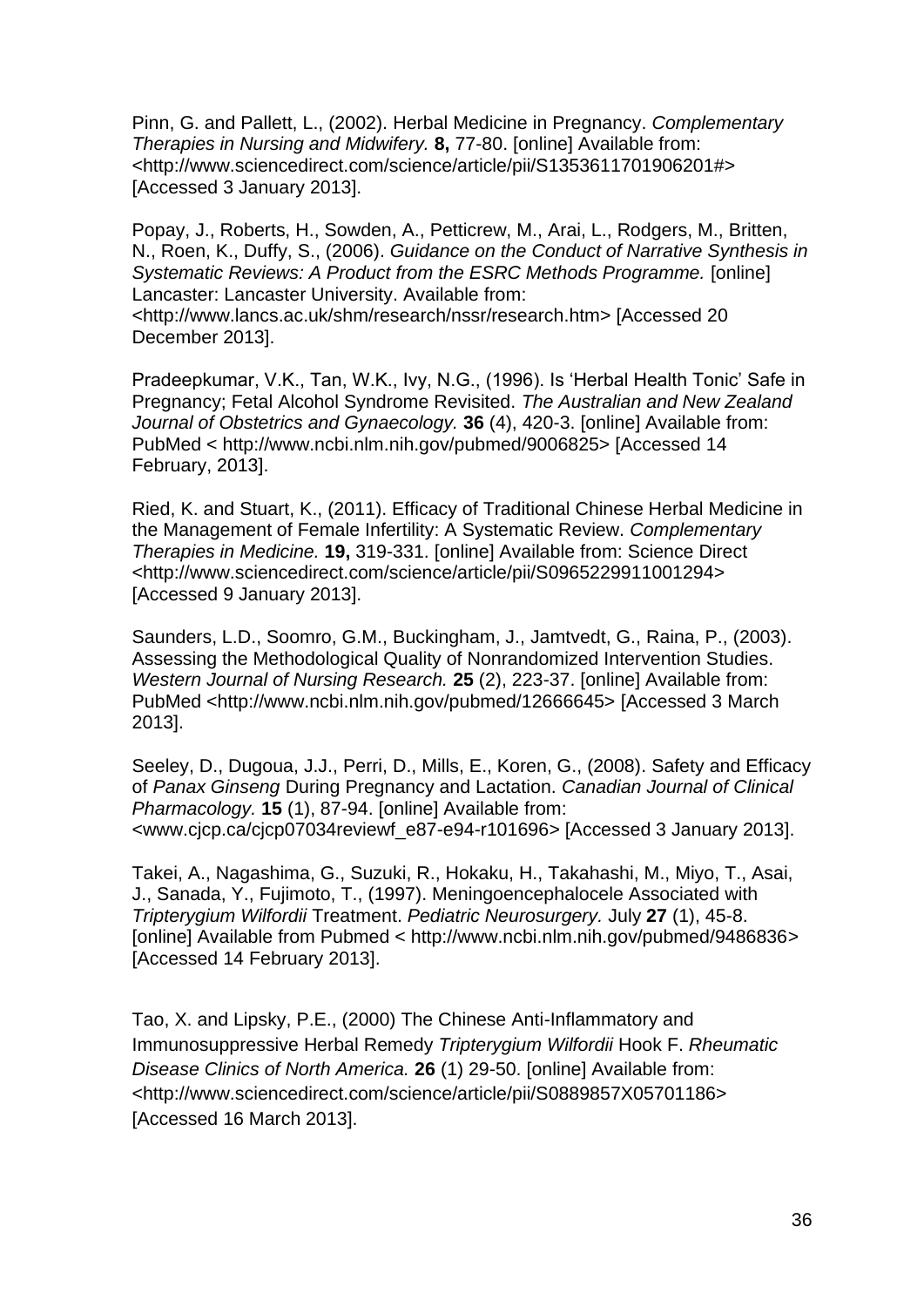The Thalidomide Trust, (2011). *The Story of Thalidomide.* St Neots: The Thalidomide Trust. Available from: <http://www.thalidomidetrust.org/story> [Accessed 3 January 2013].

Thomas, K. and Coleman, P., (2004). Use of Complementary or Alternative Medicine in a General Population in Great Britain. Results from the National Omnibus Survey. *Journal of Public Health.* 26, 152-157. [online] Available from: Oxford Journals < http://jpubhealth.oxfordjournals.org/content/26/2/152.long> [Accessed 3 January 2013].

Tian, X.Y., Cheung, L.M., Leung, K.S.Y., Qi, C., Deng, B., Deng, P.X., Xu, M., (2009). The Effects of *Scutellaria baicalensis* Extract on Embryonic Development in Mice. *Birth Defects Research.* **86** (B), 79-84. [online] Available from: < http://onlinelibrary.wiley.com/doi/10.1002/bdrb.20186> [Accessed 3 January 2013].

Tiran, D., (2003). The Use of Herbs by Pregnant and Childbearing Women: A Risk-Benefit Assessment. *Complementary Therapies in Nursing and Midwifery.* **9,**  176-181. [online] Available from:

<https://notendur.hi.is/~irv1/5.%C3%A1r/Kvenna/n%C3%A1tt%C3%BAruefni\_og\_ me%C3%B0ganga/The\_use\_of\_herbs\_by\_pregnant.pdf> [Accessed 3 January 2013].

Vrijheid, M., Dolk, H., Stone, D., Abramsky, L., Alberman, E., Scott, J.E.S., (2000). Socioeconomic Inequalities in Risk of Congenital Anomaly. *Archives of Disease in Childhood.* **82,** 349-352. [online] Available from <http://adc.bmj.com/content/82/5/349> [Accessed 22 March 2013].

Wang, C.C., Li, L., Tang, L.Y., Leung, P.C., (2012). Safety Evaluation of Commonly Used Chinese Herbal Medicines During Pregnancy in Mice. *Reproductive Biology.* **8,** 2448-2456. [online] Available from: Oxford Journals <http://humrep.oxfordjournals.org/content/27/8/2448.long> [Accessed 3 January 2013].

White, A. and Schmidt, K., (2005). Systematic Literature Reviews. *Complementary Therapies in Medicine.* **13** (1), 54-60. [online] Available from: Science Direct <http://www.sciencedirect.com/science/article/pii/S096522990500004X> [Accessed 13 January 2013].

World Health Organisation, (2012). *Congenital Anomalies.* [online] World Health Organisation. Available from:

<http://www.who.int/mediacentre/factsheets/fs370/en/index.html> [Accessed 16 March 2013].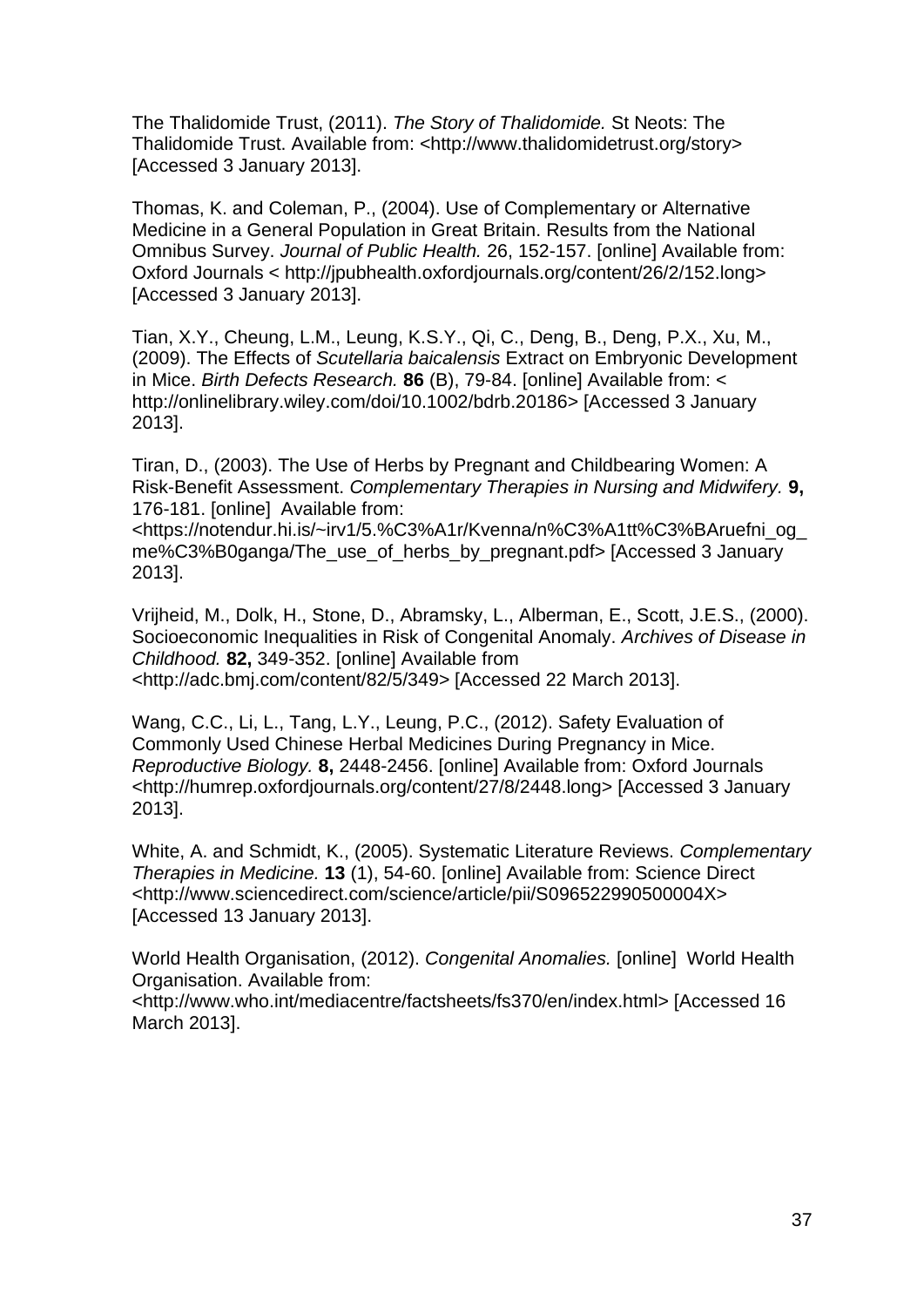Wu, K.M., Farrelly, J.G., Upton, R., Chen, J., (2007). Complexities of the Herbal Nomenclature System in Traditional Chinese Medicine (TCM): Lessons Learned from the Misuse of *Aristolochia*-Related Species and the Importance of the Pharmaceutical Name During Botanical Drug Product Development. *Phytomedicine.* 14 (4), 273-279. [online] Available from: Science Direct <http://www.sciencedirect.com/science/article/pii/S0944711306000997> [Accessed 10 November 2012].

Yeh, H.Y, Chen, C.Y., Chen, F.P., Chou, L.F., Chen, J.T., Hwang, S.J., (2009). Use of Traditional Chinese Medicine among Pregnant Women in Taiwan. *International Journal of Gynecology and Obstetrics.* **107,** 147-150. [online] Available from: Science Direct <http://www.sciencedirect.com/science/article/pii/S0020729209004044> [Accessed 3 January 2013].

Zhu, Y.P., (2006). *Safety of Chinese Herbal Medicine: Information and Risk Management of Adverse Events.* [online] Amsterdam: European Chamber of Commerce for Traditional Chinese Medicine. Available from: <www.congress.mtc.es/ponencies/Dr.%20ZHU%20You%20Ping.pdf> [Accessed 2 January 2013].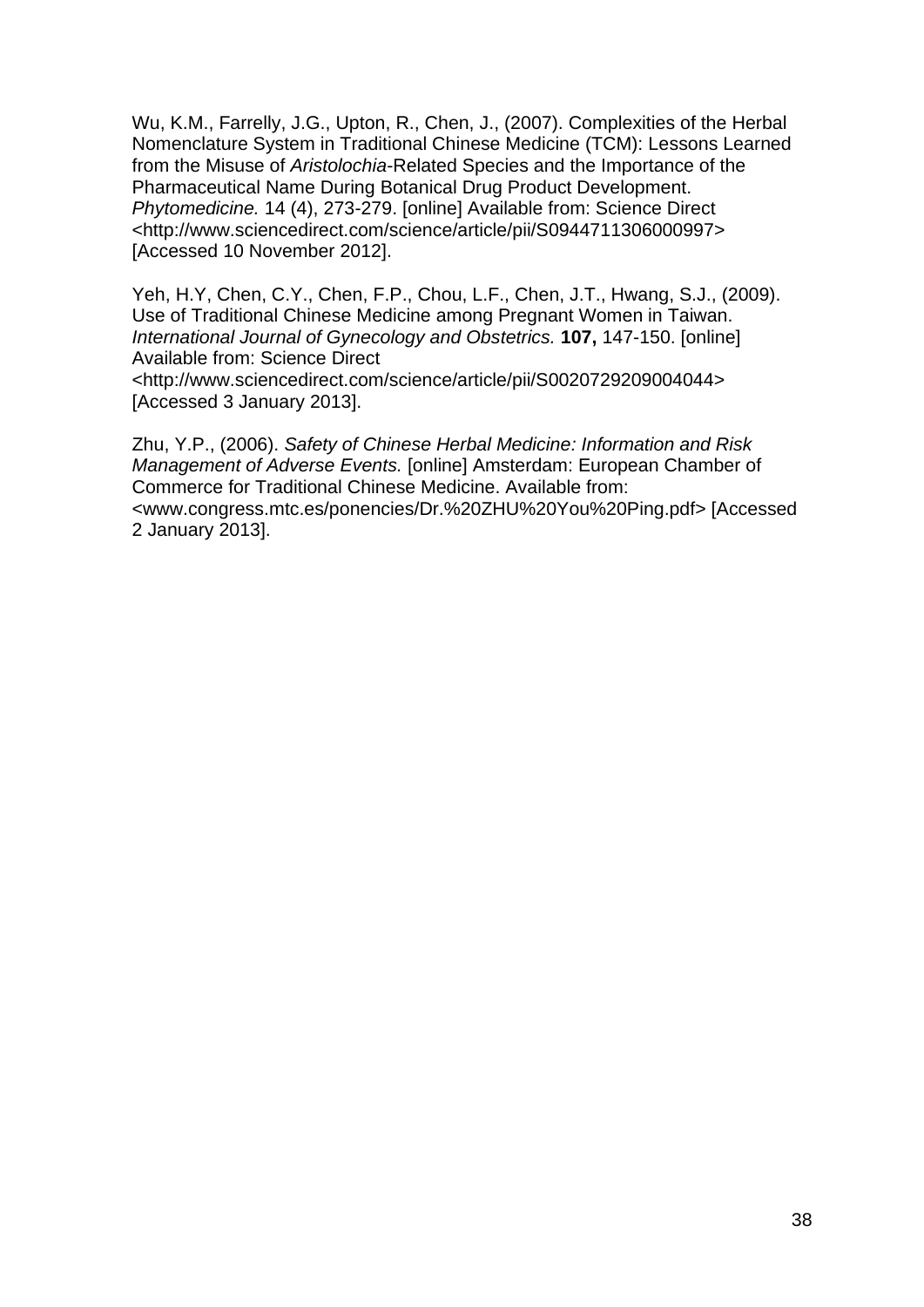| Herbal<br><b>Formula</b>                              | Ingredients                                                                                                                                                                                                                                                                                                                                                                                                                                                                                                                                                                |
|-------------------------------------------------------|----------------------------------------------------------------------------------------------------------------------------------------------------------------------------------------------------------------------------------------------------------------------------------------------------------------------------------------------------------------------------------------------------------------------------------------------------------------------------------------------------------------------------------------------------------------------------|
| An Tai Yin<br>(Calm<br><b>Foetus</b><br>Drink)        | Chuan Bei Mu (Bulbus fritiliariae cirrhosae), Dang Gui (Radix angelicae<br>sinensis), Gan Cao (Radix glycyrrhize uralensis), Chuan Xiong (Radix<br>ligustici wallichii), Bai Shao Yao (Radix paeoniae lactiflorae), Gan Jiang<br>(Rhizoma ziniberis officinalis), Qiang Huo (Radix et rhizoma notopterygii),<br>Hou Po (Cortex magnoliae officinalis), Jing Jie (Herba seu flos<br>schizonepetae tenuifoliae), Huang Qi (Radix astragali membranacei),<br>Chen Pi (Pericarpium citri reticulatae), Ai Ye (Folium artemisiae argyi), Tu<br>Si Zi (Semen cuscutae chinensis) |
| Si Wu Tang<br>(Four<br><b>Substance</b><br>Decoction) | Shu Di Huang <i>(Radix rehmanniae glutinosae praeparata)</i> , Bai Shao Yao<br>(Radix paeoniae lactiflorae), Dang Gui (Radix angelicae sinensis), Chuan<br>Xiong (Radix ligustici wallichii)                                                                                                                                                                                                                                                                                                                                                                               |

Chuang *et al.,* 2007

# **Table 2 – Commonly Used Herbs in Pregnancy**

÷

| <b>Author</b>             | <b>Commonly Used Herbs</b>                                                                                                                                                                                                                                                                                                                                                                                                                                                                                                                                                                                                                                                                                                                                                                                                                        |  |  |  |  |
|---------------------------|---------------------------------------------------------------------------------------------------------------------------------------------------------------------------------------------------------------------------------------------------------------------------------------------------------------------------------------------------------------------------------------------------------------------------------------------------------------------------------------------------------------------------------------------------------------------------------------------------------------------------------------------------------------------------------------------------------------------------------------------------------------------------------------------------------------------------------------------------|--|--|--|--|
| Chuang et al.,<br>2007    | Pearl Powder (Margarita), Huang Lian (Rhizoma coptidis recens),<br>Ginseng (Radix ginseng)                                                                                                                                                                                                                                                                                                                                                                                                                                                                                                                                                                                                                                                                                                                                                        |  |  |  |  |
| Wang <i>et al.</i> , 2012 | Chuan Xiong (Radix ligustici wallichii), Chen Pi (Pericarpium citri<br>reticulatae), Yi Mu Cao (Herba leonuri heterophylli), Bai Zhu<br>(Rhizoma atractylodis macrocephalae), Sha Ren (Fructus amomi),<br>Xu Duan (Radix dipsaci asperi), Tu Su Zi (Semen cuscutae<br>Chinensis), Ai Ye (Folium artemisiae argyi), Dang Shen (Radix<br>dodonopsis pilosulae), Sheng Di Huang (Radix rehmanniae<br>Glutinosae), Sang Ji Sheng (Ramulus loranthi), Huang Qi (Radix<br>astragali membranacei), E Jiao (Gelatinum corii asini), Gan Cao<br>(Radix glycyrrhizae uralensis), Bai Shao Yao (Radix paeoniae<br>lactiflorae), Dang Gui (Radix angelicae sinensis), Huang Qin (Radix<br>scutellariae baicalensis), Du Zhong (Cortex eucommiae ulmoidis),<br>Shu Di Huang (Radix rehmanniae glutinosae praeparata), Shan Yao<br>(Radix dioscoreae oppositae) |  |  |  |  |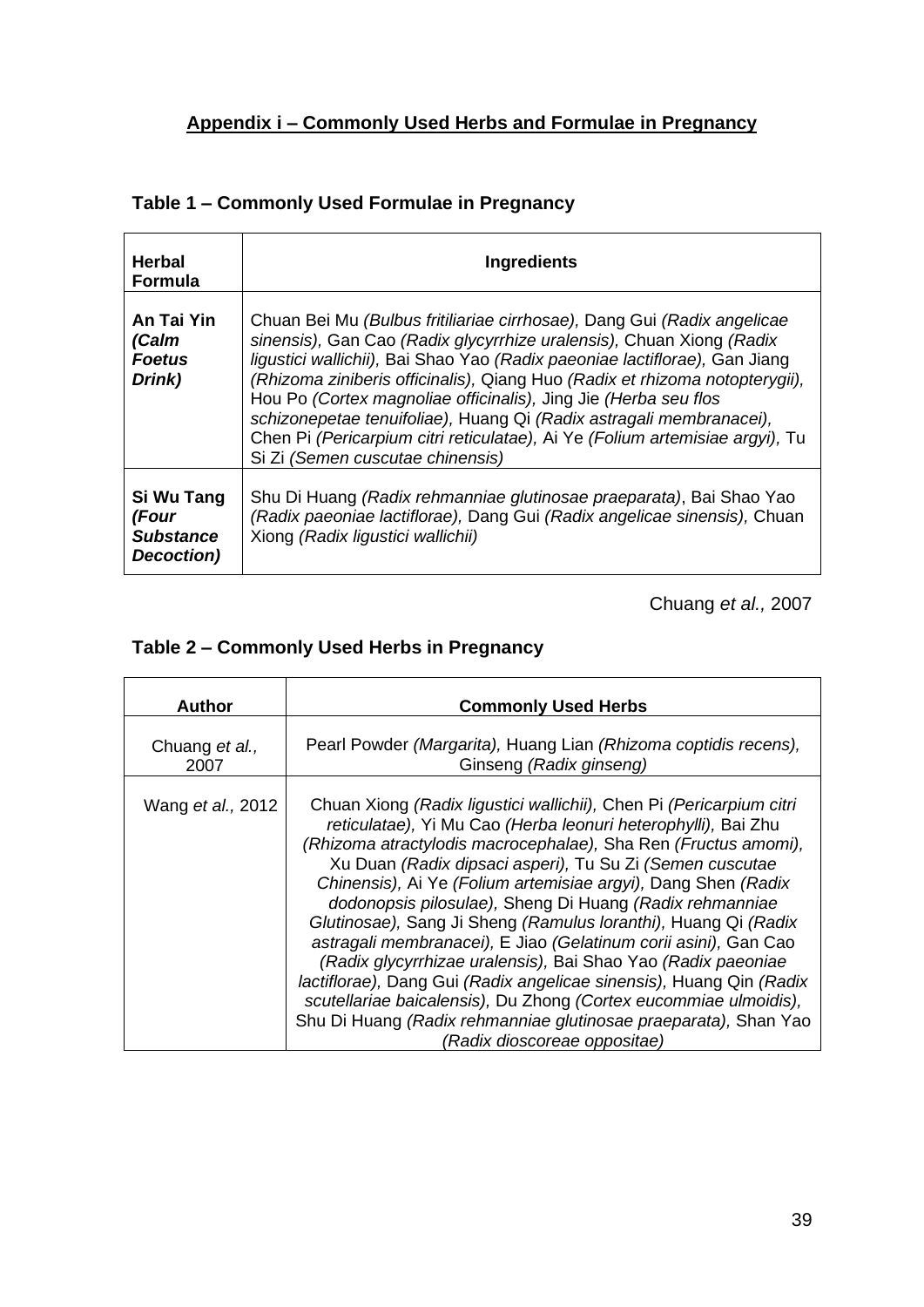# **Appendix ii – Full Search Details**

| <b>Database Searched</b>                                                                                                                                                                                                                                   | <b>Date</b><br><b>Searched</b> | <b>Searched</b><br><b>From</b>      | <b>Search Terms</b>                                                                                                                                                                                                                                                                                                                                                                                                                                                                                                                                                                                                                                                                                                                                                                       |  |  |
|------------------------------------------------------------------------------------------------------------------------------------------------------------------------------------------------------------------------------------------------------------|--------------------------------|-------------------------------------|-------------------------------------------------------------------------------------------------------------------------------------------------------------------------------------------------------------------------------------------------------------------------------------------------------------------------------------------------------------------------------------------------------------------------------------------------------------------------------------------------------------------------------------------------------------------------------------------------------------------------------------------------------------------------------------------------------------------------------------------------------------------------------------------|--|--|
| <b>Medical Literature</b><br>Analysis and Retrieval<br>System (MEDLINE),<br><b>Alternative Health</b><br><b>Research Database</b><br>(ALT Healthwatch)<br>and Allied and<br>Complementary<br><b>Medicine Database</b><br>(AMED) were<br>searched via EBSCO | 14/02/13                       | Inception<br>to<br>February<br>2013 | (MH "Safety") OR (MH "Teratogens") OR "teratogenicity" OR (MH "Drug Toxicity") OR<br>(MH "No-Observed-Adverse-Effect Level") OR embryotoxicity AND<br>(MH "Hypertension, Pregnancy-Induced") OR (MH "Pregnancy Complications,<br>Parasitic") OR (MH "Pregnancy Complications, Hematologic") OR (MH "Pregnancy") OR<br>"pregnancy" OR (MH "Pregnancy Complications, Cardiovascular") OR (MH "Pregnancy<br>Complications, Infectious") OR (MH "Pregnancy Complications, Neoplastic") OR (MH<br>"Pregnancy Trimester, First") OR (MH "Pregnancy Trimester, Second") OR (MH<br>"Pregnancy Trimester, Third") AND<br>(MH "Medicine, Kampo") OR (MH "Drugs, Chinese Herbal") OR (MH "Medicine,<br>Chinese Traditional") OR (MH "Medicine, East Asian Traditional") OR (MH "Herbal<br>Medicine") |  |  |
| <b>The Cochrane</b><br>Library                                                                                                                                                                                                                             | 14/02/13                       | Inception<br>to<br>February<br>2013 | (Safety OR no-observed-adverse-effect level OR teratogens OR embyrotoxicity) AND<br>(pregnancy OR pregnancy complications) AND<br>(drugs, Chinese herbal OR medicine, Chinese traditional OR plants, medicinal)                                                                                                                                                                                                                                                                                                                                                                                                                                                                                                                                                                           |  |  |
| <b>PubMed</b>                                                                                                                                                                                                                                              | 14/02/13                       | Inception<br>to<br>February<br>2013 | (Drugs, Chinese herbal) AND<br>(pregnancy OR pregnancy complications) AND<br>(adverse effects OR toxicity OR abnormalities drug-induced OR teratogens)                                                                                                                                                                                                                                                                                                                                                                                                                                                                                                                                                                                                                                    |  |  |
| Cumulative Index to<br>Nursing and Allied<br><b>Health Literature</b><br>(CINAHL) was<br>searched via EBSCO                                                                                                                                                | 20/02/13                       | Inception<br>to<br>February<br>2013 | (MH "Safety") OR (MH "Adverse Health Care Event") OR (MH "Prenatal Exposure<br>Delayed Effects") OR (MH "Adverse Drug Event") OR (MH "Teratogens") AND<br>(MH "Pregnancy") OR (MH "Pregnancy Complications, Hematologic") OR (MH<br>"Pregnancy Complications, Neoplastic") OR (MH "Pregnancy Complications,<br>Psychiatric") OR (MH "Pregnancy Trimesters") AND<br>(MH "Drugs, Chinese Herbal") OR (MH "Medicine, Chinese Traditional") OR (MH<br>"Medicine, Oriental Traditional")                                                                                                                                                                                                                                                                                                       |  |  |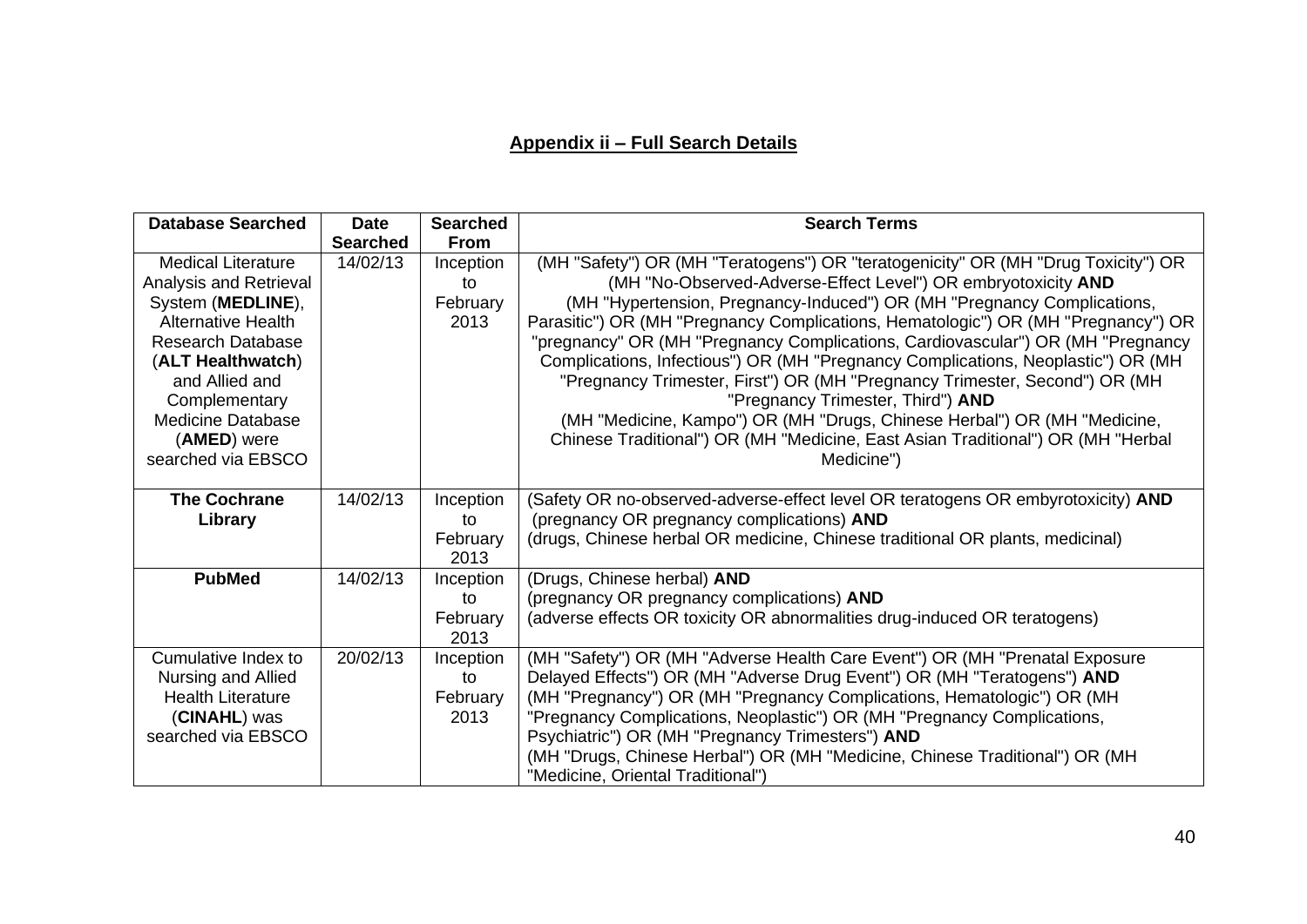# **Appendix iii – Details of Search Inclusions and Exclusions**

# **Figure 1 – Flow Chart of Study Selection Process**

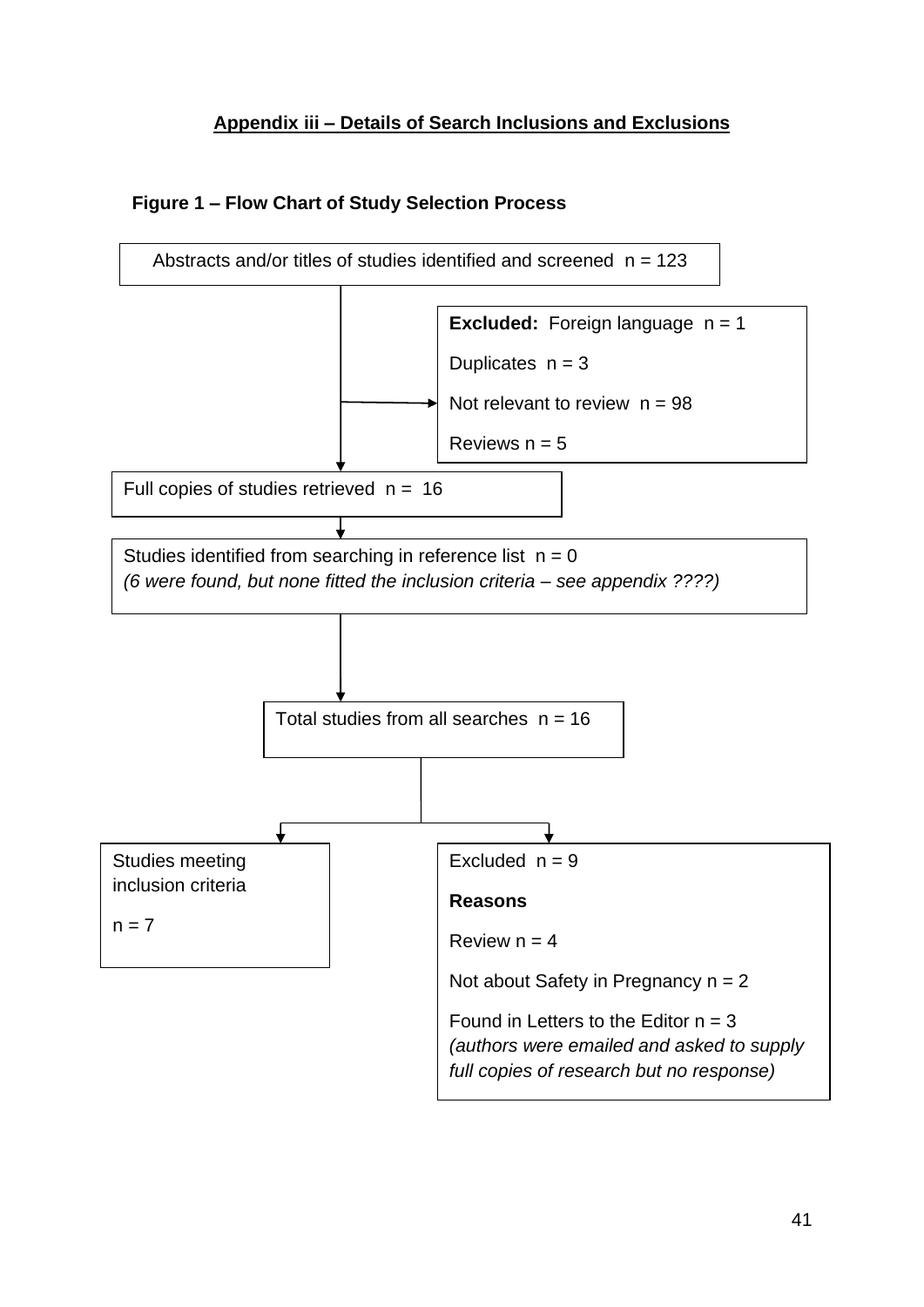| <b>Database</b><br><b>Searched</b>                      | Search<br><b>Retrieved</b> | <b>Abstracts</b><br><b>Immediately</b><br><b>Excluded</b>                        | <b>Total Full</b><br><b>Text Papers</b><br><b>Sourced</b> | <b>Full Text Papers</b><br><b>Excluded and</b><br><b>Reasons Why</b>                                                                                                                                        | <b>Full Text</b><br><b>Papers</b><br><b>Retrieved</b> |
|---------------------------------------------------------|----------------------------|----------------------------------------------------------------------------------|-----------------------------------------------------------|-------------------------------------------------------------------------------------------------------------------------------------------------------------------------------------------------------------|-------------------------------------------------------|
| MEDLINE,<br><b>AMED &amp; Alt</b><br><b>Healthwatch</b> | 16                         | $7 = not$<br>relevant                                                            | 9                                                         | 4<br>All reviews                                                                                                                                                                                            | 5                                                     |
| <b>CINAHL</b>                                           | 1                          | $1 = not$<br>relevant                                                            | $\overline{0}$                                            | 0                                                                                                                                                                                                           | $\overline{0}$                                        |
| <b>Pubmed</b>                                           | 101                        | 94<br>$3 =$<br>duplicates<br>$1 =$ foreign<br>language<br>$90 = not$<br>relevant | $\overline{7}$                                            | 5<br>$2 = Not about$<br>safety and<br>pregnancy<br>$3 =$ Letters to the<br>editor and of the 2<br>that were research<br>studies, they could<br>not be sourced in<br>full despite<br>emailing the<br>authors | $\overline{2}$                                        |
| Cochrane<br>Library                                     | 5                          | $5 =$ reviews                                                                    | $\Omega$                                                  | $\Omega$                                                                                                                                                                                                    | $\overline{0}$                                        |
| <b>Totals:</b>                                          | 123                        | 107                                                                              | 16                                                        | 9                                                                                                                                                                                                           | 7                                                     |

# **Table 1 – Details of Each Database Search Inclusions and Exclusions**

# **Excluded Due to Foreign Language:**

Shi, J.M., Xu, B.L., Ruan, J.W., Zhang, W.J., (1988). Pharmacological and toxicological effects of compound jimu oral liquid. *Zhong Yao Tong Bao.* **13** (2), 39-41. [online] Available from: Pubmed

<http://www.ncbi.nlm.nih.gov/pubmed/3262018> [Accessed 14 February 2013].

# **Full Text Papers Excluded**

Sixteen full text papers were looked at in detail, nine were excluded. Full details of exclusions are given below:

# *Not Fully Published Research Study/Opinions and Comments Found in Letters to the Editor (3)*

Awang, D.V.C., (1991). Maternal Use of Ginseng and Neonatal Androgenization. *Journal of American Medical Association.* **265** (14), 1828. [online] Available from: Pubmed <http://www.ncbi.nlm.nih.gov/pubmed/2056644> [Accessed 2 March 2013].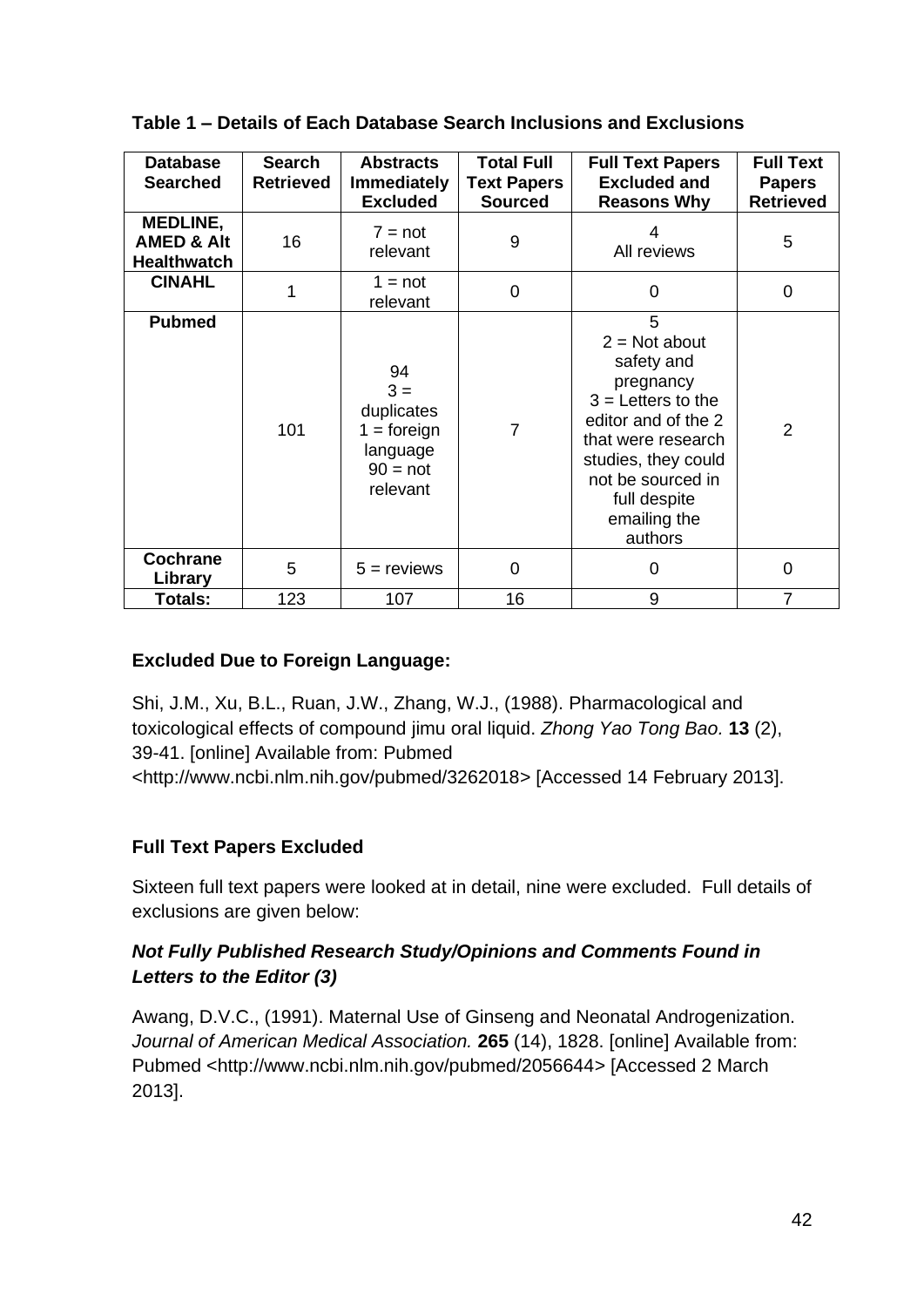Chuang, C.H., Lai, J.N., Wang, J.D., Chang, P.J., Chen, P.C., (2007). Use of Traditional Chinese Herbal Medicines During Early Pregnancy in Mainland China. *Pharmacoepidemiology and Drug Safety.* **16,** 942-945. [online] Available from: Wiley Online Library

<http://onlinelibrary.wiley.com/doi/10.1002/pds.1413/abstract> [Accessed 25 February 2013].

Chuang, C.H., Doyle, P., Wang, J.D., Chang, P.J., Lai, J.N., Chen, P.C., (2009). Herbal Medicines During Pregnancy and Childhood Cancers: An Analysis of Data from a Pregnancy Cohort Study. *Pharmacoepidemiology and Drug Safety.* **18,**  1119-1120. [online] Available from: Wiley Online Library <http://onlinelibrary.wiley.com/doi/10.1002/pds.1835/pdf> [Accessed 9 March 2013].

# *Not About Safety in Pregnancy (2)*

Chen, X. and Chen, S.L., (2011). A Woman with Premature Ovarian Failure Induced by Tripteryium Wilfordii Hook.f. Gives Birth to a Healthy Child. *Fertility and Sterility.* **96** (1) 19-21. [online] Available from:

<http://www.ncbi.nlm.nih.gov/pubmed/21640345> [Accessed 25 February 2013].

Nambiar, S., Schwartz, R.H., Constantino, A., (1999). Hypertension in Mother and Baby Linked to Ingestion of Chinese Herbal Medicine. *Western Journal of Medicine.* **171** (3), 152. [online] Available from:

<http://www.ncbi.nlm.nih.gov/pmc/articles/PMC1305794/> [Accessed 25 February, 2013].

# *Review – Not Primary Research (4)*

Allaire, A.D., (2001). Complementary and Alternative Medicine in the Labor and Delivery Suite. *Clinical Obstetrics and Gynecology.* **44** (4), 681-91. [online] Available from: <http://www.ncbi.nlm.nih.gov/pubmed/11600851> [Accessed 25 February 2013].

Gallow, M., Einarson, A., Koren, G., (2003). Herbal Medicine Use in Pregnancy: A New Frontier in Clinical Teratology. *Birth Defects Research.* **68** (6), 499-500. [online] Available from: <http://www.ncbi.nlm.nih.gov/pubmed/14745986> [Accessed 25 February 2013].

Gossler, S.M., (2010). Use of Complementary and Alternative Therapies During Pregnancy, Postpartum, and Lactation. *Journal of Psychosocial Nursing and Mental Health Services.* **48** (11), 30-6. [online] Available from: <http://www.ncbi.nlm.nih.gov/pubmed/21053788> [Accessed 25 February 2013].

Jurgens,, T.M., (2003). Potential Toxicities of Herbal Therapies in the Developing Fetus. *Birth Defects Research.* **68** (6), 496-8. [online] Available from: <http://www.ncbi.nlm.nih.gov/pubmed/14745985> [Accessed 25 February 2013].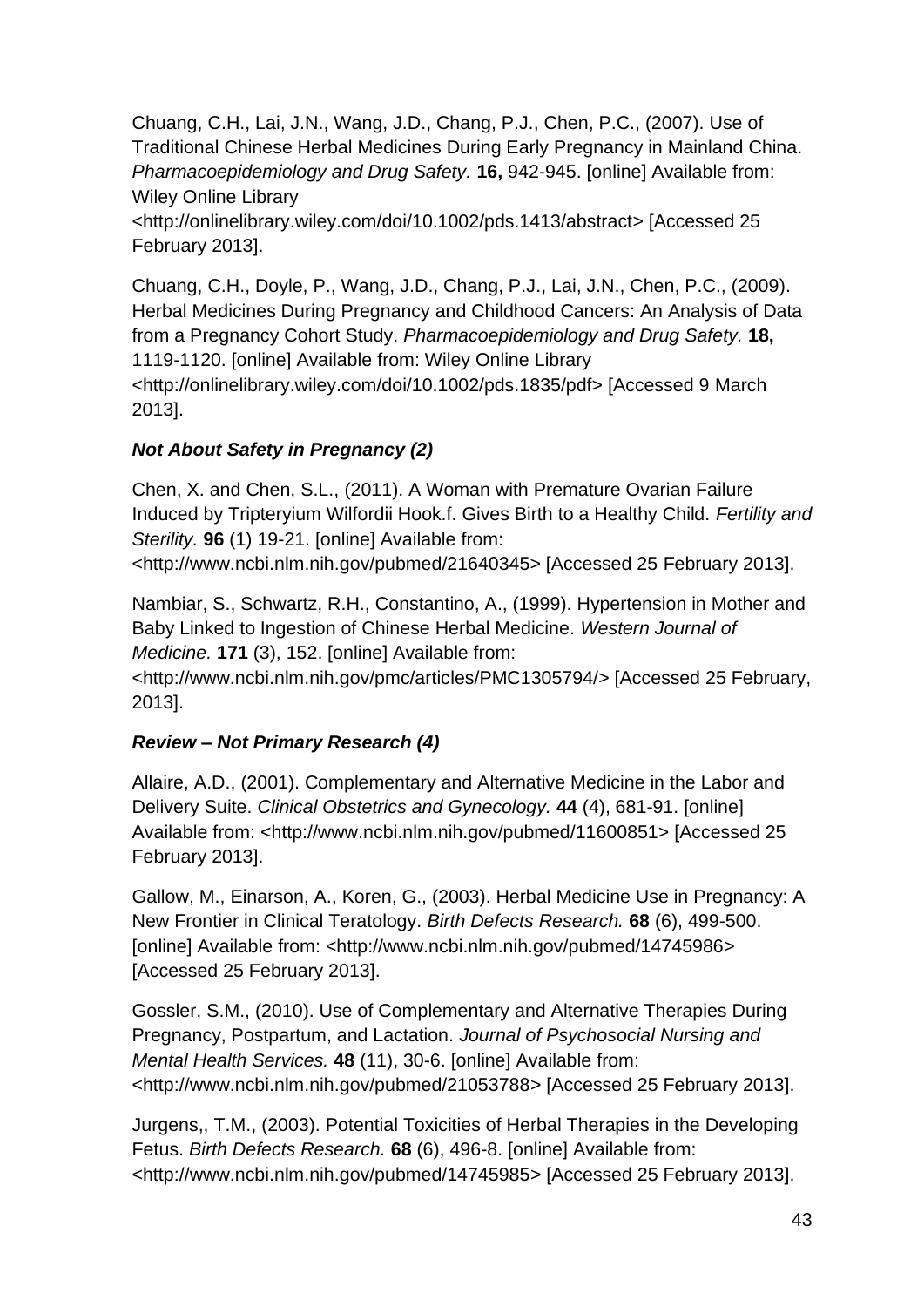# **Hand Searching of Reference Lists**

Six papers were found, none were included, reasons are given below:

# *Nothing About Safety of Chinese Herbal Medicine (2)*

Chuang, C.H., Chang, P.J., Hsieh, W.S., Tsai, Y.J., Lin, S.J., Chen, P.C., (2009a). Chinese Herbal Medicine Use in Taiwan during Pregnancy and the Postpartum Period: A Population-Based Cohort Study. *International Journal of Nursing Studies.* **46,** 787-795. [online] Available from:

<http://ntur.lib.ntu.edu.tw/bitstream/246246/161150/1/28.pdf> [Accessed 25 February 2013].

Yeh, H.Y., Chen, Y.C., Chen, F.P., Chou, L.F., Chen, T.J., Hwang, S.J., (2009). Use of Traditional Chinese Medicine Among Pregnant Women in Taiwan. *International Journal of Gynecology and Obstetrics.* **107** (2), 147-50. [online] Available from: Pubmed <http://www.ncbi.nlm.nih.gov/pubmed/19716133> [Accessed 25 February 2013].

# *Nothing about Chinese Herbal Medicines (1)*

Nordeng, H. and Havnen, G.C., (2004). Use of Herbal Drugs in Pregnancy: A Survey Among 400 Norwegian Women. *Pharmacoepidemiology and Drug Safety.*  **13,** 371-380. [online] Available from: Wiley Online Library <onlinelibrary.wiley.com/doi/10.1002/pds.945/pdf> [Accessed 25 February 2013].

# *Reviews – Not Primary Research (3)*

Ernst, E., (2002a). Herbal Medicinal Products During Pregnancy: Are They Safe? *International Journal of Obstetrics and Gynaecology.* **109,** 227-235. [online] Available from: Wiley Online Library < http://onlinelibrary.wiley.com/doi/10.1111/j.1471-0528.2002.t01-1-01009.x/pdf> [Accessed 30 December 2012].

Seeley, D., Dugoua, J.J., Perri, D., Mills, E., Koren, G., (2008). Safety and Efficacy of *Panax Ginseng* During Pregnancy and Lactation. *Canadian Journal of Clinical Pharmacology.* **15** (1), 87-94. [online] Available

from:<www.cjcp.ca/cjcp07034reviewf\_e87-e94-r101696*>* [Accessed 25 February 2013].

Tiran, D., (2003). The Use of Herbs by Pregnant and Childbearing Women: A Risk-Benefit Assessment. *Complementary Therapies in Nursing and Midwifery.* **9,**  176-181. [online] Available from:

<https://notendur.hi.is/~irv1/5.%C3%A1r/Kvenna/n%C3%A1tt%C3%BAruefni\_og\_ me%C3%B0ganga/The\_use\_of\_herbs\_by\_pregnant.pdf> [Accessed 26 February 2013].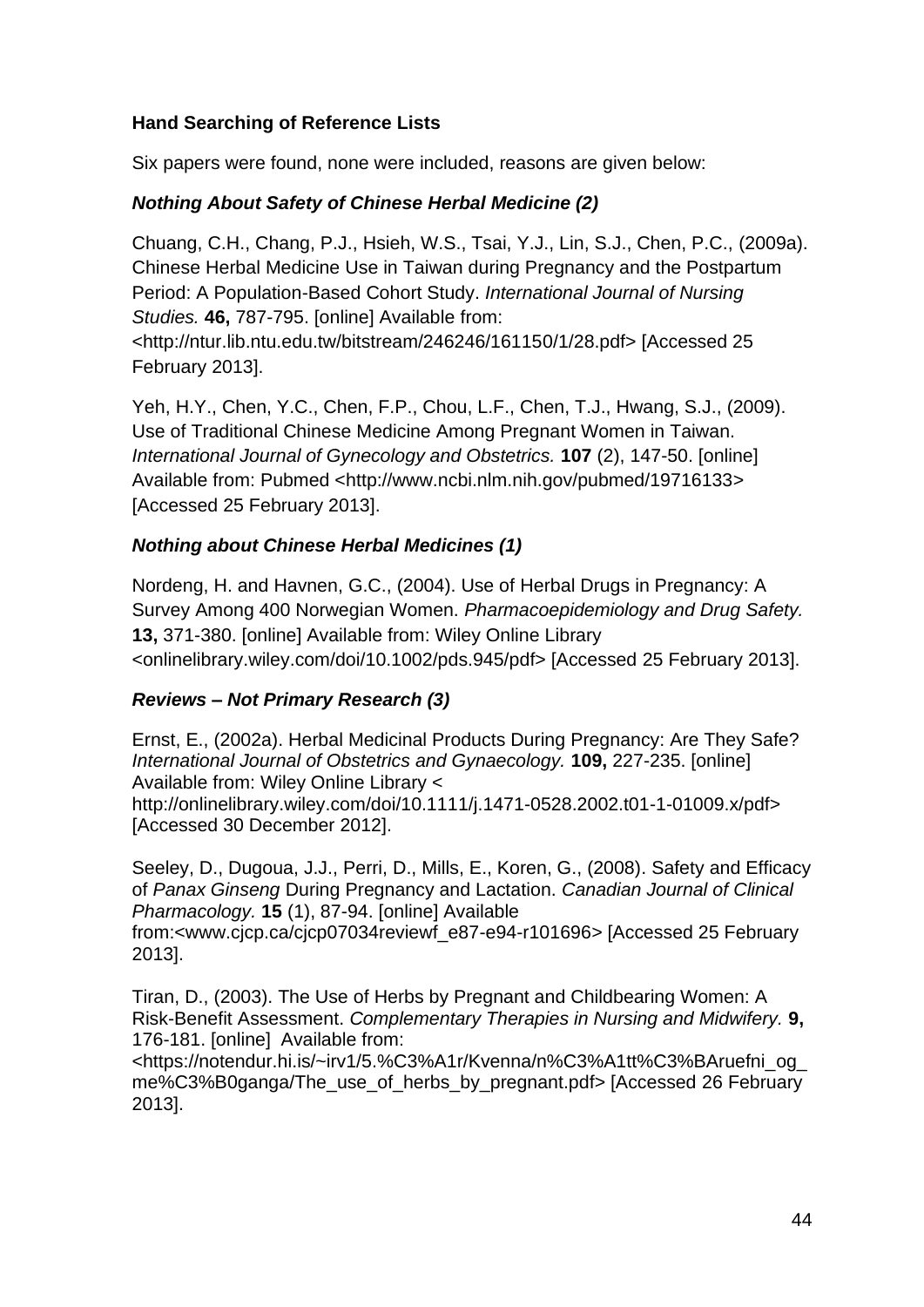# **Appendix iv – Assessment Scales**

# **McHarm Assessment Scale Results**

|                                                                                                                       | <b>Record Number</b>       |                                     |                 |                 |                  |                  |                  |
|-----------------------------------------------------------------------------------------------------------------------|----------------------------|-------------------------------------|-----------------|-----------------|------------------|------------------|------------------|
| <b>McHarm Question</b>                                                                                                | <b>MED</b><br>$\mathbf{2}$ | <b>MED</b><br>7                     | <b>PUB</b><br>3 | <b>PUB</b><br>8 | <b>PUB</b><br>10 | <b>PUB</b><br>11 | <b>PUB</b><br>13 |
| Were the Harms Pre-Defined Using<br><b>Standardized or Precise Definitions?</b>                                       | Yes                        | Yes                                 | <b>No</b>       | Yes             | No               | No               | No               |
| <b>Were Serious Events Precisely</b><br>Defined?                                                                      | Yes                        | Yes                                 | Yes             | Yes             | Yes              | Yes              | Yes              |
| <b>Were Severe Events Precisely</b><br>Defined?                                                                       | Yes                        | Yes                                 | Yes             | Yes             | Yes              | Yes              | Yes              |
| Were the Number of Deaths in Each<br>Study Group Specified or Were the<br>Reason(s) for Not Specifying Them<br>Given? | Yes                        | Yes                                 | Yes             | Yes             | Yes              | Yes              | Yes              |
| Was the Mode of Harms Collection<br>Specified as Active?                                                              | Yes                        | Yes                                 | <b>No</b>       | Yes             | No               | No               | No               |
| Was the Mode of Harms Collection<br>Specified as Passive?                                                             | <b>No</b>                  | No                                  | <b>No</b>       | No              | No               | No               | No               |
| Did the Study Specify Who Collected<br>the Harms?                                                                     | No                         | Yes                                 | <b>No</b>       | Yes             | Yes              | No               | Yes              |
| Did the Study Specify the Training or<br>Background of Who Ascertained the<br>Harms?                                  | <b>No</b>                  | Yes                                 | <b>No</b>       | Yes             | <b>No</b>        | <b>No</b>        | Yes              |
| Did the Study specify the Timing and<br>Frequency of Collection of the<br>Harms?                                      | Yes                        | Yes                                 | Yes             | Yes             | Yes              | Yes              | Yes              |
| Did the Author(s) Use Standard<br>Scale(s) or Checklist(s) for Harms<br>Collection?                                   | Unsur<br>е                 | Yes                                 | <b>No</b>       | Yes             | No               | Yes              | No               |
| Did the Authors Specify if the Harms<br>Reported Encompass All the Events<br>Collected or a Selected Sample?          | Yes                        | Yes                                 | Yes             | Yes             | Yes              | Yes              | Yes              |
| Was the Number of Participants that<br>Withdrew or Were Lost to Follow-Up<br>Specified for Each Study Group?          | No                         | No                                  | No              | Yes             | No               | No               | No               |
| Was the Total Number of Participants<br>Affected by Harms Specified for Each<br>Study Arm?                            | Yes                        | <b>No</b>                           | Yes             | <b>No</b>       | Yes              | Yes              | Yes              |
| Did the Author(s) Specify the Number<br>for Each Type of Harmful Event for<br>Each Study Group?                       | Yes                        | Yes                                 | Yes             | No              | Yes              | Yes              | Yes              |
| Did the Author(s) Specify the Type of<br>Analyses Undertaken for Harms<br>Data?                                       | Yes                        | Yes                                 | No              | Yes             | No               | Yes              | Yes              |
| <b>Total Score:</b><br>$No = 0$<br>Unsure $= 0$ )<br>(Yes = 1)                                                        | 10                         | 12                                  | 7               | 12              | 8                | 9                | 10               |
|                                                                                                                       |                            | (Cochrane Bias Methods Group, 2013) |                 |                 |                  |                  | 45               |
|                                                                                                                       |                            |                                     |                 |                 |                  |                  |                  |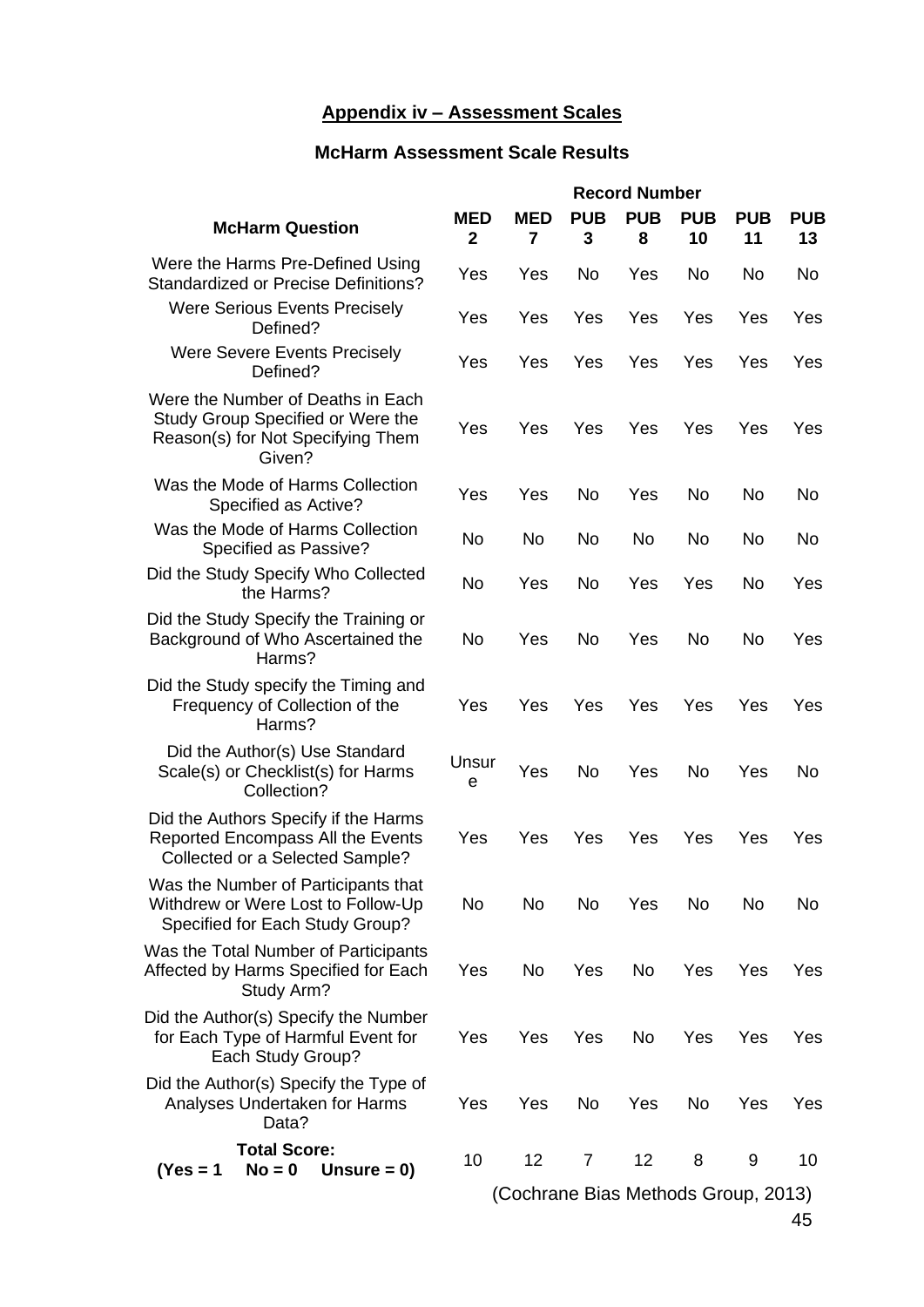#### **Downs & Black Question Record Number Pub 8 Med 7 Med 2 Quality** Is the Hypothesis/Aim/Objective of the Study Clearly Described? 1 1 1 1 Are the Main Outcomes to be Measured Clearly Described in the Introduction or Methods Section?<br>Introduction or Methods Section? Are the Characteristics of the Patients Included in the Study Clearly Described?<br>Clearly Described? Are the Interventions of Interest Clearly Described? 1 1 1 1 Are the Distributions of Principal Confounders in Each Group of Subditions of Principal Computation Facti Group of Table 2 2 1<br>Subjects to be Compared Clearly Described? Are the Main Findings of the Study Clearly Described? 1 1 1 1 Does the Study Provide Estimates of the Random Variability in y Provide Estimates of the Nandom Vanability in the Data for the Main Outcomes? Have All Important Adverse Events that May Be a Consequence of the Interventions Been Reported?<br>The Interventions Been Reported? Have the Characteristics of Patients Lost to Follow-Up Been  $\begin{array}{ccc} 1 & 0 & 0 \end{array}$ Have Actual Probability Values Been Reported for the Main Outcomes Except Where the Probability Value is Less Than 0.001? 1 1 1 **Total: 11 10 9 External Validity** Were the Subjects Asked to Participate in the Study Representative of the Entire Population from Which They Were Recruited? 1 1 1 Were Those Subjects Who Were Prepared to Participate Representative of the Entire Population from Which They Were Recruited? 1 1 1 Were the Staff, Places and Facilities Where the Patients Were Treated, Representative of the Treatment the Majority of Patients Receive? 1 1 1 **Total: 3 3 3 Internal Validity - Bias** Was an Attempt Made to Blind Study Subjects to the Intervention e to billio study subjects to the intervention discussion of the process of the process of the process of the  $\frac{1}{2}$ Was an Attempt Made to Blind Those Measuring the Main The Made to Billid Those Measuring the Main<br>Outcomes of the Interventions? If Any of the Results of the Study Were Based on "Data le Results of the Study were Based on Data<br>Dredging", Was This Made Clear? In Trials and Cohort Studies, Do the Analyses Adjust for Different Lengths of Follow-up of Patients, or in Case-Control Studies, is the Time Period Between the Intervention and Outcome the 1 1 1

Same for Cases and Controls?

# **Downs & Black Assessment Scale Results**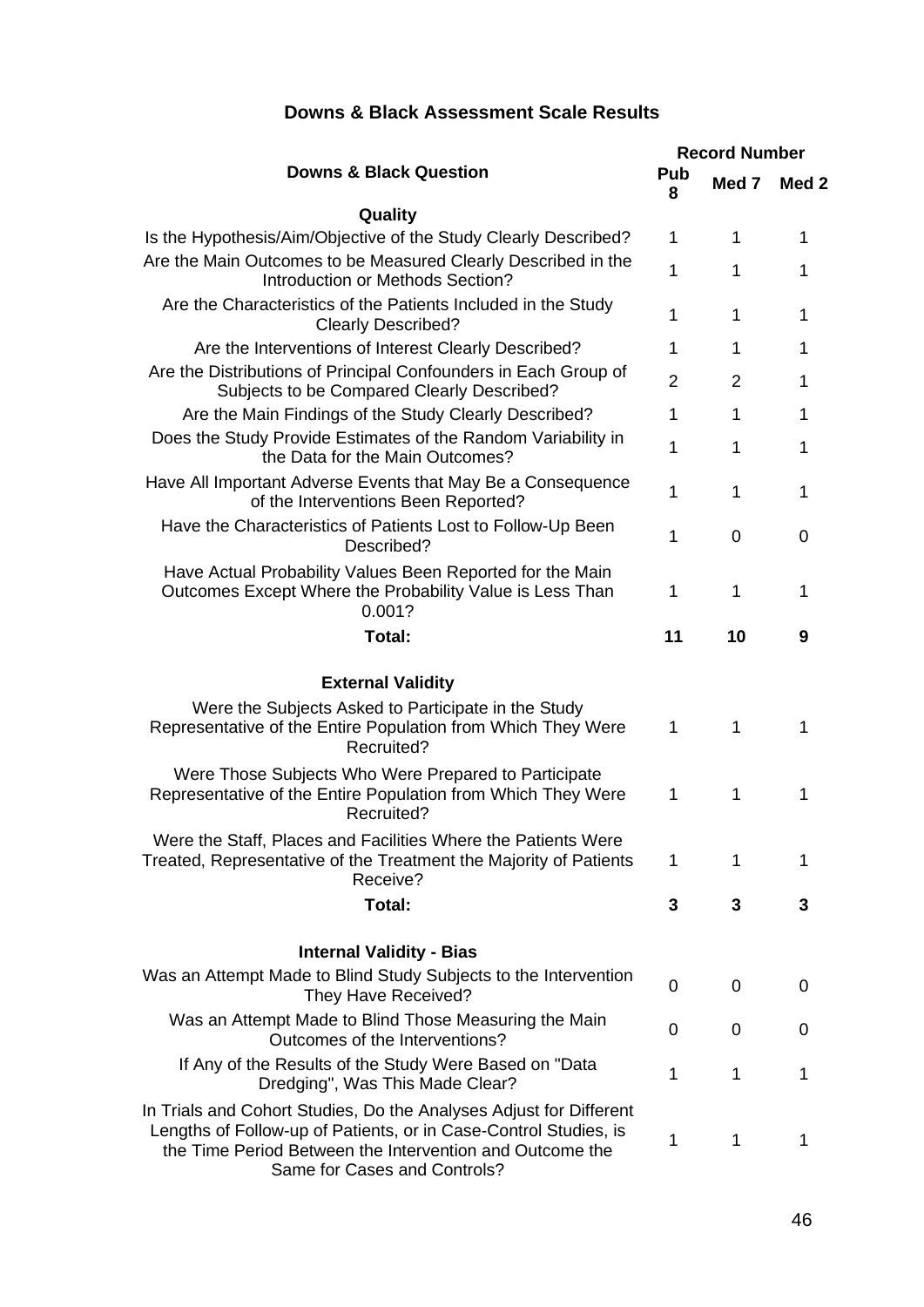| Were the Statistical Tests Used to Assess the Main Outcomes<br>Appropriate?                                                                                                          | 1              | 1        | 1            |
|--------------------------------------------------------------------------------------------------------------------------------------------------------------------------------------|----------------|----------|--------------|
| Was Compliance with the Intervention/s Reliable?                                                                                                                                     | 1              | 1        | 1            |
| Were the Main Outcome Measures Used Accurate (Valid and<br>Reliable)?                                                                                                                | 1              | 1        | 1            |
| Total:                                                                                                                                                                               | 5              | 5        | 5            |
| <b>Internal Validity - Confounding (Selection Bias)</b>                                                                                                                              |                |          |              |
| Were the Patients in Different Intervention Groups (Trials and<br>Cohort Studies) or Were the Cases and Controls (Case-Control<br>Studies) Recruited from the Same Population?       | 1              | 1        | 1            |
| Were Study Subjects in Different Intervention Groups (Trials and<br>Cohort Studies) or Were the Cases and Controls (Case-Control<br>Studies) Recruited Over the Same Period of Time? | 1              | 1        | 1            |
| Were Study Subjects Randomised to Intervention Groups?                                                                                                                               | 0              | 0        | 0            |
| Was the Randomised Intervention Assignment Concealed from<br>Both Patients and Health Care Staff Until Recruitment Was<br>Complete and Irrevocable?                                  | $\overline{0}$ | $\Omega$ | 0            |
| Was There Adequate Adjustment for Confounding in the<br>Analyses from Which the Main Findings Were Drawn?                                                                            | 1              | 1        | 0            |
| Were Losses of Patients to Follow-Up Taken into Account?                                                                                                                             | 1              | 0        | 0            |
| Total:                                                                                                                                                                               | 4              | 3        | $\mathbf{2}$ |
| <b>Power</b>                                                                                                                                                                         |                |          |              |
| Did the Study Have Sufficient Power to Detect a Clinically<br>Important Effect Where the Probability Value for a Difference<br>Being Due to Chance is Less Than 5%?                  | 5              | 0        | 0            |
| Total:                                                                                                                                                                               | 5              | 0        | O            |
| <b>Grand Total:</b>                                                                                                                                                                  | 28/32          | 21/32    | 19/32        |
|                                                                                                                                                                                      |                |          |              |

(Downs and Black, 1998)